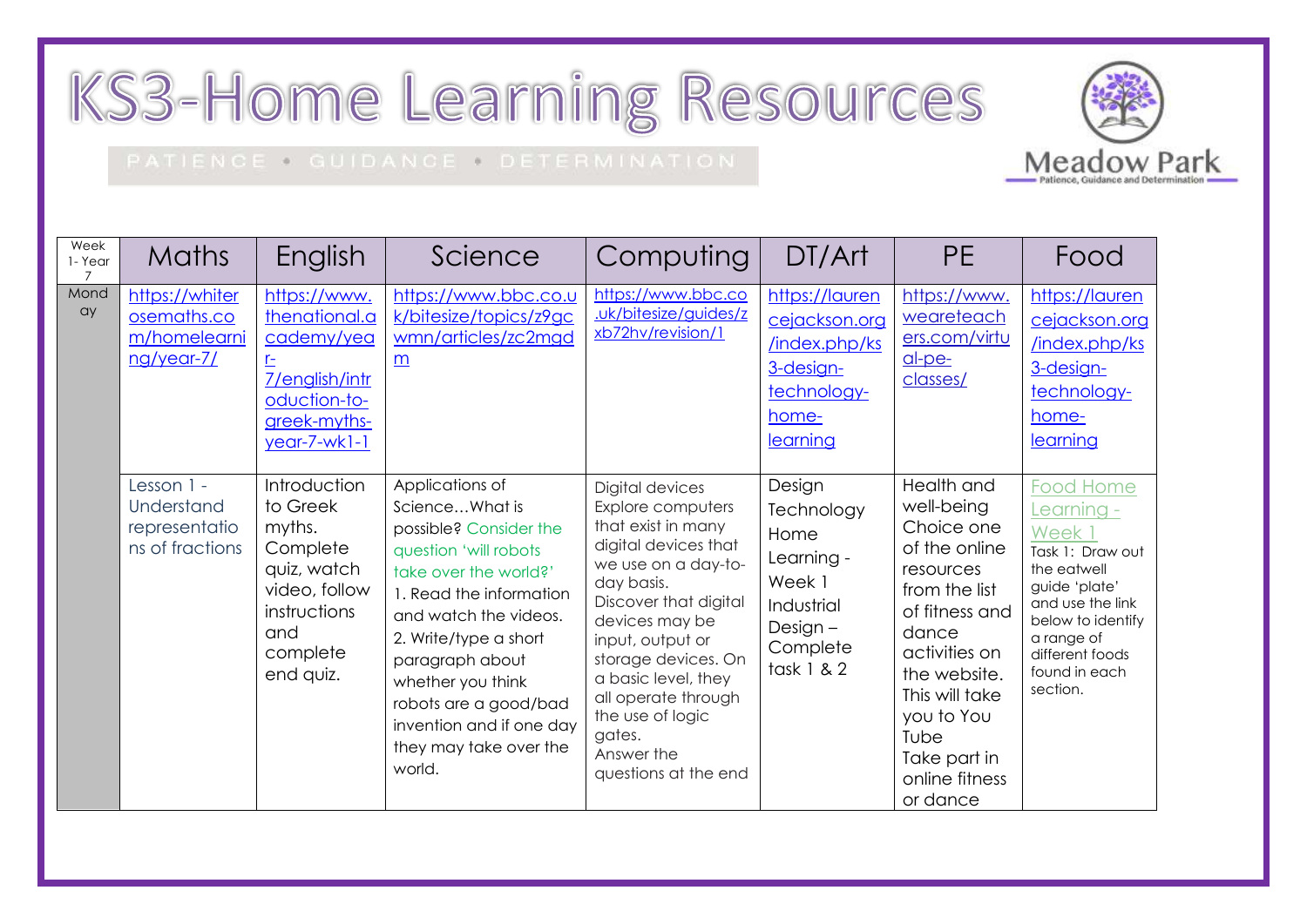|      |                |                          |                     |                | session. |                                   |
|------|----------------|--------------------------|---------------------|----------------|----------|-----------------------------------|
| Tues | https://whiter | https://www.             |                     | https://lauren |          | https://lauren                    |
| day  | osemaths.co    | thenational.a            |                     | cejackson.org  |          | cejackson.org                     |
|      | m/homelearni   | cademy/yea               |                     | /index.php/ks  |          | /index.php/ks                     |
|      | ng/year-7/     | r <sub>1</sub>           |                     | 3-design-      |          | 3-design-                         |
|      |                | 7/english/the            |                     | technology-    |          | technology-                       |
|      |                | -myth-of-<br>prometheus- |                     | home-          |          | home-                             |
|      |                | and-the-                 |                     | learning       |          | learning                          |
|      |                | creation-of-             |                     |                |          |                                   |
|      |                | mankind-                 |                     |                |          |                                   |
|      |                | year-7-wk1-2             |                     |                |          |                                   |
|      | Lesson 2 -     | The myth of              |                     | Design         |          | Task 2: Choose                    |
|      | Convert        | Prometheus               |                     | Technology     |          | one ingredient<br>that can be     |
|      | between        | and the                  |                     | Home           |          | found in each                     |
|      | mixed          | creation of              |                     | Learning -     |          | section and                       |
|      | numbers and    | mankind.                 |                     | Week 1         |          | create a dish<br>that uses all 5. |
|      | fractions      | Optional<br>extension    |                     | Complete       |          | You may want to                   |
|      |                | $task - create$          |                     | Drawing        |          | use the internet                  |
|      |                | comic strip of           |                     | hand and       |          | to support your<br>recipe.        |
|      |                | story.                   |                     | poses          |          |                                   |
| Wed  | https://whiter | https://www.             | https://www.bbc.    |                |          |                                   |
| nesd | osemaths.co    | thenational.a            | co.uk/bitesize/gui  |                |          |                                   |
| ay   | m/homelearni   | cademy/yea               | des/zcxgr82/revisio |                |          |                                   |
|      | ng/year-7/     | r <sub>1</sub>           | n/1                 |                |          |                                   |
|      |                | 7/english/ho             |                     |                |          |                                   |
|      |                | w-are-greek-             |                     |                |          |                                   |
|      |                | gods-and-<br>mankind-    |                     |                |          |                                   |
|      |                | presented-               |                     |                |          |                                   |
|      |                | year-7-wk1-3             |                     |                |          |                                   |
|      | Lesson 3 - Add | How are                  | Software            |                |          |                                   |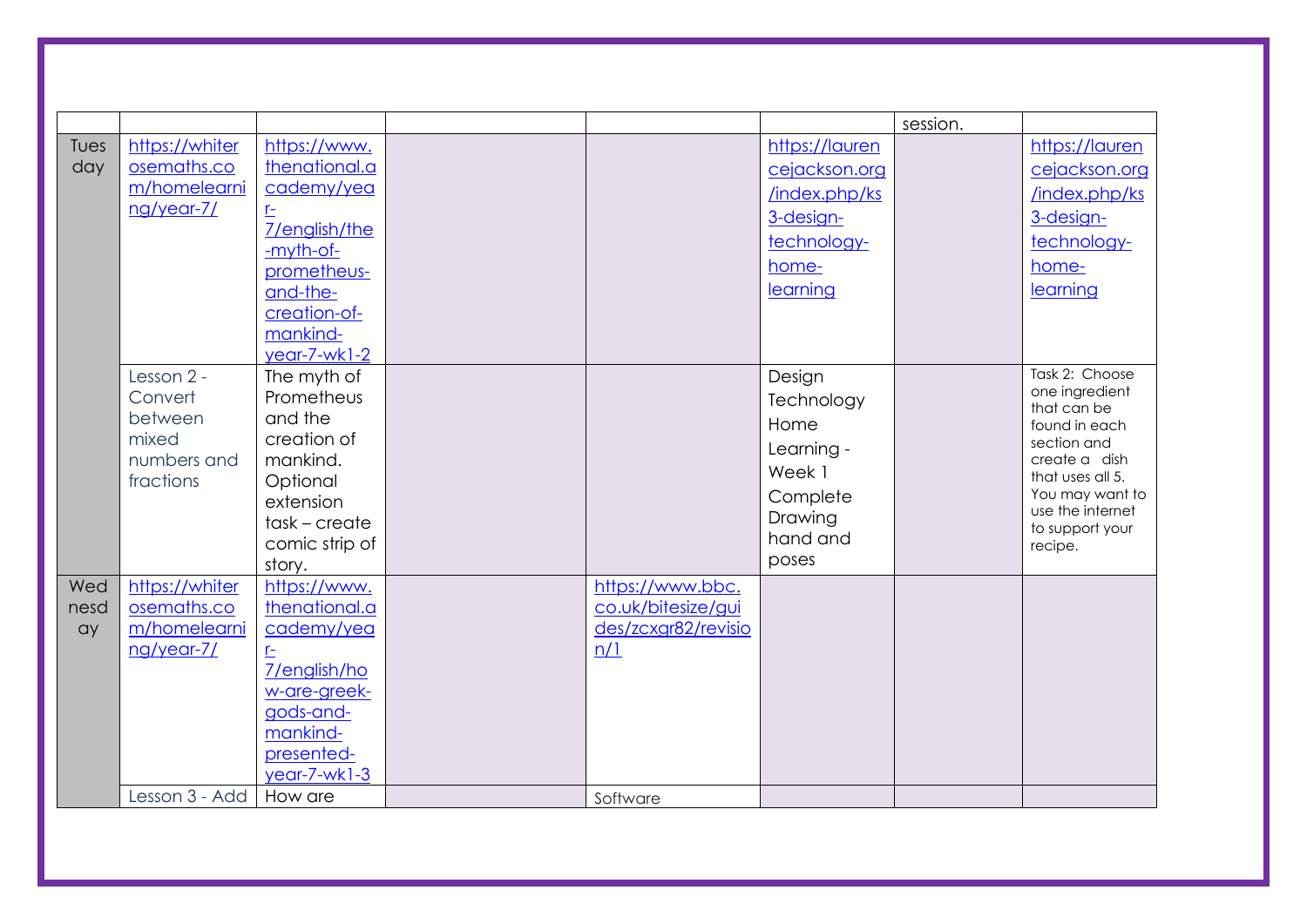|              | and subtract<br>unit fractions<br>with the same<br>denominator              | Greek gods<br>and mankind<br>represented?<br>Optional<br>extension<br>task – write a<br>speech as if<br>you are a<br>Greek god.          | Understand that<br>software is the<br>programs that are<br>run on computer<br>hardware.<br>Explore that there<br>are two different<br>types of software:<br>systems software<br>and applications<br>software.<br>Answer topic<br>questions |                                                                                                                                                   |  |
|--------------|-----------------------------------------------------------------------------|------------------------------------------------------------------------------------------------------------------------------------------|--------------------------------------------------------------------------------------------------------------------------------------------------------------------------------------------------------------------------------------------|---------------------------------------------------------------------------------------------------------------------------------------------------|--|
| Thurs<br>day | https://whiter<br>osemaths.co<br>m/homelearni<br>ng/year-7/                 | https://www.<br>thenational.a<br>cademy/yea<br>$r-$<br>7/english/gra<br>mmar-for-<br>writing-<br>sentences-<br>$year-7-wk1-4$            |                                                                                                                                                                                                                                            | https://www.<br>weareteach<br>ers.com/virtu<br>$al$ -pe-<br>classes/                                                                              |  |
|              | Lesson 4 - Add<br>and subtract<br>fractions with<br>the same<br>denominator | Grammar-<br>for-writing<br>sentences.<br>Optional<br>extension<br>$task - write 3$<br>sentences<br>about your<br>time while<br>away from |                                                                                                                                                                                                                                            | Health and<br>well-being<br>Choice one<br>of the online<br>resources<br>from the list<br>of fitness and<br>dance<br>activities on<br>the website. |  |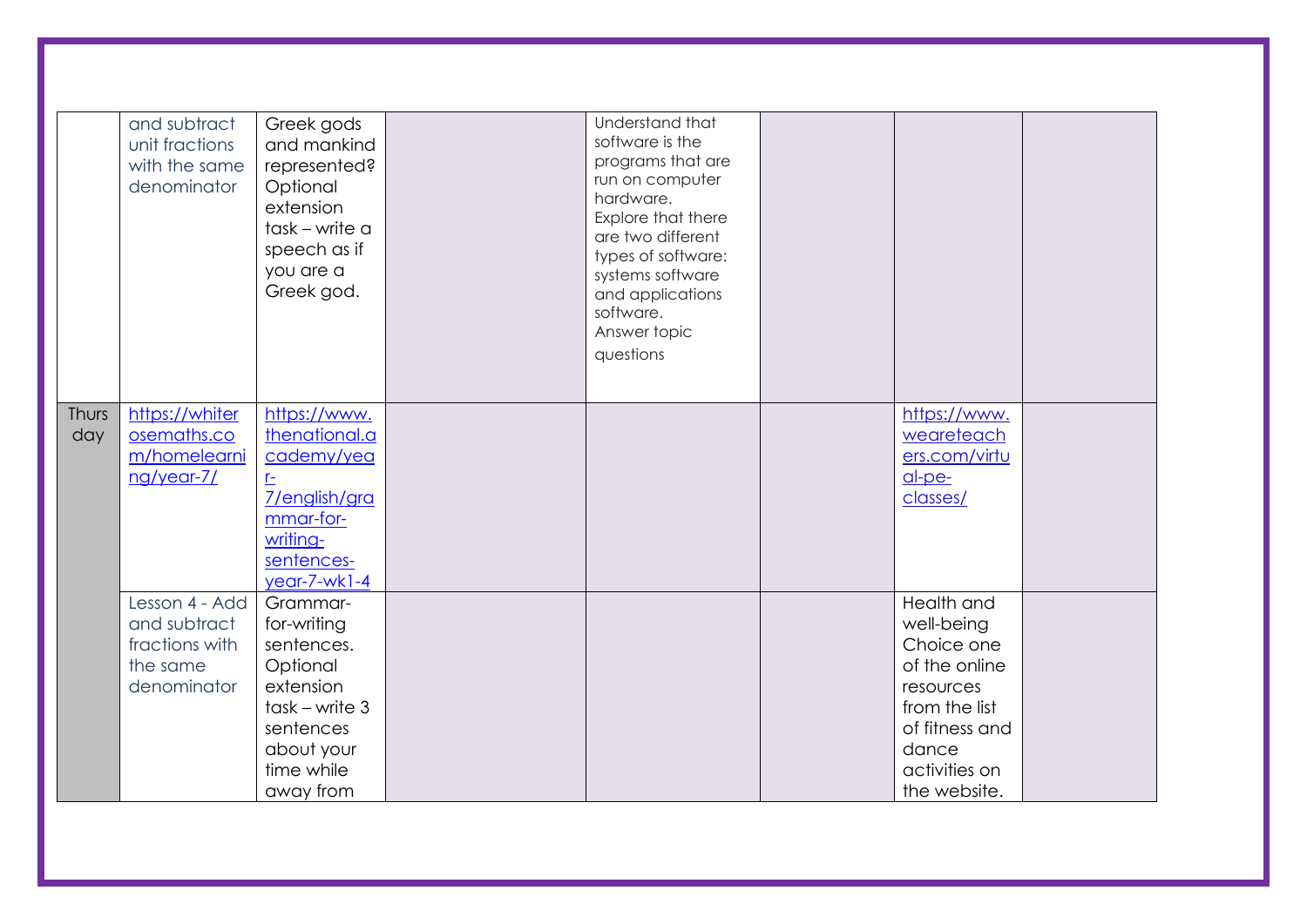|            |                                                                                                                  | school.                                                                                                                       |                                                                                                                                                                                                                                                                                                                                 |                                                                                                                                                                                                                      | This will take<br>you to You<br>Tube<br>Take part in<br>online fitness<br>or dance<br>session. |                                                                                                   |
|------------|------------------------------------------------------------------------------------------------------------------|-------------------------------------------------------------------------------------------------------------------------------|---------------------------------------------------------------------------------------------------------------------------------------------------------------------------------------------------------------------------------------------------------------------------------------------------------------------------------|----------------------------------------------------------------------------------------------------------------------------------------------------------------------------------------------------------------------|------------------------------------------------------------------------------------------------|---------------------------------------------------------------------------------------------------|
| Frida<br>y | https://whiter<br>osemaths.co<br>m/homelearni<br>ng/year-7/                                                      | https://www.<br>thenational.a<br>cademy/yea<br>$r-$<br>7/english/gre<br>ek-myths-<br>the-myth-of-<br>pandora-<br>year-7-wk2-1 | https://www.bbc.co.u<br>k/bitesize/topics/zpffr<br>82/articles/z3p7gdm                                                                                                                                                                                                                                                          | https://lauren<br>cejackson.org<br>/index.php/ks<br>3-design-<br>technology-<br>home-<br>learning<br>Year <sub>7</sub><br>extension task                                                                             |                                                                                                | https://lauren<br>cejackson.org<br>/index.php/ks<br>3-design-<br>technology-<br>home-<br>learning |
|            | Lesson 5 - Add<br>and subtract<br>fractions from<br>integers<br>expressing the<br>answer as a<br>single fraction | Pandora's<br>box.<br>Optional<br>extension<br>task – draw<br>the<br>inside/explosi<br>on of<br>Pandora's<br>box.              | Applications of<br>ScienceWhat is<br>possible? Consider the<br>question 'should extinct<br>species be brought<br>back to life?'<br>1. Read the information<br>and watch the videos.<br>2. Write a short<br>article/power<br>point/word document<br>about whether you think<br>extinct animals should<br>be brought back to life | Your task is to<br>design a<br>maze. Use<br>plain A4<br>paper or<br>square grid<br>paper. It can<br>be as difficult<br>or as easy as<br>you like. It<br>can use<br>straight lines,<br>curvy lines, or<br>be based on |                                                                                                | Recipe Week 1-<br>Work with<br>someone at<br>home to make<br>the following dish                   |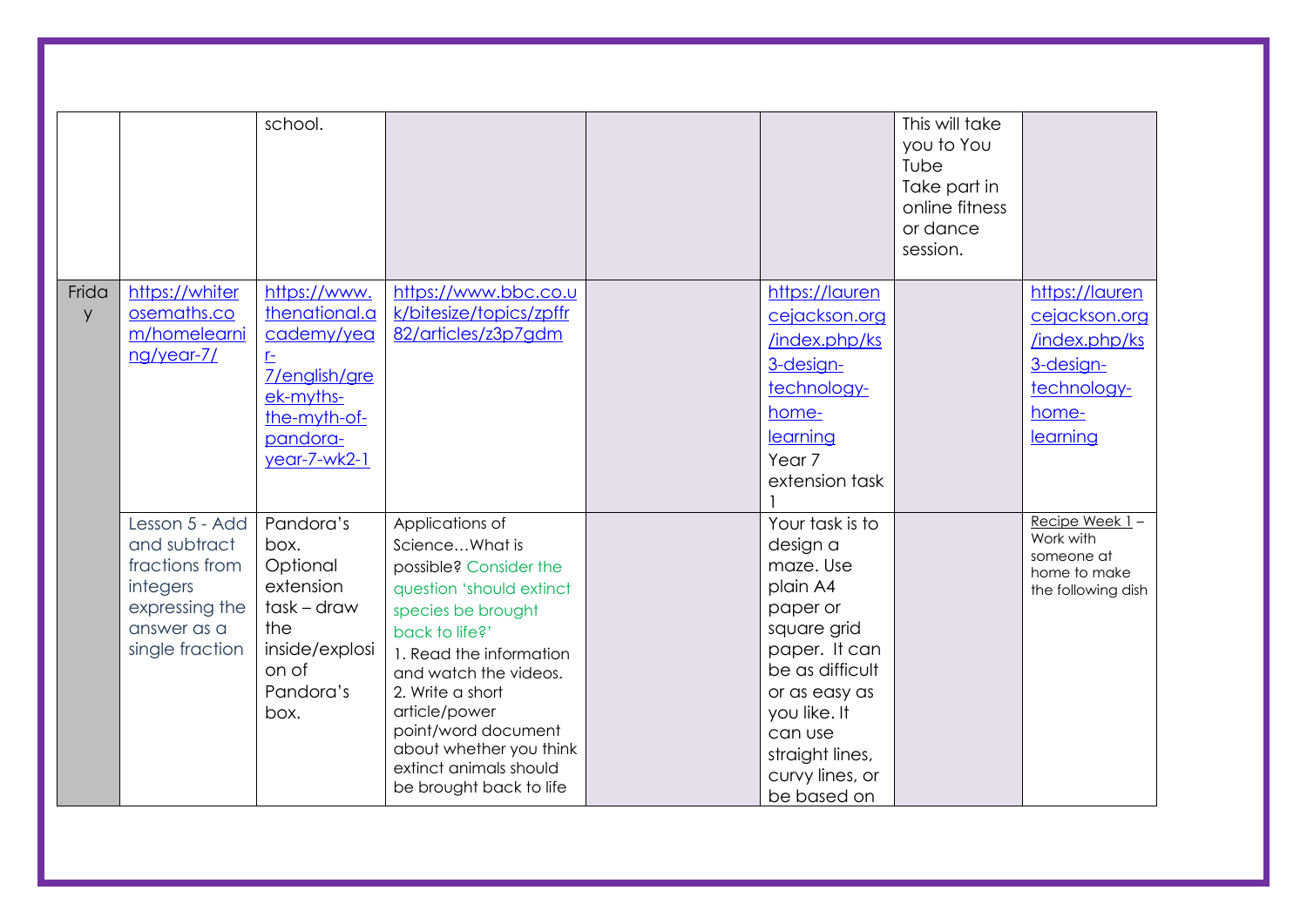|  | and why.<br>3. Which extinct animal<br>would you chose to<br>bring back? (You could<br>find some pictures and<br>interesting key facts<br>about your chosen<br>animal!) |  | a geometric<br>shape like a<br>circle or<br>hexagon. |  |  |
|--|-------------------------------------------------------------------------------------------------------------------------------------------------------------------------|--|------------------------------------------------------|--|--|
|--|-------------------------------------------------------------------------------------------------------------------------------------------------------------------------|--|------------------------------------------------------|--|--|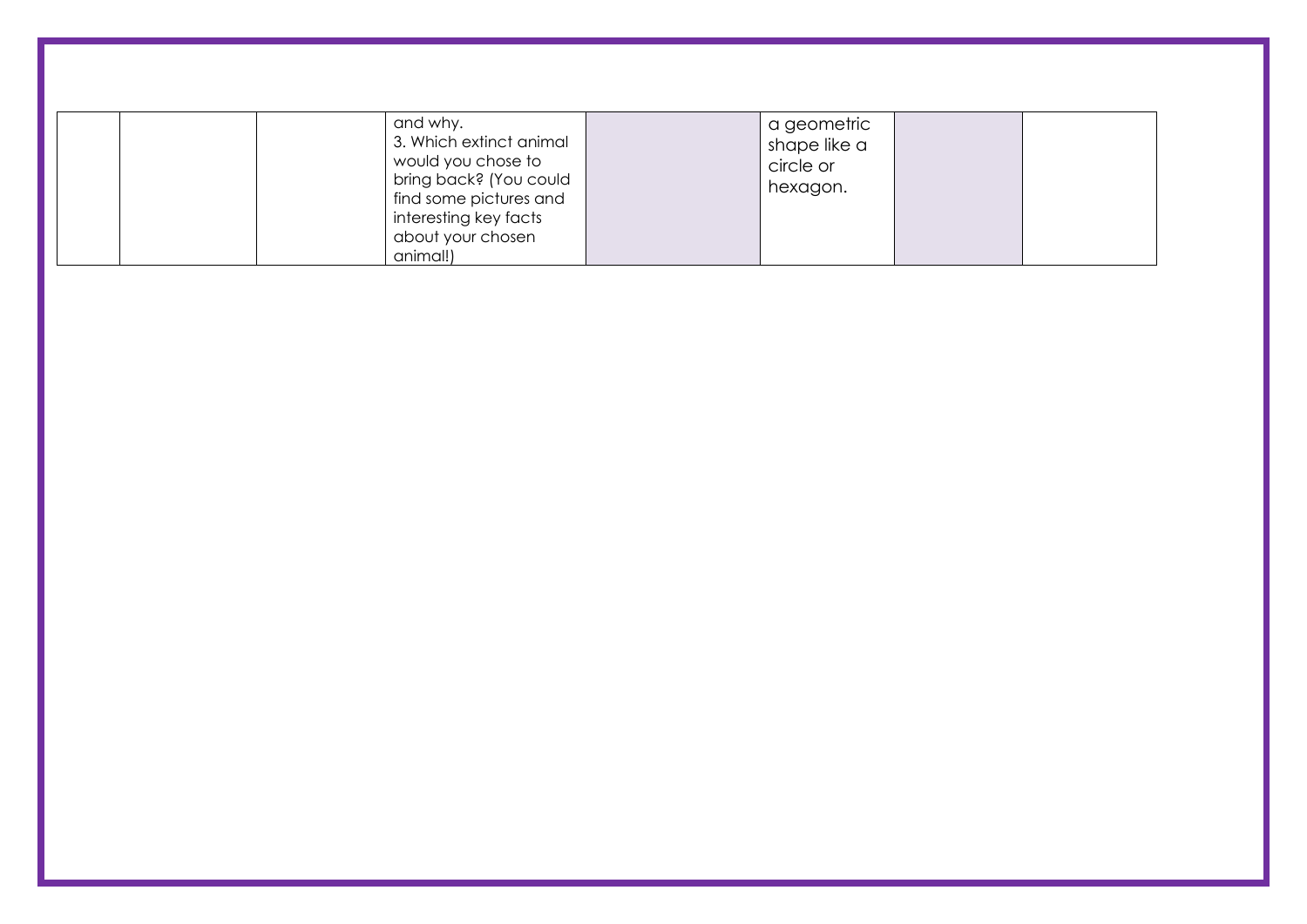| Week<br>2-Year<br>7 | <b>Maths</b>                                                   | English                                                                                                                 | Science                                                                                                                                                                                                                                                                                                                             | Computin                                                                                                                                                                                                                                                                 | DT/Art                                                                                        | <b>PE</b>                                                                                                                                                                                                                                           | Food                                                                                                                                                                                                                                                                                               |
|---------------------|----------------------------------------------------------------|-------------------------------------------------------------------------------------------------------------------------|-------------------------------------------------------------------------------------------------------------------------------------------------------------------------------------------------------------------------------------------------------------------------------------------------------------------------------------|--------------------------------------------------------------------------------------------------------------------------------------------------------------------------------------------------------------------------------------------------------------------------|-----------------------------------------------------------------------------------------------|-----------------------------------------------------------------------------------------------------------------------------------------------------------------------------------------------------------------------------------------------------|----------------------------------------------------------------------------------------------------------------------------------------------------------------------------------------------------------------------------------------------------------------------------------------------------|
| Mon<br>day          | https://whiter<br>osemaths.co<br>m/homelear<br>ning/year-7/    | https://www.t<br>henational.ac<br>ademy/year-<br>7/english/gre<br>ek-myths-the-<br>myth-of-<br>pandora-<br>year-7-wk2-1 | https://www.bbc.c<br>o.uk/bitesize/topics/<br>z9gcwmn/articles/z<br>36t4qt                                                                                                                                                                                                                                                          | https://www.bbc.<br>co.uk/bitesize/gui<br>des/zws8d2p/revis<br>ion/1                                                                                                                                                                                                     | https://lauren<br>cejackson.org<br>/index.php/ks<br>3-design-<br>technology-<br>home-learning | https://www<br>weareteac.<br>hers.com/vir<br>tual-pe-<br>classes/                                                                                                                                                                                   | https://laurenc<br>ejackson.org/i<br>ndex.php/ks3-<br>design-<br>technology-<br>home-learning                                                                                                                                                                                                      |
|                     | Lesson 1 -<br>Understand<br>and use<br>equivalent<br>fractions | The myth of<br>Pandora.<br>Optional<br>extension task<br>- create a<br>comic strip<br>about<br>Pandora.                 | Applications of<br>ScienceWhat is<br>possible?<br>Consider the question<br>'should research into<br>time travel be<br>banned?'<br>1. Read the<br>information and<br>watch the videos.<br>2. Write/type a short<br>paragraph sharing<br>your views about time<br>travel. Is it a good<br>idea/bad idea?<br>Would you time<br>travel? | The CPU and the<br>fetch-execute<br>cycle<br>Learn about what<br>the central<br>processing unit is, its<br>three main<br>components.<br><b>Explore the factors</b><br>that influence the<br>CPU's speed, and<br>the fetch-execute<br>cycle.<br>Answer topic<br>questions | Design<br><b>Technology</b><br><b>Home Learning</b><br>- Week 2<br>Complete task<br>1 & 2     | Health and<br>well-being<br>Choice one<br>of the online<br>resources<br>from the list<br>of fitness<br>and dance<br>activities on<br>the website.<br>This will take<br>you to You<br>Tube<br>Take part in<br>online fitness<br>or dance<br>session. | Food Home<br>Learning - Week 2<br>Task 1: Use the<br>internet to find out<br>what the 5 most<br>common food<br>intolerances are.<br>Write down the<br>name of the<br>intolerance, how it<br>impacts the<br>person who suffers<br>with it and what<br>types of foods fall<br>into each<br>category. |
| Tues<br>day         | https://whiter<br>osemaths.co<br>m/homelear                    | https://www.th<br>enational.aca<br>demy/year-                                                                           |                                                                                                                                                                                                                                                                                                                                     |                                                                                                                                                                                                                                                                          | https://laurenc<br>ejackson.org/in<br>dex.php/ks3-                                            |                                                                                                                                                                                                                                                     | https://laurenc<br>ejackson.org/i<br>ndex.php/ks3-                                                                                                                                                                                                                                                 |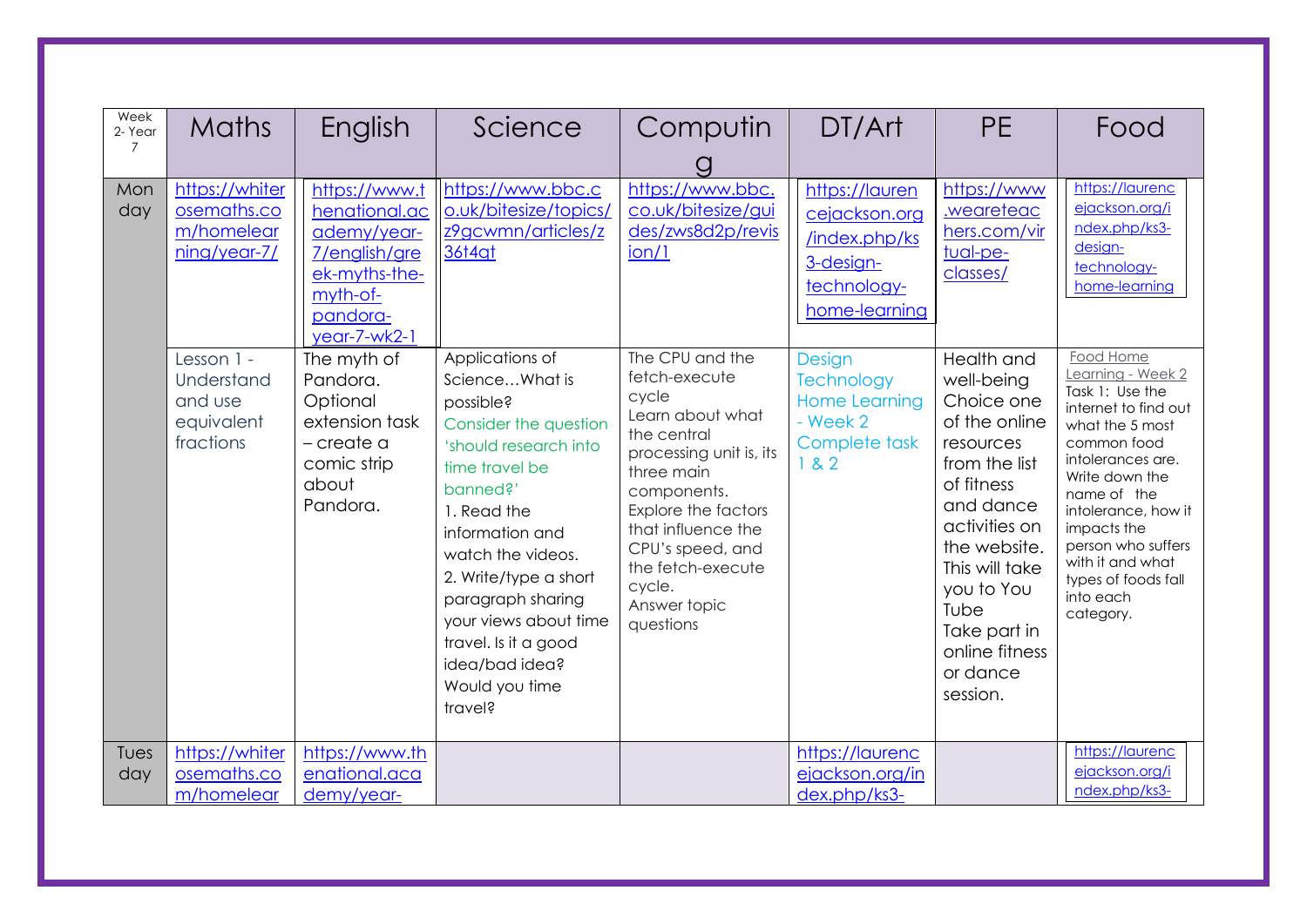|                   | ning/year-7/                                                                                                        | 7/english/gree<br>k-myths-how-<br>is-pandora-<br>presented-as-<br>an-alluring-<br>character-<br>year-7-wk2-2                                                                     |                                                                                     | design-<br>technology-<br>home-learning                                                    | design-<br>technology-<br>home-learning                                                                                                                                                                                                                          |
|-------------------|---------------------------------------------------------------------------------------------------------------------|----------------------------------------------------------------------------------------------------------------------------------------------------------------------------------|-------------------------------------------------------------------------------------|--------------------------------------------------------------------------------------------|------------------------------------------------------------------------------------------------------------------------------------------------------------------------------------------------------------------------------------------------------------------|
|                   | Lesson 2 -<br>Add and<br>subtract<br>fractions<br>where<br>denominator<br>s share a<br>simple<br>common<br>multiple | How is<br>Pandora<br>presented as<br>an alluring<br>character?<br>Optional<br>extension task<br>$-$ find 5 words<br>that also<br>mean alluring<br>and use them<br>in a sentence. |                                                                                     | Drawing Task -<br>watch the<br>video and<br>practice the<br>drawing<br>techniques<br>shown | Food home<br>learning week 2<br>Task 2: Look at the<br>dishes below. Think<br>about the<br>ingredients in each<br>one that could<br>cause issues for<br>people with<br>intolerances and<br>research how<br>each one can be<br>modified to make<br>them suitable. |
| Wed<br>nesd<br>ay | https://whiter<br>osemaths.co<br>m/homelear<br>ning/year-7/                                                         | https://www.th<br>enational.aca<br>demy/year-<br>7/english/gree<br>k-myths-word-<br>classes-and-<br>connotations-<br>year-7-wk2-<br>3#slide-1                                    | https://www.bbc.c<br>o.uk/bitesize/guides<br>/zc6rcdm/revision/1                    |                                                                                            |                                                                                                                                                                                                                                                                  |
|                   | Lesson 3 -<br>Add and<br>subtract<br>fractions with<br>any                                                          | Word classes<br>and<br>connotations.<br>Optional<br>extension task                                                                                                               | Introduction to<br>networks<br>Learn about two<br>main types of<br>network are wide |                                                                                            |                                                                                                                                                                                                                                                                  |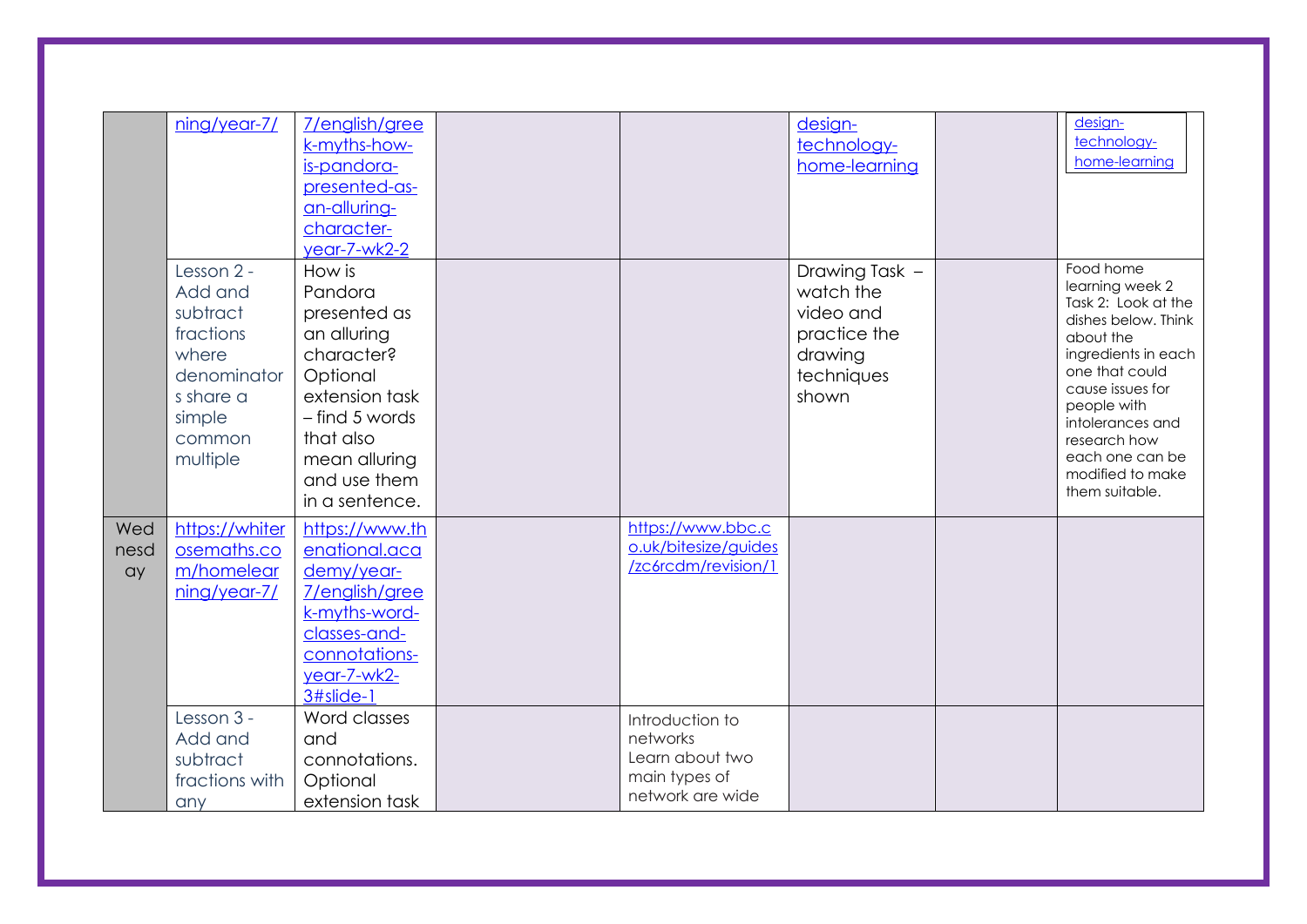|              | denominator                                                                        | -what are the<br>connotations<br>of the colour<br>black?                                                                                                                      | area networks and<br>local area<br>networks.<br>Discover what<br>these are, and the<br>benefits and<br>problems of using<br>them.<br>Answer topic<br>questions |                                                                                                                                                                                                                             |  |
|--------------|------------------------------------------------------------------------------------|-------------------------------------------------------------------------------------------------------------------------------------------------------------------------------|----------------------------------------------------------------------------------------------------------------------------------------------------------------|-----------------------------------------------------------------------------------------------------------------------------------------------------------------------------------------------------------------------------|--|
| Thurs<br>day | https://whiter<br>osemaths.co<br>m/homelear<br>ning/year-7/                        | https://www.th<br>enational.aca<br>demy/year-<br>7/english/gra<br>mmar-for-<br>writing-full-<br>stops-and-<br>commas-year-<br>$7-wk2-4$                                       |                                                                                                                                                                | https://www<br>weareteac<br>hers.com/vir<br>tual-pe-<br>classes/                                                                                                                                                            |  |
|              | Lesson 4 -<br>Add and<br>subtract<br>improper<br>fractions and<br>mixed<br>numbers | Grammar for<br>writing; full<br>stops and<br>capitals.<br>Optional<br>extension task<br>- create a mini<br>poster about<br>the rules for<br>using full stops<br>and capitals. |                                                                                                                                                                | Health and<br>well-being<br>Choice one<br>of the online<br>resources<br>from the list<br>of fitness<br>and dance<br>activities on<br>the website.<br>This will take<br>you to You<br>Tube<br>Take part in<br>online fitness |  |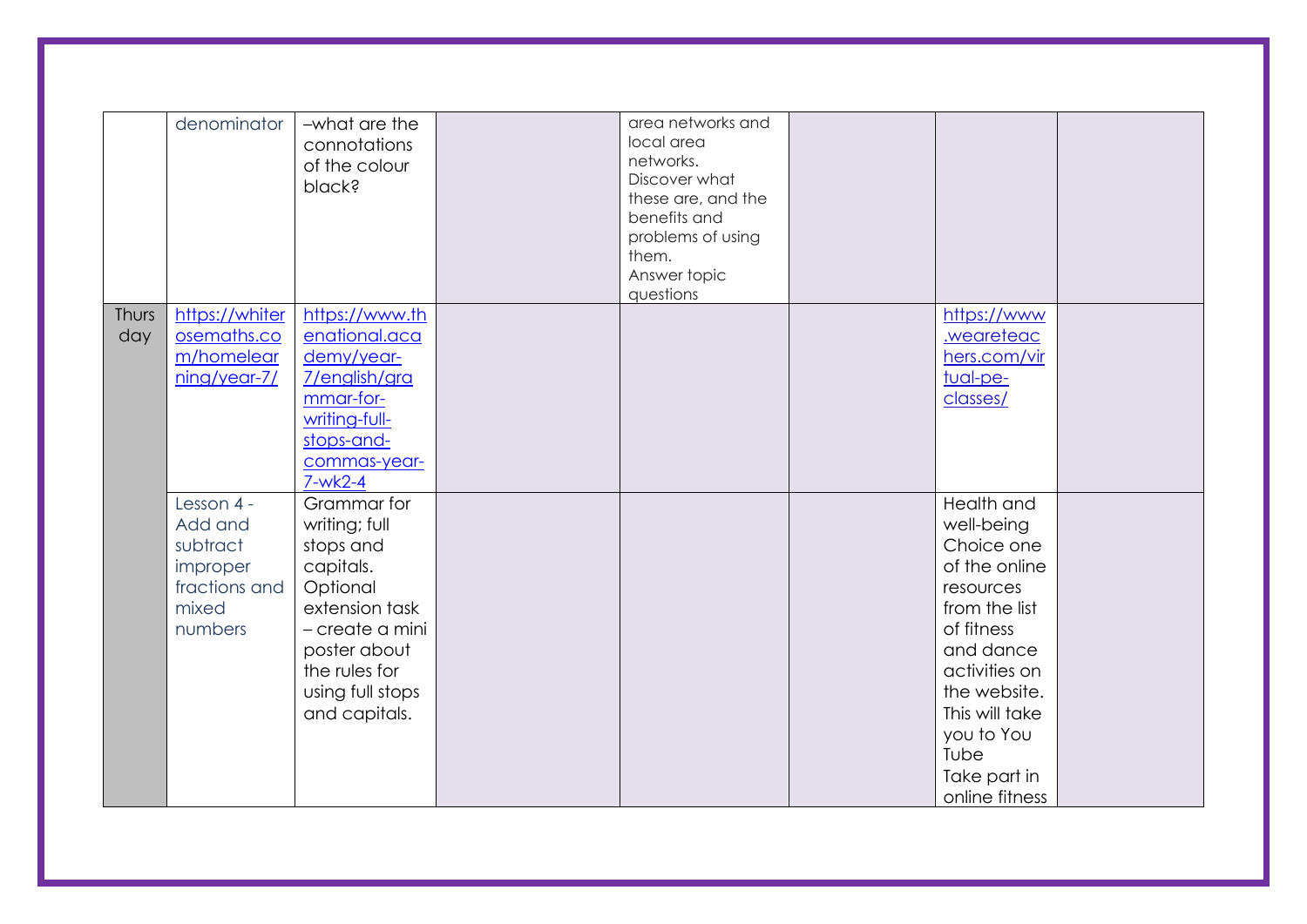|            |                                                             |                                                                                                                                   |                                                                                                                                                                                                                                                                                                                      |                                                                                                                                                                                                                                                       | or dance<br>session. |                                                                                                         |
|------------|-------------------------------------------------------------|-----------------------------------------------------------------------------------------------------------------------------------|----------------------------------------------------------------------------------------------------------------------------------------------------------------------------------------------------------------------------------------------------------------------------------------------------------------------|-------------------------------------------------------------------------------------------------------------------------------------------------------------------------------------------------------------------------------------------------------|----------------------|---------------------------------------------------------------------------------------------------------|
| Frida<br>y | https://whiter<br>osemaths.co<br>m/homelear<br>ning/year-7/ | https://www.th<br>enational.aca<br>demy/year-<br>7/english/the-<br>myth-of-<br>baucis-and-<br>philemon-<br>$year-7-wk3-1$         | https://www.bbc.c<br>o.uk/bitesize/topics/<br>z9gcwmn/articles/z<br>36t4qt                                                                                                                                                                                                                                           | https://laurenc<br>ejackson.org/in<br>dex.php/ks3-<br>design-<br>technology-<br>home-learning                                                                                                                                                         |                      | https://laure<br>ncejackson.<br>org/index.p<br>$hp/kg3-$<br>design-<br>technology-<br>home-<br>learning |
|            | Lesson 5 -<br>Use fractions<br>in algebraic<br>contexts     | The myth of<br><b>Baucis</b> and<br>Philemon.<br>Optional<br>extension task<br>- Draw the<br>valley<br>described in<br>the video. | Applications of<br>ScienceWhat is<br>possible?<br>Consider the question<br>'should research into<br>time travel be<br>banned?'<br>3. Imagine you are<br>travelling into the<br>futureproduce a<br>power point or a<br>written description or<br>a drawing to show<br>what life would be like<br>in your chosen year. | Year <sub>7</sub><br>extension task<br>2<br>On plain A4<br>paper draw a<br>robot of the<br>future. Think<br>about what our<br>needs might<br>be in a<br>hundred years'<br>time and what<br>tasks you think<br>we will want<br>robots to do for<br>US. |                      | Recipe Week 2-<br>Work with<br>someone at home<br>to make the<br>following dish                         |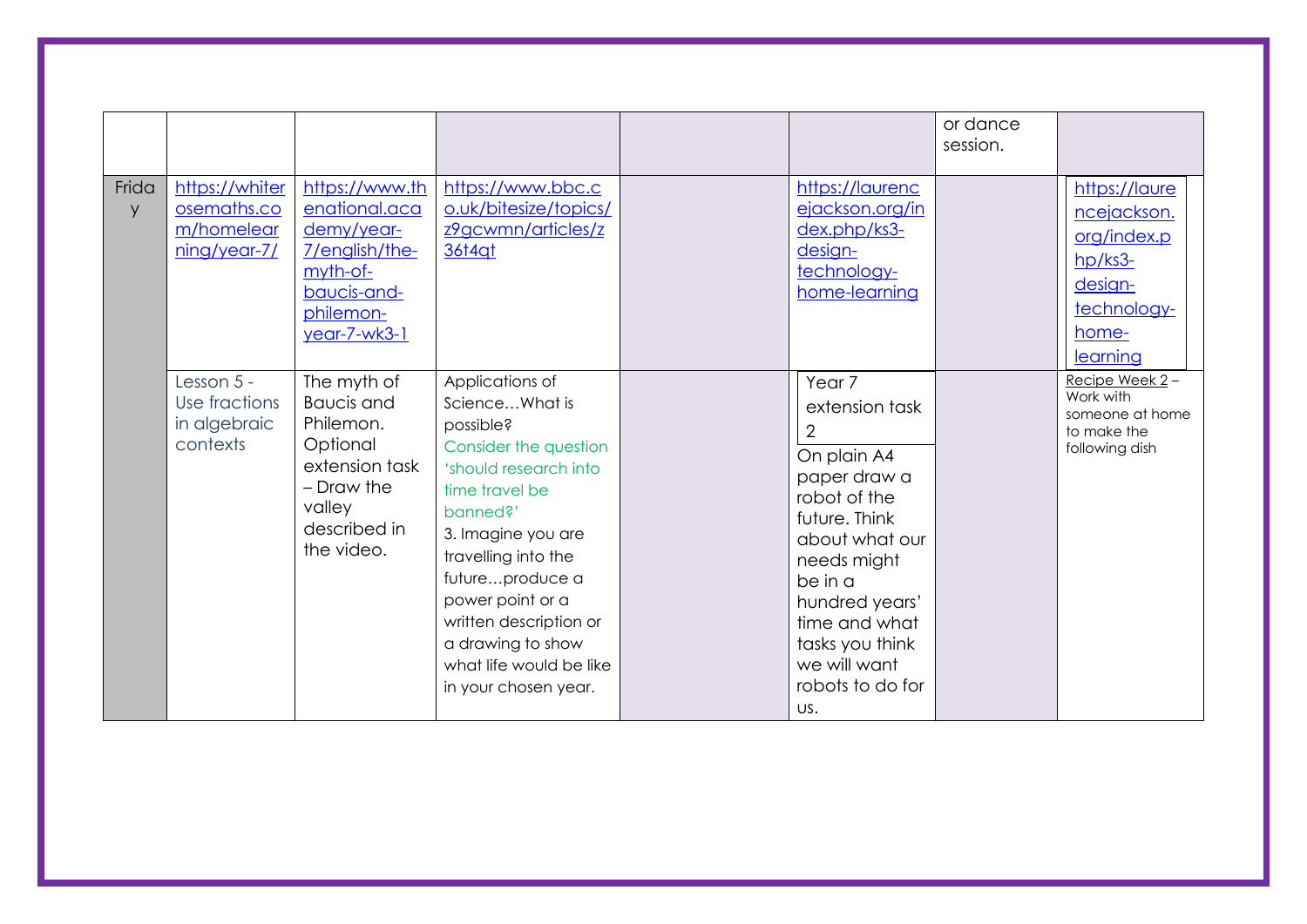| Week<br>3-Year<br>7 | <b>Maths</b>                                                                      | English                                                                                                                                                              | Science                                                                                                                                                                                                                                                                                                                               | Computi<br>ng                                                                                                                                                                                                                                           | DT/Art                                                                                                      | <b>PE</b>                                                                                                                                                                                                                                              | Food                                                                                                                                                                                                                                                                      |
|---------------------|-----------------------------------------------------------------------------------|----------------------------------------------------------------------------------------------------------------------------------------------------------------------|---------------------------------------------------------------------------------------------------------------------------------------------------------------------------------------------------------------------------------------------------------------------------------------------------------------------------------------|---------------------------------------------------------------------------------------------------------------------------------------------------------------------------------------------------------------------------------------------------------|-------------------------------------------------------------------------------------------------------------|--------------------------------------------------------------------------------------------------------------------------------------------------------------------------------------------------------------------------------------------------------|---------------------------------------------------------------------------------------------------------------------------------------------------------------------------------------------------------------------------------------------------------------------------|
| Mon<br>day          | https://whiterose<br>maths.com/hom<br>elearning/year-7/                           | https://www.the<br>national.acade<br>my/year-<br>7/english/what-<br>is-the-<br>significance-of-<br>xenia-in-the-<br>myth-of-baucis-<br>and-philemon-<br>year-7-wk3-2 | https://www.bb<br>c.co.uk/bitesize/<br>topics/z8c9q6f/a<br>rticles/zscc6yc                                                                                                                                                                                                                                                            | https://www.bbc.<br>co.uk/bitesize/gui<br>des/zxb72hv/revis<br>ion/1                                                                                                                                                                                    | https://lauren<br>cejackson.org<br>/index.php/ks<br>3-design-<br>technology-<br>home-learning               | https://www<br>weareteac.<br>hers.com/vir<br>tual-pe-<br>classes/                                                                                                                                                                                      | https://laure<br>ncejackson.<br>org/index.p<br>hp/ks3-<br>design-<br>technology-<br>home-<br>learning                                                                                                                                                                     |
|                     | Lesson 1 - Use<br>equivalence to<br>add and subtract<br>decimals and<br>fractions | The significance<br>of Xenia.<br>Optional<br>extension task -<br>How is Xenia a<br>part of your life<br>today? Discuss<br>with family<br>member.                     | Applications of<br>ScienceWhat is<br>possible?<br>Consider the<br>question, 'will a<br>human ever be<br>born on Mars?'<br>1. Read the<br>information and<br>watch the videos.<br>2. Write/type a<br>short paragraph<br>sharing your ideas<br>about space<br>travel and<br>colonising Mars.<br>Will it be possible<br>to live on Mars? | Internet and<br>communication<br>Understand as a<br>society we need<br>to communicate<br>and share.<br>Discover that the<br>internet allows us<br>to communicate<br>and share<br>information in a<br>matter of<br>seconds.<br>Answer topic<br>questions | Design<br><b>Technology</b><br>Home<br>Learning -<br>Week 3<br>Doomsday<br>hideout<br>Complete task<br>18.2 | Health and<br>well-being<br>Choice one<br>of the online<br>resources<br>from the list<br>of fitness<br>and dance<br>activities on<br>the website.<br>This will take<br>you to You<br>Tube<br>Take part in<br>online<br>fitness or<br>dance<br>session. | Food Home<br>Learning -<br>Week 3<br>Food miles Task 1:<br>Research how far<br>(in miles) the<br>products we eat<br>every day have<br>had to travel to<br>get onto our plate<br>(UK). You may<br>need to use<br>google maps to<br>do this. Write<br>down your<br>answers. |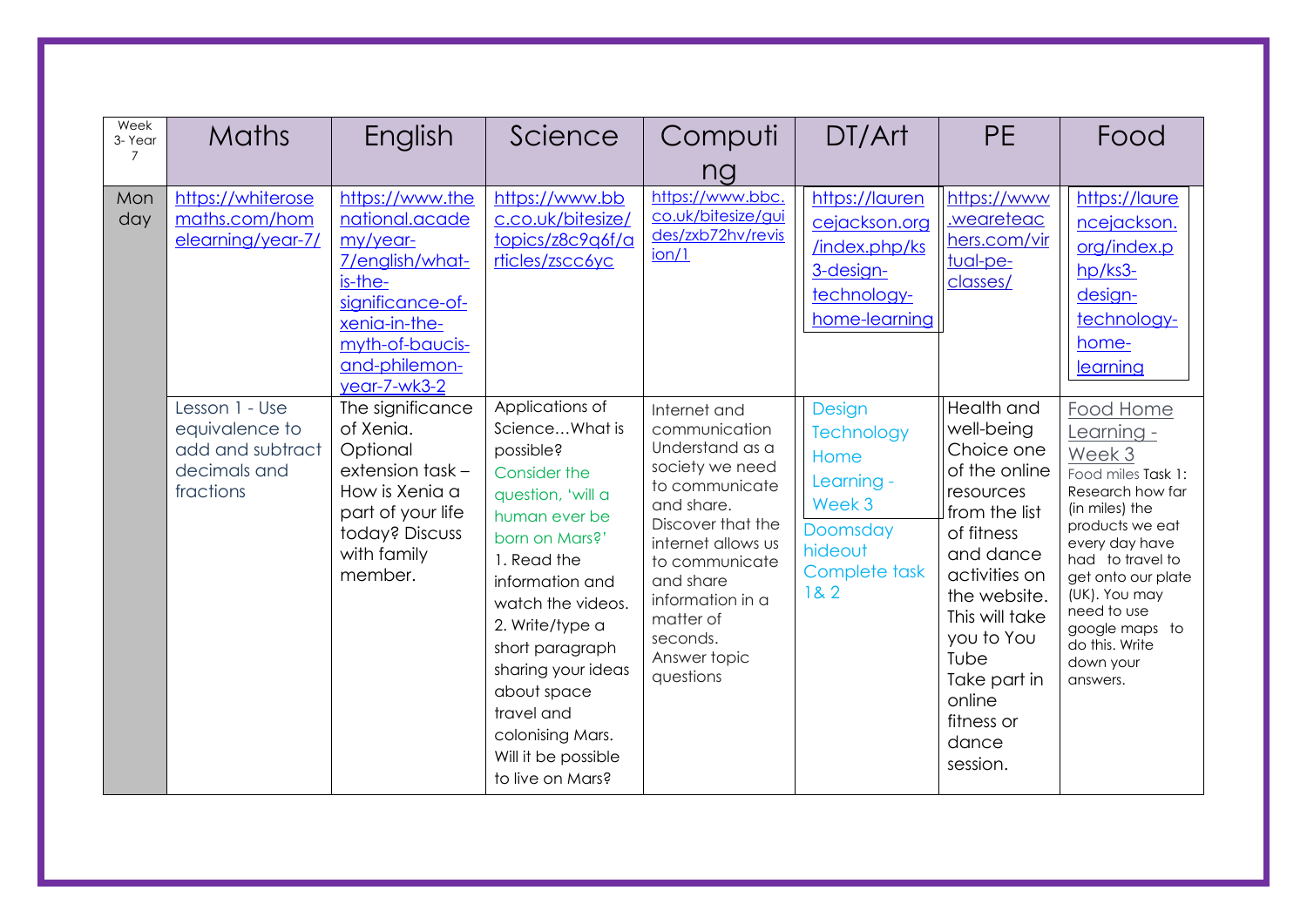| Tues<br>day       | https://whiterose<br>maths.com/hom<br>elearning/year-7/             | https://www.the<br>national.acade<br>my/year-<br>7/english/the-<br>myth-of-theseus-<br>and-the-<br>minotaur-year-<br>$7-wk3-3$ |                                                                      | https://laurenc<br>ejackson.org/i<br>ndex.php/ks3-<br>design-<br>technology-<br>home-learning                                                         | https://laure<br>ncejackson.<br>org/index.p<br>$hp/kg3-$<br>design-<br>technology-<br>home-<br>learning                                                                                                                                                                                                                                  |
|-------------------|---------------------------------------------------------------------|--------------------------------------------------------------------------------------------------------------------------------|----------------------------------------------------------------------|-------------------------------------------------------------------------------------------------------------------------------------------------------|------------------------------------------------------------------------------------------------------------------------------------------------------------------------------------------------------------------------------------------------------------------------------------------------------------------------------------------|
|                   | Lesson 2 - Add<br>and subtract<br>simple algebraic<br>fractions (H) | The myth of<br>Theseus and the<br>minotaur.<br>Optional<br>extension task-<br>produce short<br>storyboard of<br>the story.     |                                                                      | Design<br>Technology<br>Home<br>Learning -<br>Week 3<br>Drawing Task 3<br>- watch the<br>video and<br>practice the<br>drawing<br>techniques<br>shown. | Task 2: Most<br>Sunday's families<br>all over the<br>country sit down<br>for a traditional<br>dinner with meat,<br>vegetables and<br>gravy. Calculate<br>the total food<br>miles needed to<br>create your<br>Sunday dinner.<br>You must include<br>one protein<br>source (chicken,<br>beef, lamb, etc)<br>and 4 different<br>vegetables. |
| Wed<br>nesd<br>ay | https://whiterose<br>maths.com/hom<br>elearning/year-7/             | https://www.the<br>national.acade<br>my/year-<br>7/english/gram<br>mar-for-writing-<br>semicolons-and-<br>colons-year-7-       | https://www.bbc.<br>co.uk/bitesize/gui<br>des/zpkhpv4/revi<br>sion/1 |                                                                                                                                                       |                                                                                                                                                                                                                                                                                                                                          |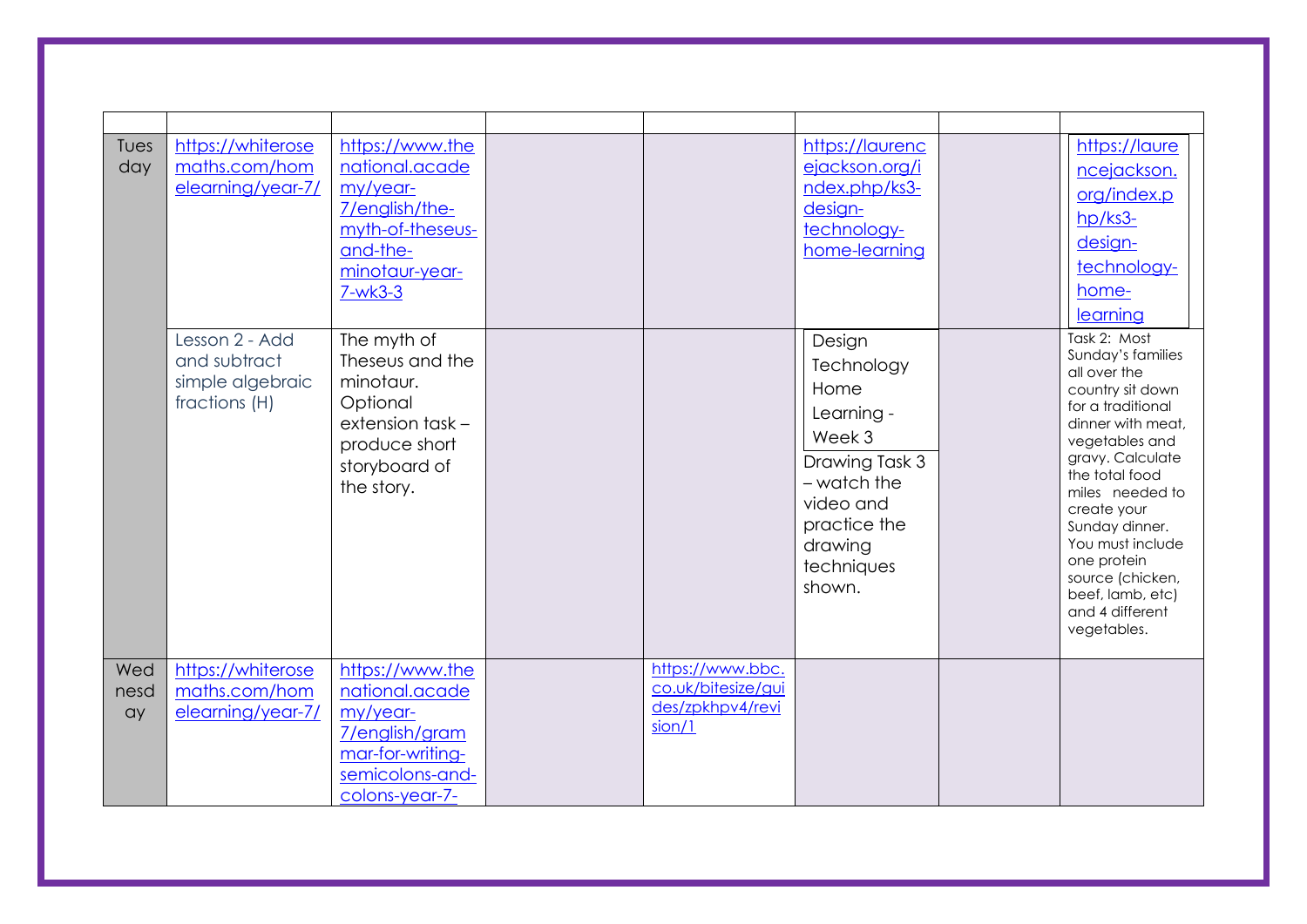|       |                                                                     | $wk3-4$                                                                                                                                                 |                                                                                                                                                                                                                                                                |                            |  |
|-------|---------------------------------------------------------------------|---------------------------------------------------------------------------------------------------------------------------------------------------------|----------------------------------------------------------------------------------------------------------------------------------------------------------------------------------------------------------------------------------------------------------------|----------------------------|--|
|       | Lesson 3 -<br>Understand and<br>use the sum of<br>angles at a point | Using<br>semicolons and<br>colons in writing.<br>Optional<br>extension task -<br>highlight any<br>punctuation<br>you have used<br>in your<br>paragraph. | Search engines<br>Understand that<br>the internet<br>contains billions<br>of pages of<br>information.<br>Learn how to use<br>search engines to<br>help you filter<br>through the<br>pages to find the<br>information you<br>need.<br>Answer topic<br>questions |                            |  |
| Thurs | https://whiterose                                                   | https://www.bb                                                                                                                                          |                                                                                                                                                                                                                                                                | https://www                |  |
| day   | maths.com/hom<br>elearning/year-7/                                  | c.co.uk/bitesize/<br>articles/zmjxt39                                                                                                                   |                                                                                                                                                                                                                                                                | .weareteac<br>hers.com/vir |  |
|       |                                                                     |                                                                                                                                                         |                                                                                                                                                                                                                                                                | tual-pe-                   |  |
|       |                                                                     |                                                                                                                                                         |                                                                                                                                                                                                                                                                | classes/                   |  |
|       | Lesson 4 -                                                          | Linking ideas                                                                                                                                           |                                                                                                                                                                                                                                                                | Health and                 |  |
|       | Understand and<br>use the sum of                                    | using<br>conjunctions.                                                                                                                                  |                                                                                                                                                                                                                                                                | well-being<br>Choice one   |  |
|       | angles on a                                                         | Optional                                                                                                                                                |                                                                                                                                                                                                                                                                | of the online              |  |
|       | straight line                                                       | extension task -                                                                                                                                        |                                                                                                                                                                                                                                                                | resources                  |  |
|       |                                                                     | find synonyms                                                                                                                                           |                                                                                                                                                                                                                                                                | from the list              |  |
|       |                                                                     | (words that<br>mean the                                                                                                                                 |                                                                                                                                                                                                                                                                | of fitness<br>and dance    |  |
|       |                                                                     | same) for the                                                                                                                                           |                                                                                                                                                                                                                                                                | activities on              |  |
|       |                                                                     | conjunctions                                                                                                                                            |                                                                                                                                                                                                                                                                | the website.               |  |
|       |                                                                     | but, and, so,                                                                                                                                           |                                                                                                                                                                                                                                                                | This will take             |  |
|       |                                                                     | therefore.                                                                                                                                              |                                                                                                                                                                                                                                                                | you to You                 |  |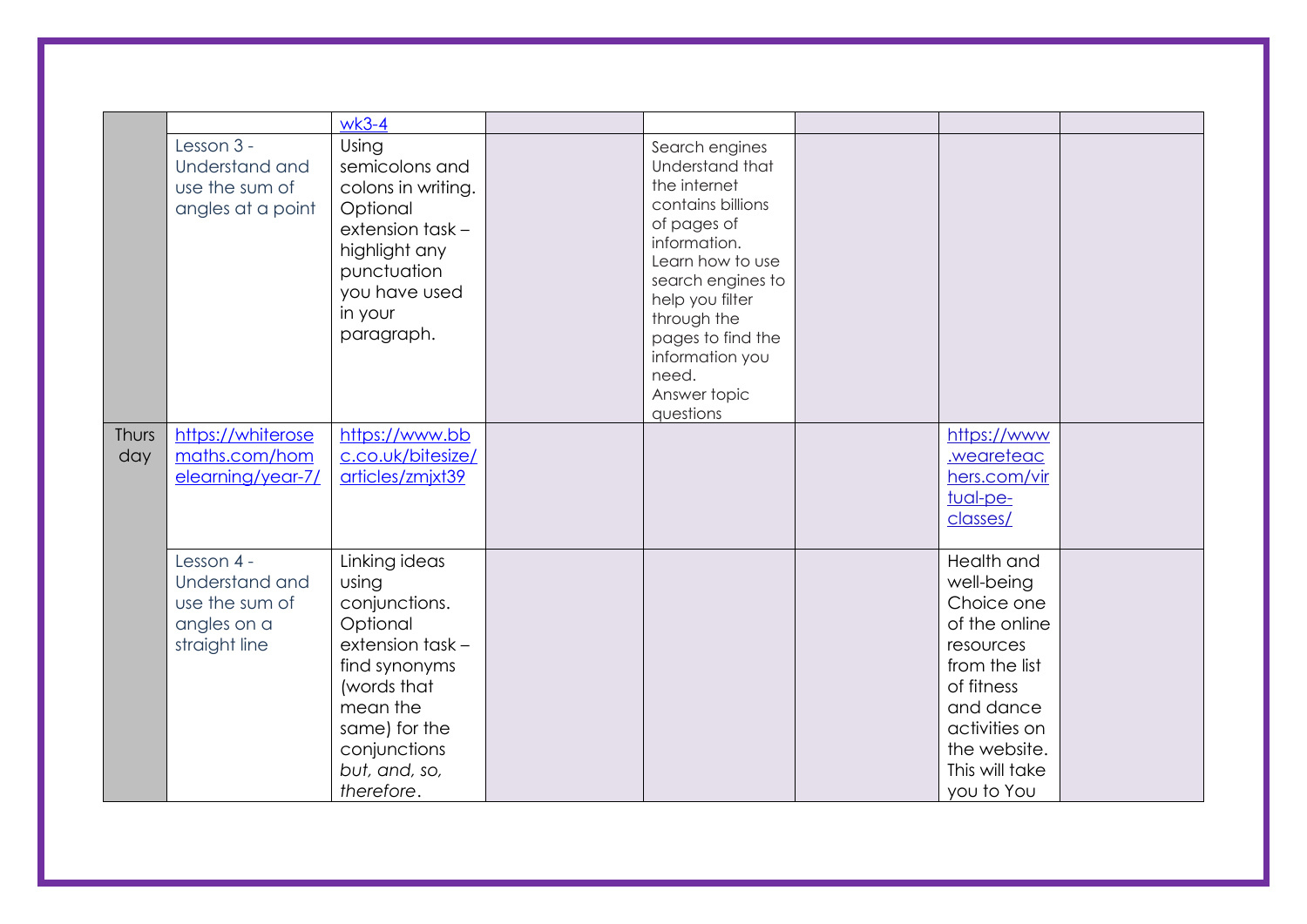|            |                                                         |                                                                                                                                                      |                                                                                                                                                                                                                                                                                                                                                  |                                                                                                                     | Tube<br>Take part in<br>online<br>fitness or<br>dance<br>session. |                                                                                                       |
|------------|---------------------------------------------------------|------------------------------------------------------------------------------------------------------------------------------------------------------|--------------------------------------------------------------------------------------------------------------------------------------------------------------------------------------------------------------------------------------------------------------------------------------------------------------------------------------------------|---------------------------------------------------------------------------------------------------------------------|-------------------------------------------------------------------|-------------------------------------------------------------------------------------------------------|
| Frida<br>y | https://whiterose<br>maths.com/hom<br>elearning/year-7/ | https://www.bb<br>c.co.uk/bitesize/<br>topics/z4hrt39/a<br>rticles/zfxfwty                                                                           | https://www.bb<br>c.co.uk/bitesize/<br>topics/z8c9q6f/a<br>rticles/zscc6yc                                                                                                                                                                                                                                                                       | https://lauren<br>cejackson.org<br>/index.php/ks<br>3-design-<br>technology-<br>home-learning                       |                                                                   | https://laure<br>ncejackson.<br>org/index.p<br>hp/ks3-<br>design-<br>technology-<br>home-<br>learning |
|            | <b>Friday Maths</b><br>Challenge                        | How to write a<br>complex<br>sentence.<br>Optional<br>extension task -<br>write 3 complex<br>sentences<br>about your<br>favourite<br>activity/hobby. | Applications of<br>ScienceWhat is<br>possible? Consider<br>the question, 'will<br>a human ever be<br>born on Mars?'<br>1. Research either<br>space travel or<br>the possibility of<br>alien life out there<br>in our Universe.<br>2. Produce a<br>power point or<br>written poster or<br>drawing to show<br>your research (it<br>may be a map of | <b>Extension task</b><br>Environment<br>Design<br>Year 7 - Design<br>Home Learning<br>Task<br>Environment<br>Design |                                                                   | Recipe Week 3-<br>Work with<br>someone at home<br>to make the<br>following dish                       |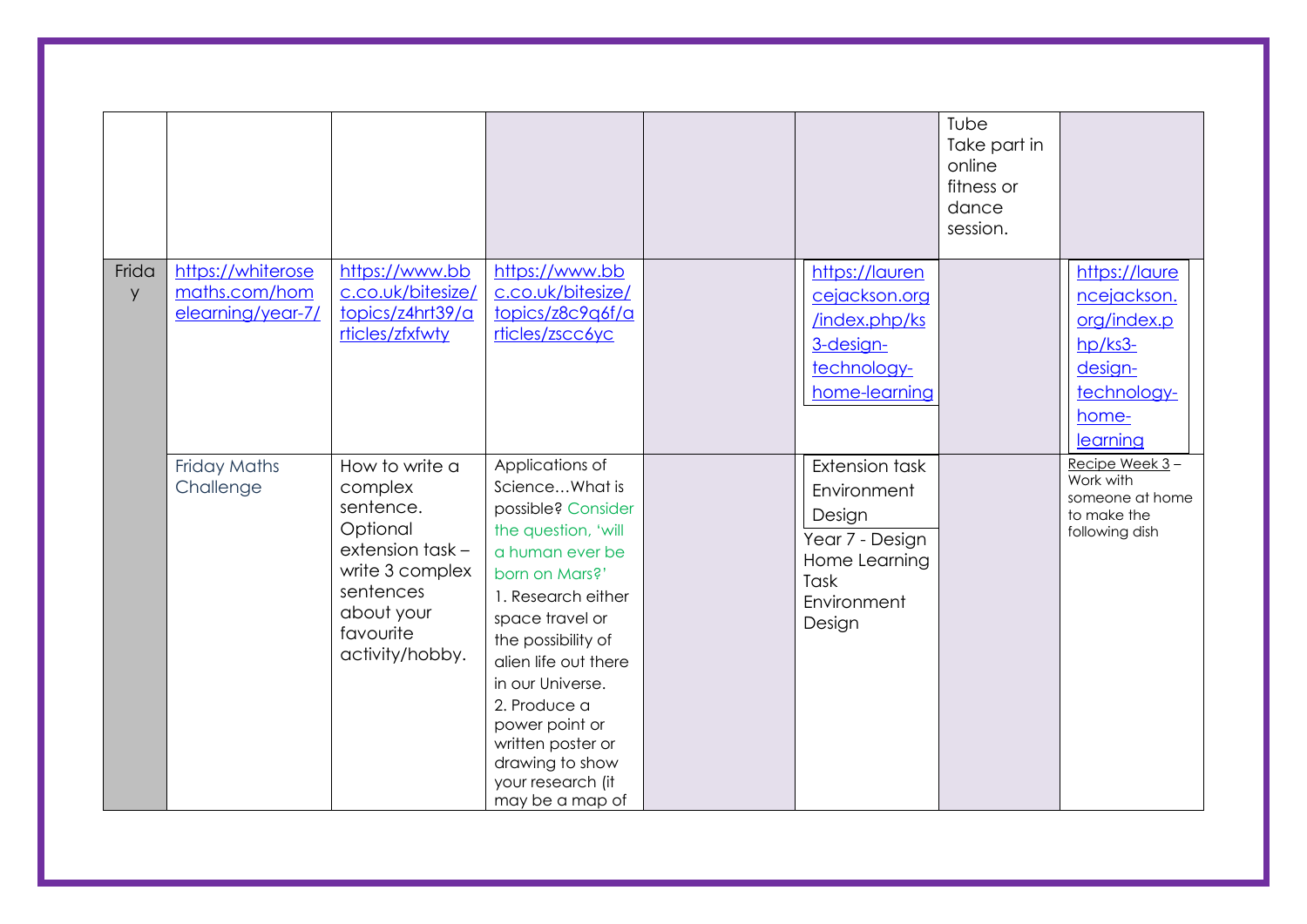|      | Mars once we<br>colonise it or your |  |  |
|------|-------------------------------------|--|--|
| life | ideas about Alien                   |  |  |

| Week<br>$1 -$<br>Year | <b>Maths</b>                                                                        | English                                                                                                                                                   | Science | Computin                                                                                                                                                                                                                                                                                                                    | DT/Art                                                                                                       | <b>PE</b> | Food                                                                                                                                                                                             |
|-----------------------|-------------------------------------------------------------------------------------|-----------------------------------------------------------------------------------------------------------------------------------------------------------|---------|-----------------------------------------------------------------------------------------------------------------------------------------------------------------------------------------------------------------------------------------------------------------------------------------------------------------------------|--------------------------------------------------------------------------------------------------------------|-----------|--------------------------------------------------------------------------------------------------------------------------------------------------------------------------------------------------|
| Mo<br>nd<br>ay        | https://whiteros<br>emaths.com/h<br>omelearning/y<br>$ear-8/$                       | https://www.then<br>ational.academy<br>$/$ year-<br>8/english/introdu<br>ction-to-victorian-<br>literature-year-8-<br>$wk1-1$                             |         | https://www.bbc.<br>co.uk/bitesize/gui<br>des/zxb72hv/revisi<br>on/1                                                                                                                                                                                                                                                        | https://lauren<br>cejackson.org<br>index.php/ks<br>3-design-<br>technology-<br>home-learning                 |           | https://laure<br>ncejackson.<br>org/index.p<br>$hp/kg3-$<br>design-<br>technology-<br>home-<br>learning                                                                                          |
|                       | Lesson 1 -<br>Round<br>numbers to<br>powers of 10<br>and 1<br>significant<br>figure | Introduction to<br>Victorian<br>literature.<br>Optional<br>extension task-<br>find out who was<br>the most popular<br>author during the<br>Victorian era. |         | Digital devices<br>Explore computers<br>that exist in many<br>digital devices that<br>we use on a day-to-<br>day basis.<br>Discover that digital<br>devices may be<br>input, output or<br>storage devices. On<br>a basic level, they<br>all operate through<br>the use of logic<br>gates.<br>Answer the<br>questions at the | Design<br><b>Technology</b><br>Home<br>Learning -<br>Week 1<br>Industrial<br>Design-<br>Complete task<br>182 |           | <b>Food Home</b><br>Learning -<br>Week 1<br>Task 1: Draw out<br>the eatwell guide<br>'plate' and use the<br>link below to<br>identify a range<br>of different foods<br>found in each<br>section. |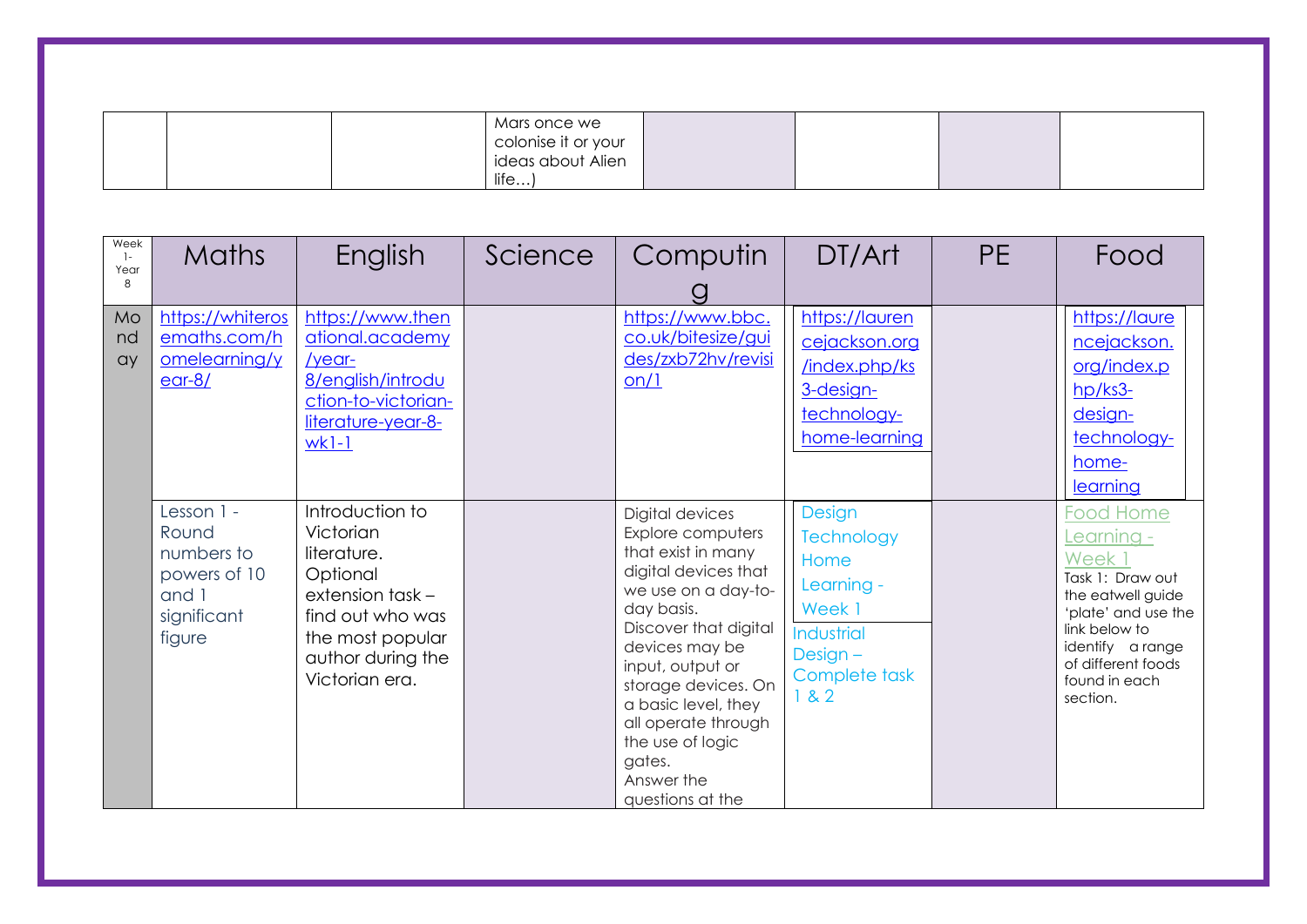|                 |                                                                             |                                                                                                                                 |                                                                                                                                                                                                                                                                                                                                            | end |                                                                                               |             |                                                                                                                                                                                                 |
|-----------------|-----------------------------------------------------------------------------|---------------------------------------------------------------------------------------------------------------------------------|--------------------------------------------------------------------------------------------------------------------------------------------------------------------------------------------------------------------------------------------------------------------------------------------------------------------------------------------|-----|-----------------------------------------------------------------------------------------------|-------------|-------------------------------------------------------------------------------------------------------------------------------------------------------------------------------------------------|
| Tue<br>sda<br>y | https://whiteros<br>emaths.com/h<br>omelearning/y<br>$ear-8/$               | https://www.then<br>ational.academy<br>/year-<br>8/english/oliver-<br>twist-by-charles-<br>dickens-year-8-<br>$wk1-2$           | https://www.bb<br>c.co.uk/bitesize<br>/topics/z9gcwm<br>n/articles/zc2m<br>gdm                                                                                                                                                                                                                                                             |     | https://lauren<br>cejackson.org<br>/index.php/ks<br>3-design-<br>technology-<br>home-learning |             | https://lauren<br>cejackson.or<br>g/index.php/<br>ks3-design-<br>technology-<br>home-<br>learning                                                                                               |
|                 | Lesson 2 -<br>Round<br>numbers to a<br>given number<br>of decimal<br>places | Oliver Twist.<br>Optional<br>extension task-<br>why was Charles<br><b>Dickens</b><br>described as a<br>"social<br>commentator"? | Applications of<br>ScienceWhat is<br>possible?<br>Consider the<br>question 'will<br>robots take over<br>the world?'<br>1. Read the<br>information and<br>watch the videos.<br>2. Write/type a<br>short paragraph<br>about whether<br>you think robots<br>are a good/bad<br>invention and if<br>one day they<br>may take over<br>the world. |     | Design<br>Technology<br>Home<br>Learning -<br>Week 1<br>Complete<br>Drawing hand<br>and poses |             | Task 2:<br>Choose one<br>ingredient that<br>can be found<br>in each<br>section and<br>create a dish<br>that uses all 5.<br>You may want<br>to use the<br>internet to<br>support your<br>recipe. |
| We              | https://whiteros                                                            | https://www.then                                                                                                                |                                                                                                                                                                                                                                                                                                                                            |     |                                                                                               | https://www |                                                                                                                                                                                                 |
| dn              | emaths.com/h                                                                | ational.academy                                                                                                                 |                                                                                                                                                                                                                                                                                                                                            |     |                                                                                               | weareteac.  |                                                                                                                                                                                                 |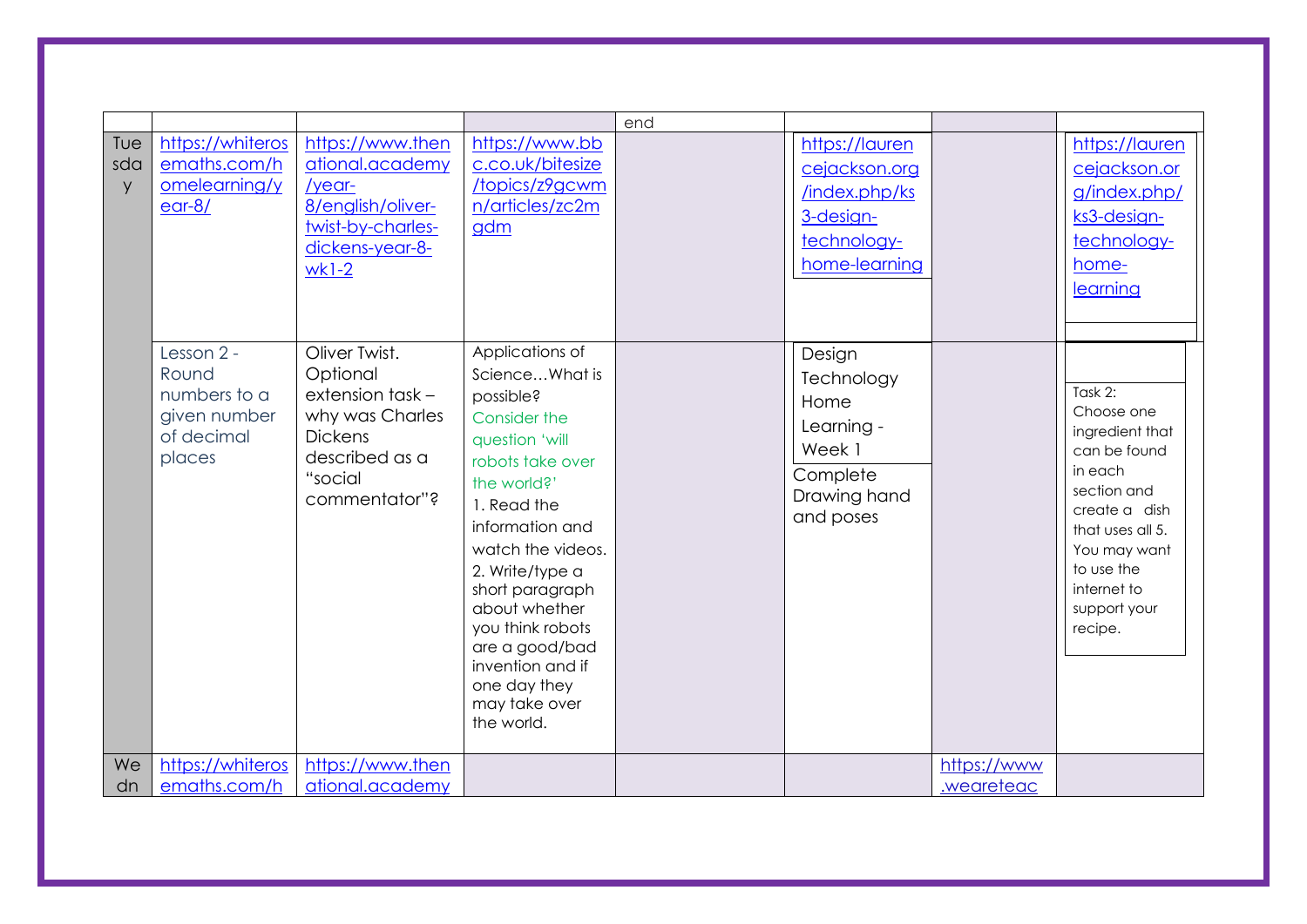| esd<br>ay        | omelearning/y<br>$ear-8/$                                     | /year-<br>8/english/oliver-<br>twist-analysis-<br>practice-year-8-<br>$wk1-3$                                        |                                                                      | hers.com/vir<br>tual-pe-<br>classes/                                                                                                                                                                                                                |  |
|------------------|---------------------------------------------------------------|----------------------------------------------------------------------------------------------------------------------|----------------------------------------------------------------------|-----------------------------------------------------------------------------------------------------------------------------------------------------------------------------------------------------------------------------------------------------|--|
|                  | Lesson 3 -<br>Estimate the<br>answer to a<br>calculation      | Oliver Twist<br>analysis. Optional<br>extension task-<br>create a<br>storyboard of the<br>extract you have<br>read.  |                                                                      | Health and<br>well-being<br>Choice one<br>of the online<br>resources<br>from the list<br>of fitness<br>and dance<br>activities on<br>the website.<br>This will take<br>you to You<br>Tube<br>Take part in<br>online fitness<br>or dance<br>session. |  |
| Thu<br>rsd<br>ay | https://whiteros<br>emaths.com/h<br>omelearning/y<br>$ear-8/$ | https://www.then<br>ational.academy<br>/year-<br>8/english/gramm<br>ar-for-writing-<br>semicolons-year-<br>$8-Wk1-4$ | https://www.bbc.<br>co.uk/bitesize/gui<br>des/zcxgr82/revisi<br>on/1 | https://www<br>.weareteac<br>hers.com/vir<br>tual-pe-<br>classes/                                                                                                                                                                                   |  |
|                  | Lesson 4 -<br>Understand<br>and use error                     | Using semicolons.<br>Optional<br>extension task-                                                                     | Software<br>Understand that<br>software is the                       | Health and<br>well-being<br>Choice one                                                                                                                                                                                                              |  |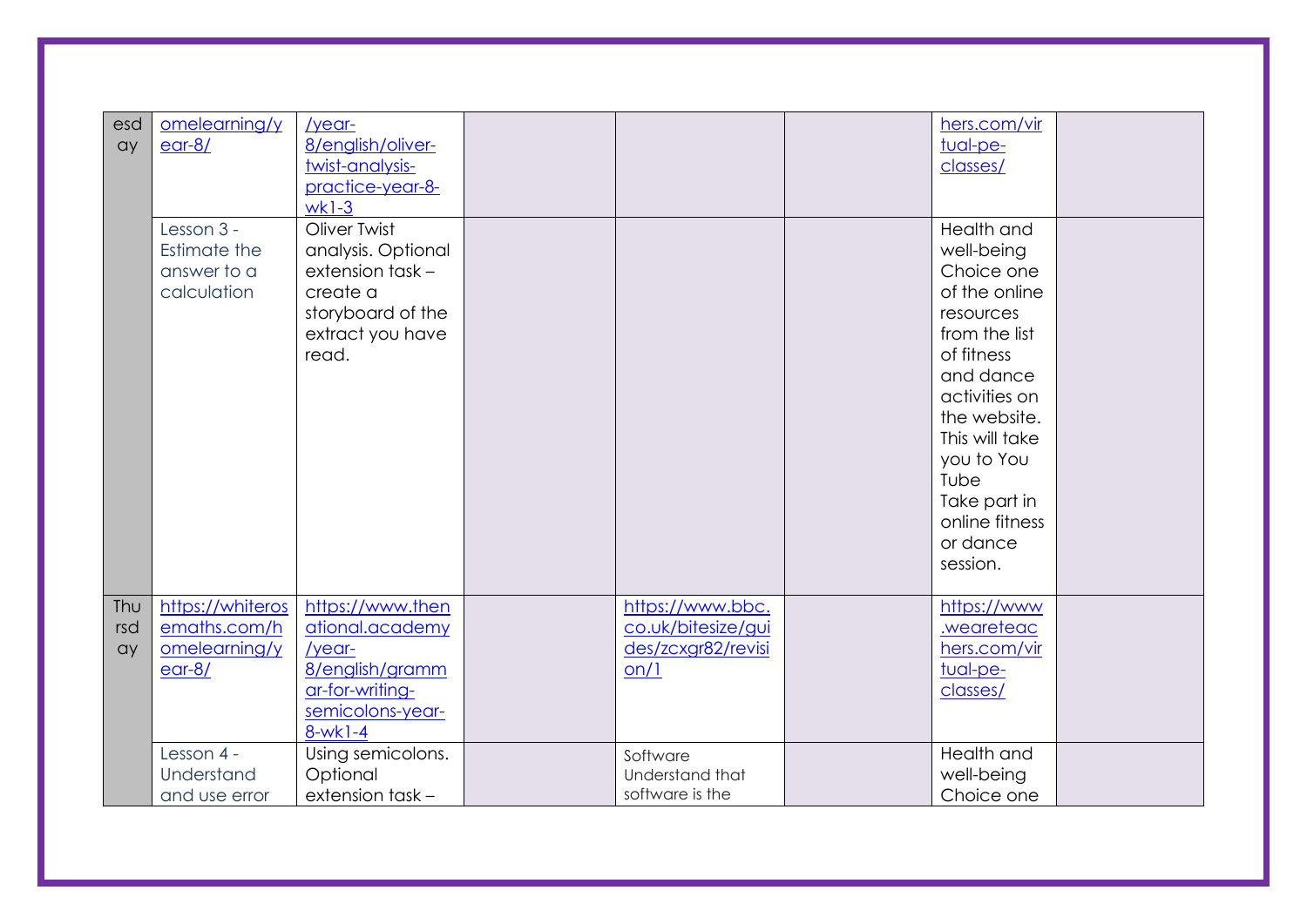|            | interval<br>notation                                          | highlight any<br>punctuation you<br>have used in your<br>writing this week.                                                   |                                                                                                                                       | programs that are<br>run on computer<br>hardware.<br>Explore that there<br>are two different<br>types of software:<br>systems software<br>and applications<br>software.<br>Answer topic<br>questions |                                                                                                                                        | of the online<br>resources<br>from the list<br>of fitness<br>and dance<br>activities on<br>the website.<br>This will take<br>you to You<br>Tube<br>Take part in<br>online fitness<br>or dance<br>session. |                                                                                                       |
|------------|---------------------------------------------------------------|-------------------------------------------------------------------------------------------------------------------------------|---------------------------------------------------------------------------------------------------------------------------------------|------------------------------------------------------------------------------------------------------------------------------------------------------------------------------------------------------|----------------------------------------------------------------------------------------------------------------------------------------|-----------------------------------------------------------------------------------------------------------------------------------------------------------------------------------------------------------|-------------------------------------------------------------------------------------------------------|
| Frid<br>ay | https://whiteros<br>emaths.com/h<br>omelearning/y<br>$ear-8/$ | https://www.then<br>ational.academy<br>/year-<br>8/english/langua<br>ge-analysis-year-<br>$8-wk2-1$                           | https://www.bb<br>c.co.uk/bitesize<br>/topics/z9gcwm<br>n/articles/zc2m<br>gdm                                                        |                                                                                                                                                                                                      | https://lauren<br>cejackson.org<br>/index.php/ks<br>3-design-<br>technology-<br>home-learning<br>Year <sub>8</sub><br>extension task 1 |                                                                                                                                                                                                           | https://laure<br>ncejackson.<br>org/index.p<br>hp/ks3-<br>design-<br>technology-<br>home-<br>learning |
|            | Lesson 5 -<br>Calculate<br>using the order<br>of operations   | Optional<br>extension task-<br>using<br>personification,<br>write a sentence<br>about a<br>typewriter, a bowl<br>and a table. | Applications of<br>ScienceWhat is<br>possible?<br>Consider the<br>question 'should<br>extinct species<br>be brought back<br>to life?' |                                                                                                                                                                                                      | https://lauren<br>cejackson.org<br>/index.php/ks<br>3-design-<br>technology-<br>home-learning<br>Year <sub>8</sub><br>extension task 1 |                                                                                                                                                                                                           | Recipe Week 1-<br>Work with<br>someone at home<br>to make the<br>following dish                       |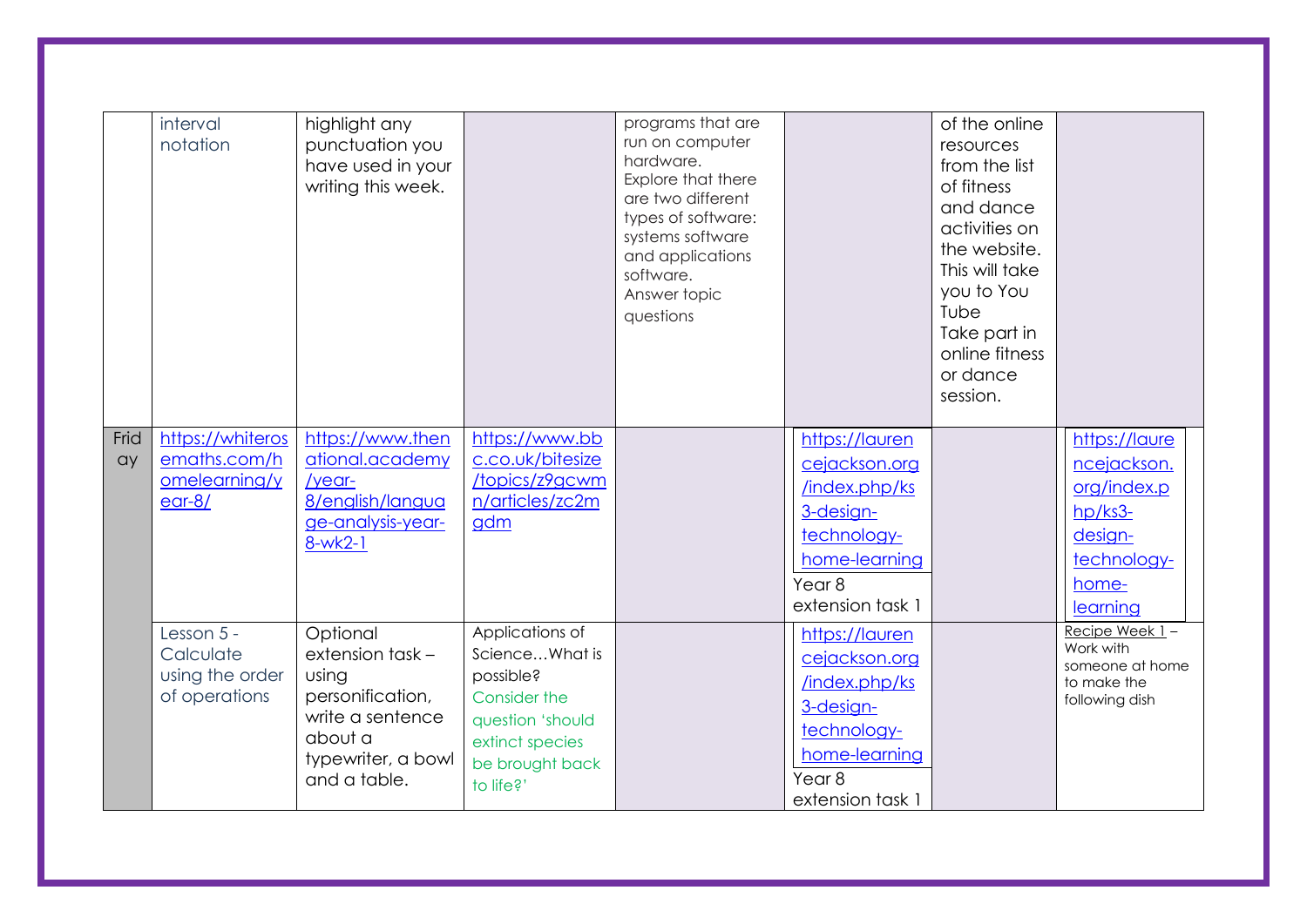|  | 1. Read the<br>information and<br>watch the videos.<br>2. Write a short<br>article/power<br>point/word<br>document about<br>whether you think<br>extinct animals<br>should be<br>brought back to<br>life and why.<br>3. Which extinct<br>animal would you<br>chose to bring<br>back? (You could |  |  |
|--|-------------------------------------------------------------------------------------------------------------------------------------------------------------------------------------------------------------------------------------------------------------------------------------------------|--|--|
|  | find some                                                                                                                                                                                                                                                                                       |  |  |
|  | pictures and<br>interesting key<br>facts about your<br>chosen animal!)                                                                                                                                                                                                                          |  |  |
|  |                                                                                                                                                                                                                                                                                                 |  |  |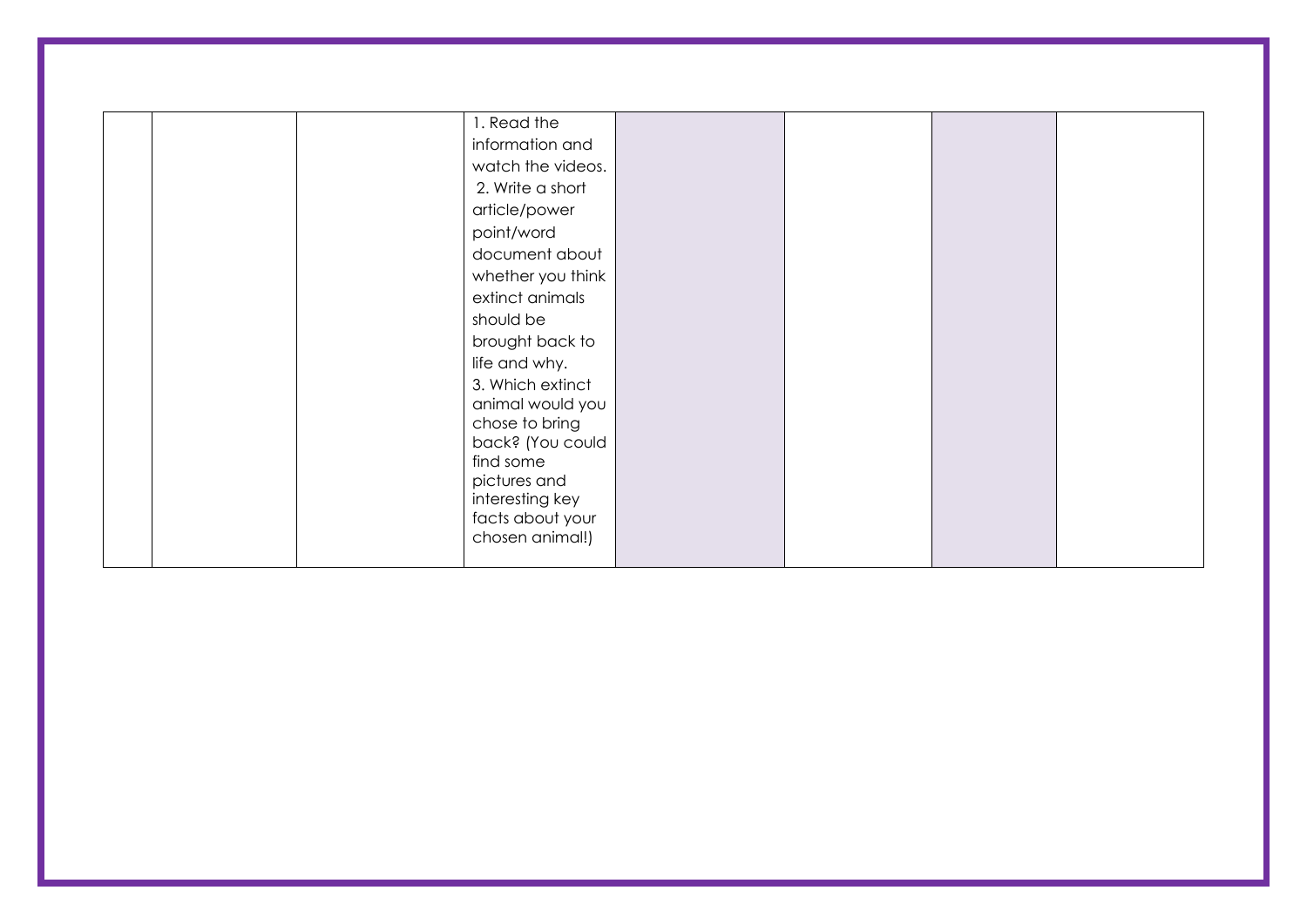| Week<br>2-Year<br>8 | <b>Maths</b>                                                  | English                                                                                                                                                                                                            | Science                                                  | Computin                                                                                                                                                                                                                                                          | DT/Art                                                                                        | <b>PE</b> | Food                                                                                                                                                                                                                                                          |
|---------------------|---------------------------------------------------------------|--------------------------------------------------------------------------------------------------------------------------------------------------------------------------------------------------------------------|----------------------------------------------------------|-------------------------------------------------------------------------------------------------------------------------------------------------------------------------------------------------------------------------------------------------------------------|-----------------------------------------------------------------------------------------------|-----------|---------------------------------------------------------------------------------------------------------------------------------------------------------------------------------------------------------------------------------------------------------------|
|                     |                                                               |                                                                                                                                                                                                                    |                                                          |                                                                                                                                                                                                                                                                   |                                                                                               |           |                                                                                                                                                                                                                                                               |
| Mon<br>day          | https://whiteros<br>emaths.com/ho<br>melearning/yea<br>$r-8/$ | https://www.t<br>henational.a<br>cademy/year<br>8/english/mar<br>y-barton-by-<br>elizabeth-<br>gaskell-year-<br>8-wk2-2                                                                                            |                                                          | https://www.bbc.<br>co.uk/bitesize/gui<br>des/zws8d2p/revis<br>ion/1                                                                                                                                                                                              | https://lauren<br>cejackson.org<br>/index.php/ks<br>3-design-<br>technology-<br>home-learning |           | https://laure<br>ncejackson.<br>org/index.p<br>hp/ks3-<br>design-<br>technology-<br>home-<br>learning                                                                                                                                                         |
|                     | Lesson 1 -<br>Calculate with<br>money                         | Mary Barton<br>by Elizabeth<br>Gaskell.<br>Optional<br>extension task<br>- draw a<br>picture of<br>how you<br>imagine Mary<br><b>Barton</b> to<br>look.<br>PS My friend is<br>related to<br>Elizabeth<br>Gaskell n |                                                          | The CPU and the<br>fetch-execute<br>cycle<br>Learn about what<br>the central<br>processing unit is, its<br>three main<br>components.<br>Explore the factors<br>that influence the<br>CPU's speed, and<br>the fetch-execute<br>cycle.<br>Answer topic<br>questions | Design<br><b>Technology</b><br><b>Home Learning</b><br>- Week 2<br>Complete task<br>1 & 2     |           | Task 1: Use the<br>internet to find out<br>what the 5 most<br>common food<br>intolerances are.<br>Write down the<br>name of the<br>intolerance, how it<br>impacts the person<br>who suffers with it<br>and what types of<br>foods fall into<br>each category. |
| Tues<br>day         | https://whiteros<br>emaths.com/ho<br>melearning/yea           | https://www.t<br>henational.a<br>cademy/year                                                                                                                                                                       | https://www.bbc.<br>co.uk/bitesize/to<br>pics/z9gcwmn/ar |                                                                                                                                                                                                                                                                   | https://laurenc<br>ejackson.org/in<br>dex.php/ks3-                                            |           | https://laurenc<br>ejackson.org/i<br>ndex.php/ks3-                                                                                                                                                                                                            |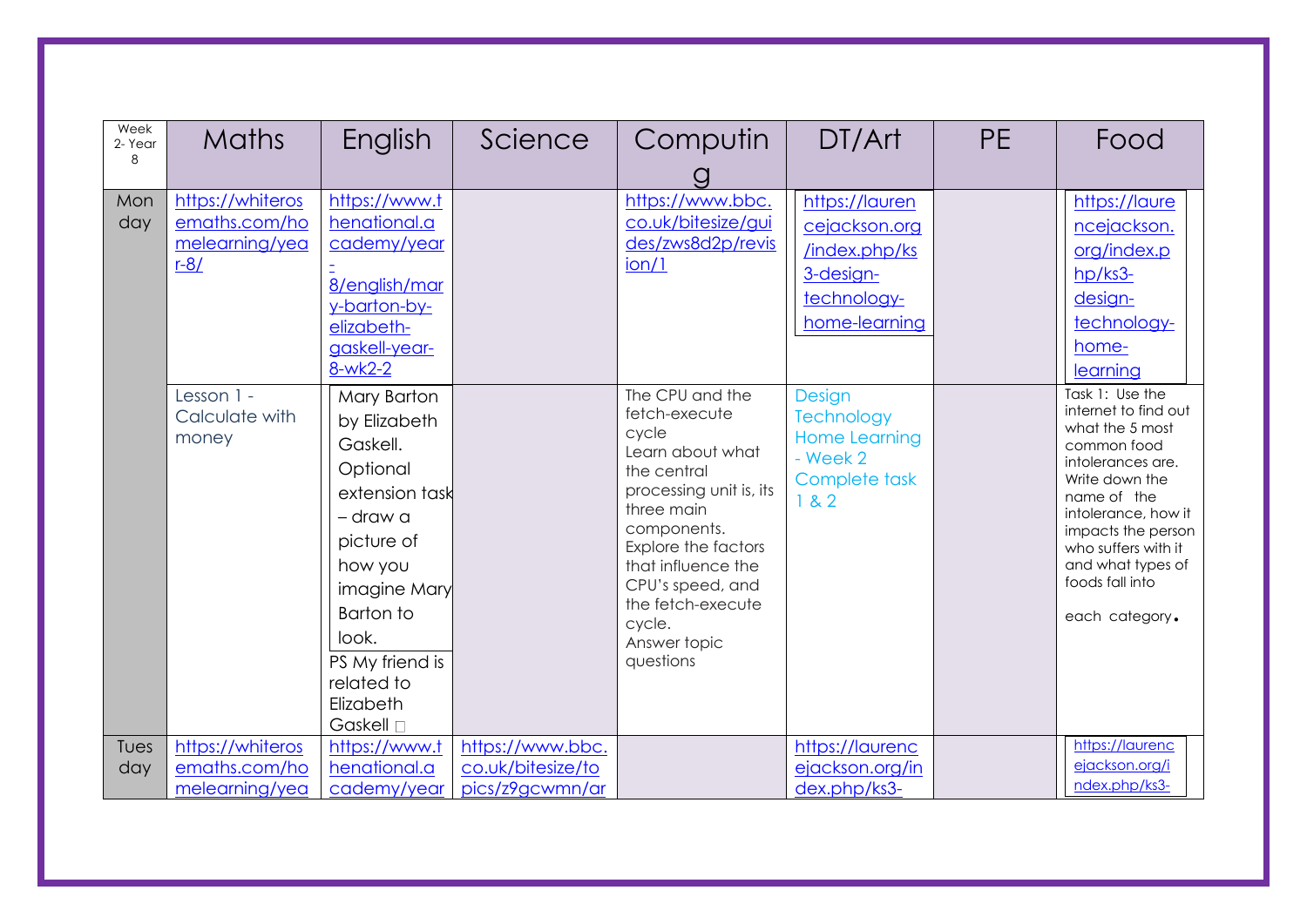|                   | $r-8/$                                                        | 8/english/19t<br>h-century-<br>non-fiction-<br>year-8-wk2-3                                                                                                  | ticles/z36t4qt                                                                                                                                                                                                                                                                                                                         | design-<br>technology-<br>home-learning                                                    |                                                                  | design-<br>technology-<br>home-learning                                                                                                                                                                                          |
|-------------------|---------------------------------------------------------------|--------------------------------------------------------------------------------------------------------------------------------------------------------------|----------------------------------------------------------------------------------------------------------------------------------------------------------------------------------------------------------------------------------------------------------------------------------------------------------------------------------------|--------------------------------------------------------------------------------------------|------------------------------------------------------------------|----------------------------------------------------------------------------------------------------------------------------------------------------------------------------------------------------------------------------------|
|                   | Lesson 2 -<br>Convert metric<br>measures of<br>lengt          | 19th century<br>non-fiction<br>texts.<br>Optional<br>extension<br>task – write a<br>statement as<br>if you were a<br>slave who<br>had finally<br>been freed. | Applications of<br>ScienceWhat is<br>possible?<br>Consider the<br>question 'should<br>research into time<br>travel be banned?'<br>1. Read the<br>information and<br>watch the videos.<br>2. Write/type a<br>short paragraph<br>sharing your views<br>about time travel.<br>Is it a good<br>idea/bad idea?<br>Would you time<br>travel? | Drawing Task -<br>watch the<br>video and<br>practice the<br>drawing<br>techniques<br>shown |                                                                  | Task 2: Look at the<br>dishes below. Think<br>about the<br>ingredients in each<br>one that could<br>cause issues for<br>people with<br>intolerances and<br>research how<br>each one can be<br>modified to make<br>them suitable. |
| Wed<br>nesd<br>ay | https://whiteros<br>emaths.com/ho<br>melearning/yea<br>$r-8/$ | https://www.t<br>henational.a<br>cademy/year<br>8/english/gra<br>mmar-for-<br>writing-<br>colons-year-<br>$8-wk2-4$                                          |                                                                                                                                                                                                                                                                                                                                        |                                                                                            | https://www<br>weareteac<br>hers.com/vir<br>tual-pe-<br>classes/ |                                                                                                                                                                                                                                  |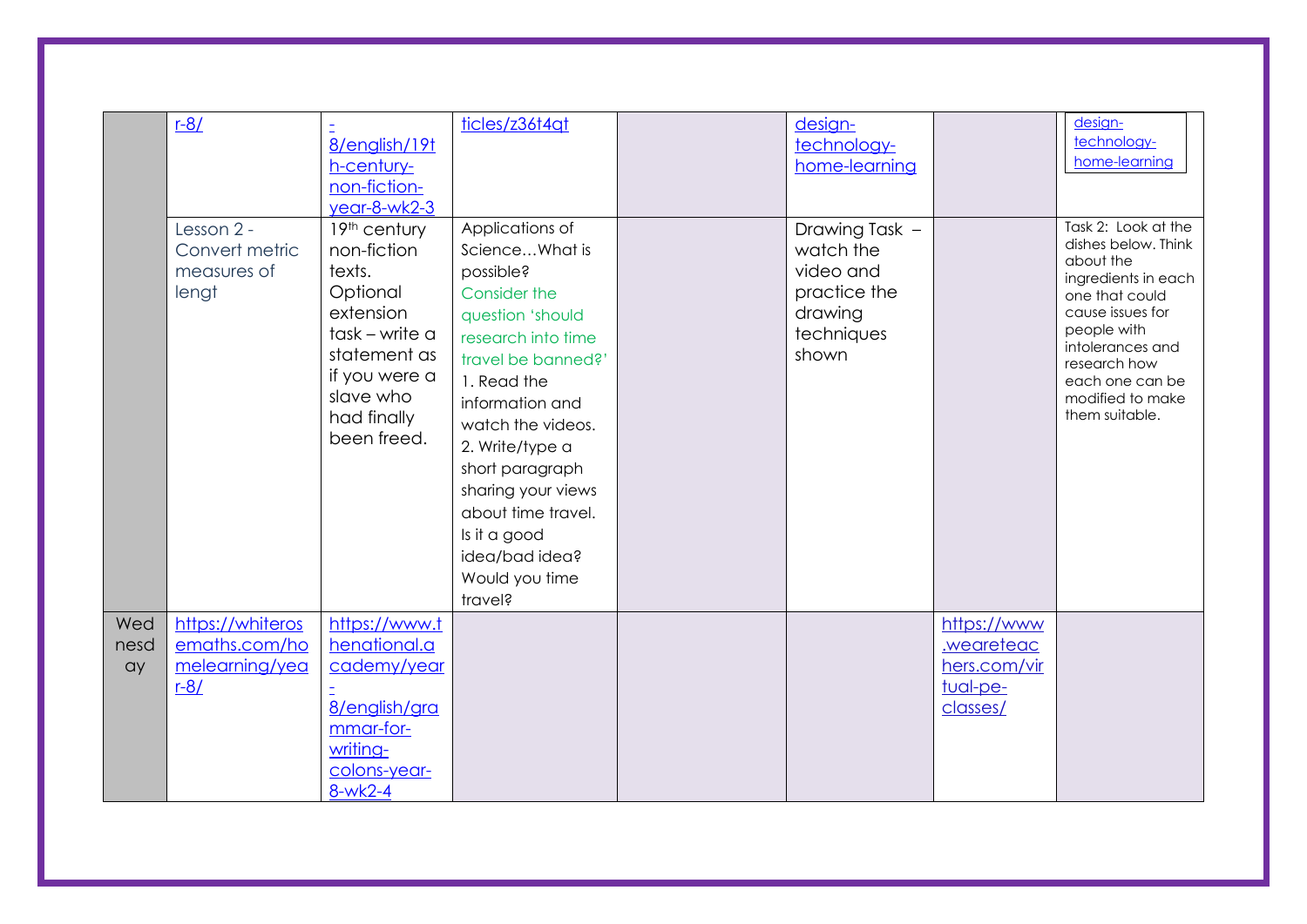|              | Lesson 3 -<br>Convert metric<br>units of weight<br>and capacity | Using colons<br>in writing.<br>Optional<br>extension<br>task – write a<br>sentence<br>about the<br>weather<br>today that<br>includes a<br>colon. |                                                                                     | Health and<br>well-being<br>Choice one<br>of the online<br>resources<br>from the list<br>of fitness<br>and dance<br>activities on<br>the website.<br>This will take<br>you to You<br>Tube<br>Take part in<br>online fitness<br>or dance<br>session. |  |
|--------------|-----------------------------------------------------------------|--------------------------------------------------------------------------------------------------------------------------------------------------|-------------------------------------------------------------------------------------|-----------------------------------------------------------------------------------------------------------------------------------------------------------------------------------------------------------------------------------------------------|--|
| Thurs<br>day | https://whiteros<br>emaths.com/ho<br>melearning/yea<br>$r - 8/$ | https://www.t<br>henational.a<br>cademy/year<br>8/english/cri<br>me-in-<br>victorian-<br>literature-<br>oliver-twist-<br>year-8-wk3-1            | https://www.bbc.c<br>o.uk/bitesize/guides<br>/zc6rcdm/revision/1                    | https://www<br>weareteac<br>hers.com/vir<br>tual-pe-<br>classes/                                                                                                                                                                                    |  |
|              | Lesson 4 -<br>Convert metric<br>units of area (H)               | Crime in<br>Victorian<br>literature;<br>Oliver Twist<br>Optional                                                                                 | Introduction to<br>networks<br>Learn about two<br>main types of<br>network are wide | Health and<br>well-being<br>Choice one<br>of the online<br>resources                                                                                                                                                                                |  |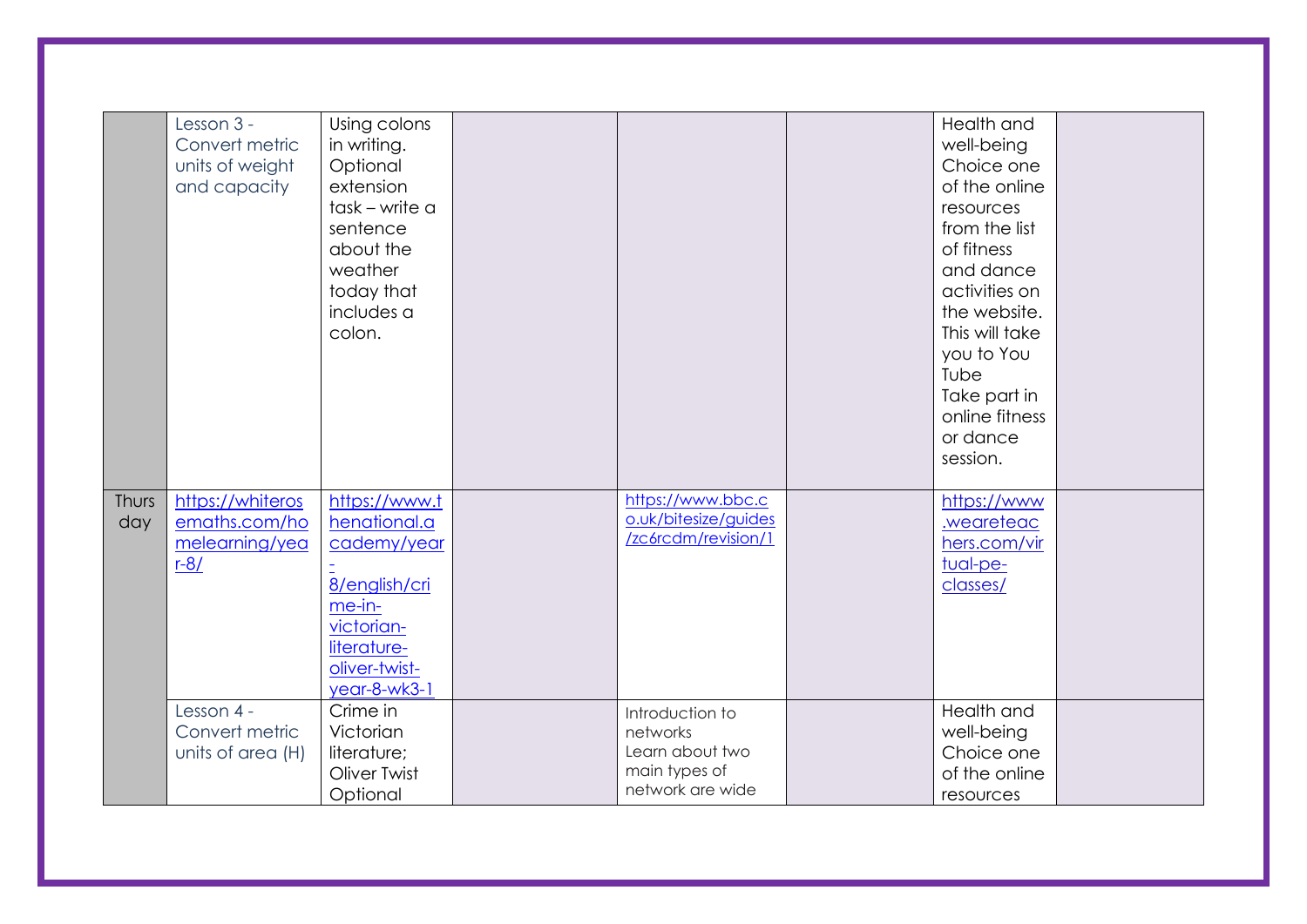|            |                                                               | extension<br>task-it would<br>probably be<br>useful to<br>watch the<br>film before<br>you attempt<br>the lesson.                                        |                                                                                                                                                                             | area networks and<br>local area networks.<br>Discover what these<br>are, and the<br>benefits and<br>problems of using<br>them.<br>Answer topic<br>questions |                                                                                               | from the list<br>of fitness<br>and dance<br>activities on<br>the website.<br>This will take<br>you to You<br>Tube<br>Take part in<br>online fitness<br>or dance<br>session. |                                                                                               |
|------------|---------------------------------------------------------------|---------------------------------------------------------------------------------------------------------------------------------------------------------|-----------------------------------------------------------------------------------------------------------------------------------------------------------------------------|-------------------------------------------------------------------------------------------------------------------------------------------------------------|-----------------------------------------------------------------------------------------------|-----------------------------------------------------------------------------------------------------------------------------------------------------------------------------|-----------------------------------------------------------------------------------------------|
| Frida<br>y | https://whiteros<br>emaths.com/ho<br>melearning/yea<br>$r-8/$ | https://www.t<br>henational.a<br>cademy/year<br>8/english/cri<br>me-in-<br>victorian-<br>literature-<br>oliver-twist-                                   | https://www.bbc.<br>co.uk/bitesize/to<br>pics/z9gcwmn/ar<br>ticles/z36t4qt                                                                                                  |                                                                                                                                                             | https://laurenc<br>ejackson.org/in<br>dex.php/ks3-<br>design-<br>technology-<br>home-learning |                                                                                                                                                                             | https://laurenc<br>ejackson.org/i<br>ndex.php/ks3-<br>design-<br>technology-<br>home-learning |
|            | Lesson 5 -<br>Convert metric<br>units of volume<br>(H)        | year-8-wk3-1<br>Crime in<br>Victorian<br>literature;<br>Oliver Twist<br>Optional<br>extension<br>task-it would<br>probably be<br>useful to<br>watch the | Applications of<br>ScienceWhat is<br>possible?<br>Consider the<br>question 'should<br>research into time<br>travel be banned?'<br>3. Imagine you are<br>travelling into the |                                                                                                                                                             | Year <sub>8</sub><br><b>Extension Task 2</b>                                                  |                                                                                                                                                                             | Recipe Week 2-<br>Work with<br>someone at home<br>to make the<br>following dish               |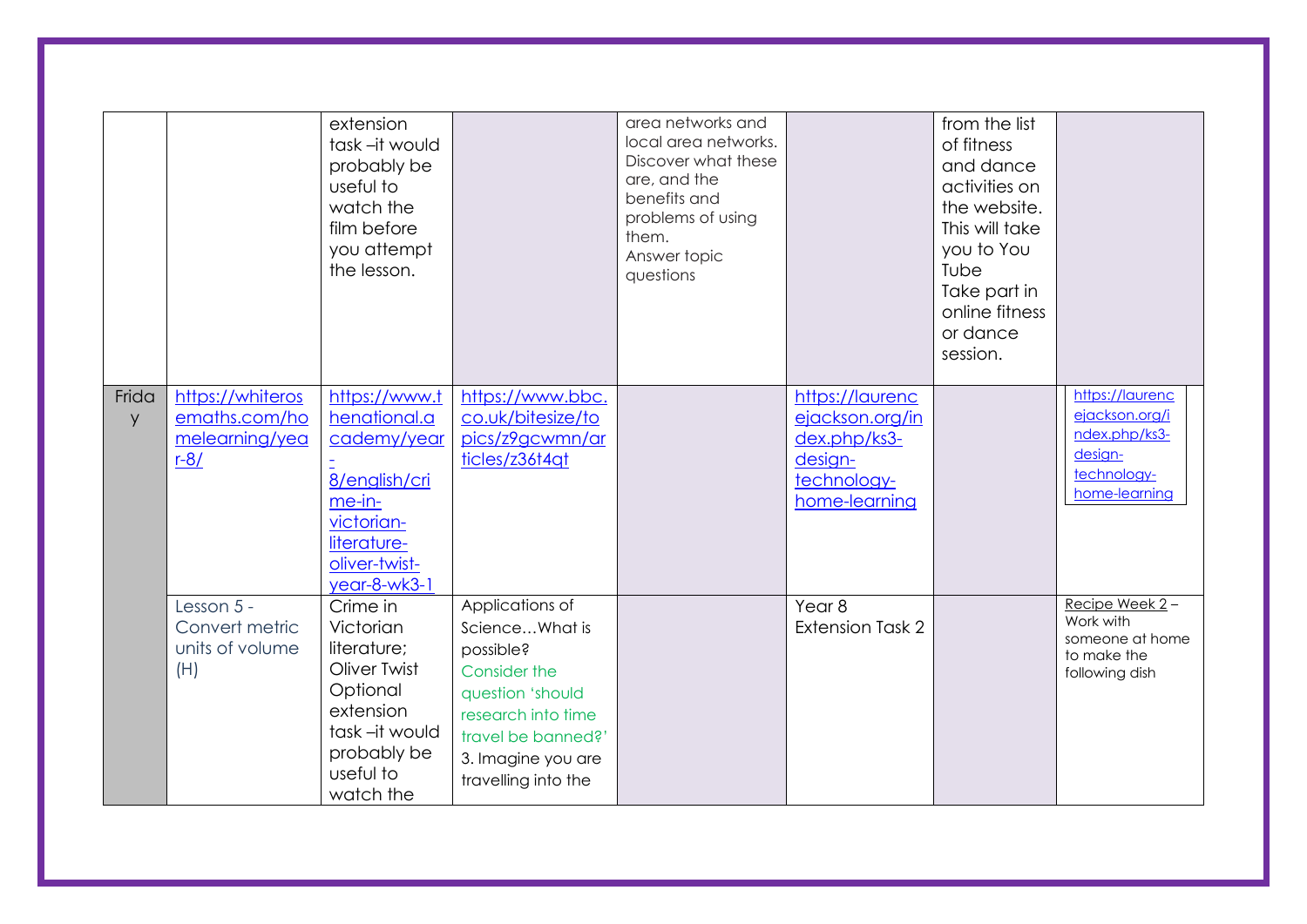|  | film before | futureproduce a     |  |  |
|--|-------------|---------------------|--|--|
|  | you attempt | power point or a    |  |  |
|  | the lesson. | written description |  |  |
|  |             | or a drawing to     |  |  |
|  |             | show what life      |  |  |
|  |             | would be like in    |  |  |
|  |             | your chosen year.   |  |  |

| Week<br>3-Year<br>8 | <b>Maths</b>                                                       | English                                                                                                                                                       | Science | Computin                                                                                                                                                                      | DT/Art                                                                                              | <b>PE</b> | Food                                                                                                                                                                 |
|---------------------|--------------------------------------------------------------------|---------------------------------------------------------------------------------------------------------------------------------------------------------------|---------|-------------------------------------------------------------------------------------------------------------------------------------------------------------------------------|-----------------------------------------------------------------------------------------------------|-----------|----------------------------------------------------------------------------------------------------------------------------------------------------------------------|
| Mon<br>day          | https://whiterose<br>maths.com/hom<br>elearning/year-8/            | https://www.th<br>enational.aca<br>demy/year-<br>8/english/crim<br>e-in-victorian-<br>literature-<br>summarising-<br>non-fiction-<br>texts-year-8-<br>$wk3-2$ |         | https://www.bbc.<br>co.uk/bitesize/gui<br>des/zxb72hv/revisi<br>on/1                                                                                                          | https://lauren<br>cejackson.org<br>/index.php/ks<br>3-design-<br>technology-<br>home-learning       |           | https://laurenc<br>ejackson.org/i<br>ndex.php/ks3-<br>design-<br>technology-<br>home-learning                                                                        |
|                     | Lesson 1 - Solve<br>problems<br>involving time<br>and the calendar | Summarising<br>non-fiction<br>texts. Optional<br>extension task<br>$-$ Re-write the<br>newspaper<br>report in<br>modern day<br>language.                      |         | Internet and<br>communication<br>Understand as a<br>society we need<br>to communicate<br>and share.<br>Discover that the<br>internet allows us<br>to communicate<br>and share | Design<br><b>Technology</b><br>Home<br>Learning -<br>Week 3<br>Doomsday<br>hideout<br>Complete task |           | Food Home<br>Learning - Week<br>Food miles<br>Task 1:<br>Research how<br>far (in miles) the<br>products we eat<br>every day have<br>had to travel<br>to get onto our |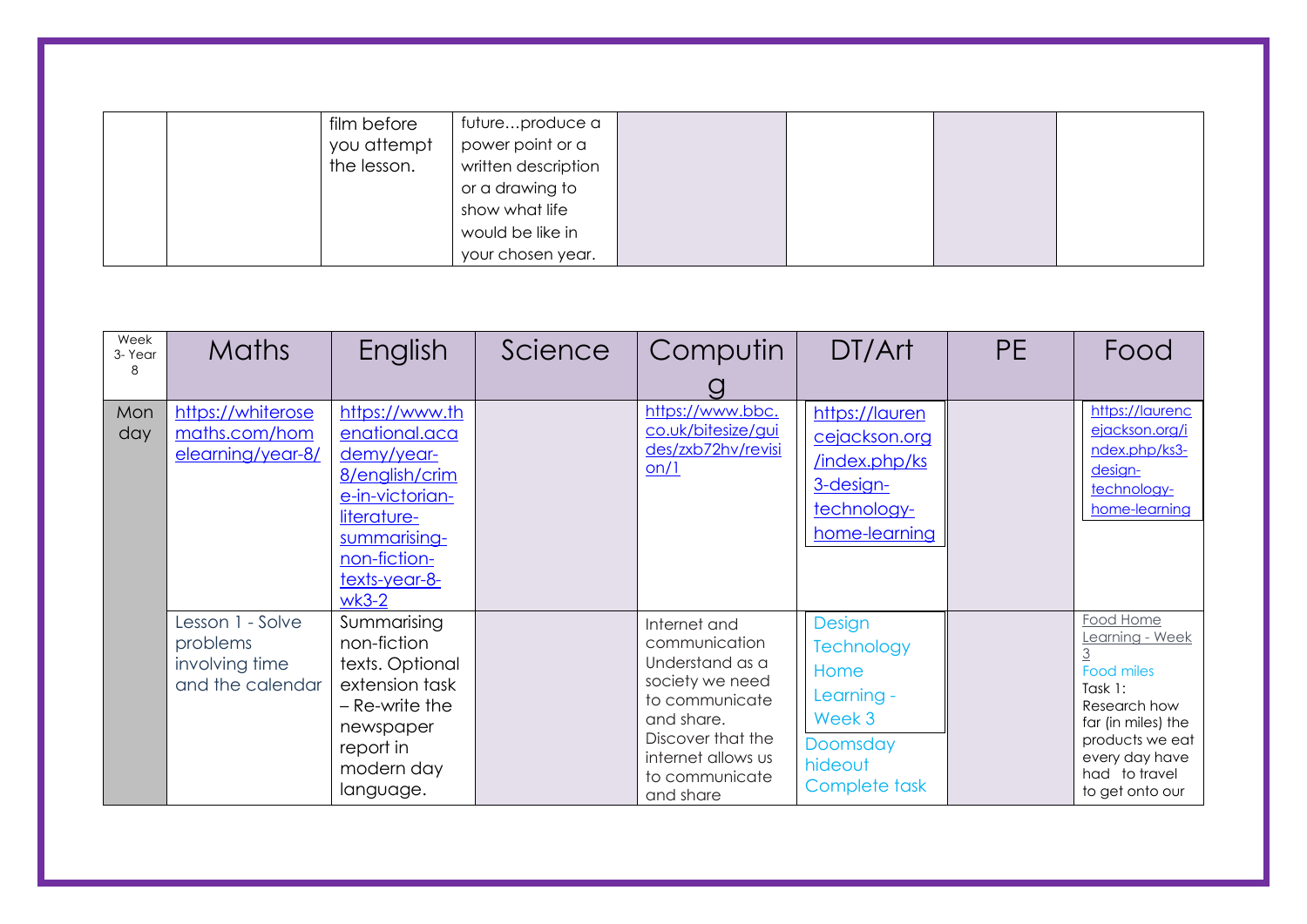|             |                                                                          |                                                                                                                                                               |                                                                                                                                                                                                                                                                                          | information in a<br>matter of seconds.<br>Answer topic<br>questions | 18.2                                                                                          | plate (UK). You<br>may need to<br>use google<br>maps to do<br>this. Write down<br>your answers.                                                                                                                                                                                       |
|-------------|--------------------------------------------------------------------------|---------------------------------------------------------------------------------------------------------------------------------------------------------------|------------------------------------------------------------------------------------------------------------------------------------------------------------------------------------------------------------------------------------------------------------------------------------------|---------------------------------------------------------------------|-----------------------------------------------------------------------------------------------|---------------------------------------------------------------------------------------------------------------------------------------------------------------------------------------------------------------------------------------------------------------------------------------|
| Tues<br>day | https://whiterose<br>maths.com/hom<br>elearning/year-8/                  | https://www.th<br>enational.aca<br>demy/year-<br>8/english/crim<br>e-in-victorian-<br>literature-<br>summarising-<br>non-fiction-<br>texts-year-8-<br>$wk3-2$ | https://www.bbc<br>.co.uk/bitesize/to<br>pics/z8c9q6f/arti<br>cles/zscc6yc                                                                                                                                                                                                               |                                                                     | https://laurenc<br>ejackson.org/in<br>dex.php/ks3-<br>design-<br>technology-<br>home-learning | https://laurenc<br>ejackson.org/i<br>ndex.php/ks3-<br>design-<br>technology-<br>home-learning                                                                                                                                                                                         |
|             | Lesson 2 -<br>Understand and<br>use basic angle<br>rules and<br>notation | Summarising<br>non-fiction<br>texts. Optional<br>extension task<br>$-$ Re-write the<br>newspaper<br>report in<br>modern day<br>language.                      | Applications of<br>ScienceWhat is<br>possible?<br><b>Consider the</b><br>question, 'will a<br>human ever be<br>born on Mars?'<br>1. Read the<br>information and<br>watch the videos.<br>2. Write/type a<br>short paragraph<br>sharing your ideas<br>about space travel<br>and colonising |                                                                     | Drawing Task 3<br>- watch the<br>video and<br>practice the<br>drawing<br>techniques<br>shown. | Food Home<br>Learning - Week<br>3<br>Task 2: Most<br>Sunday's<br>families all over<br>the country sit<br>down for a<br>traditional<br>dinner with<br>meat,<br>vegetables and<br>gravy.<br>Calculate the<br>total food miles<br>needed to<br>create your<br>Sunday dinner.<br>You must |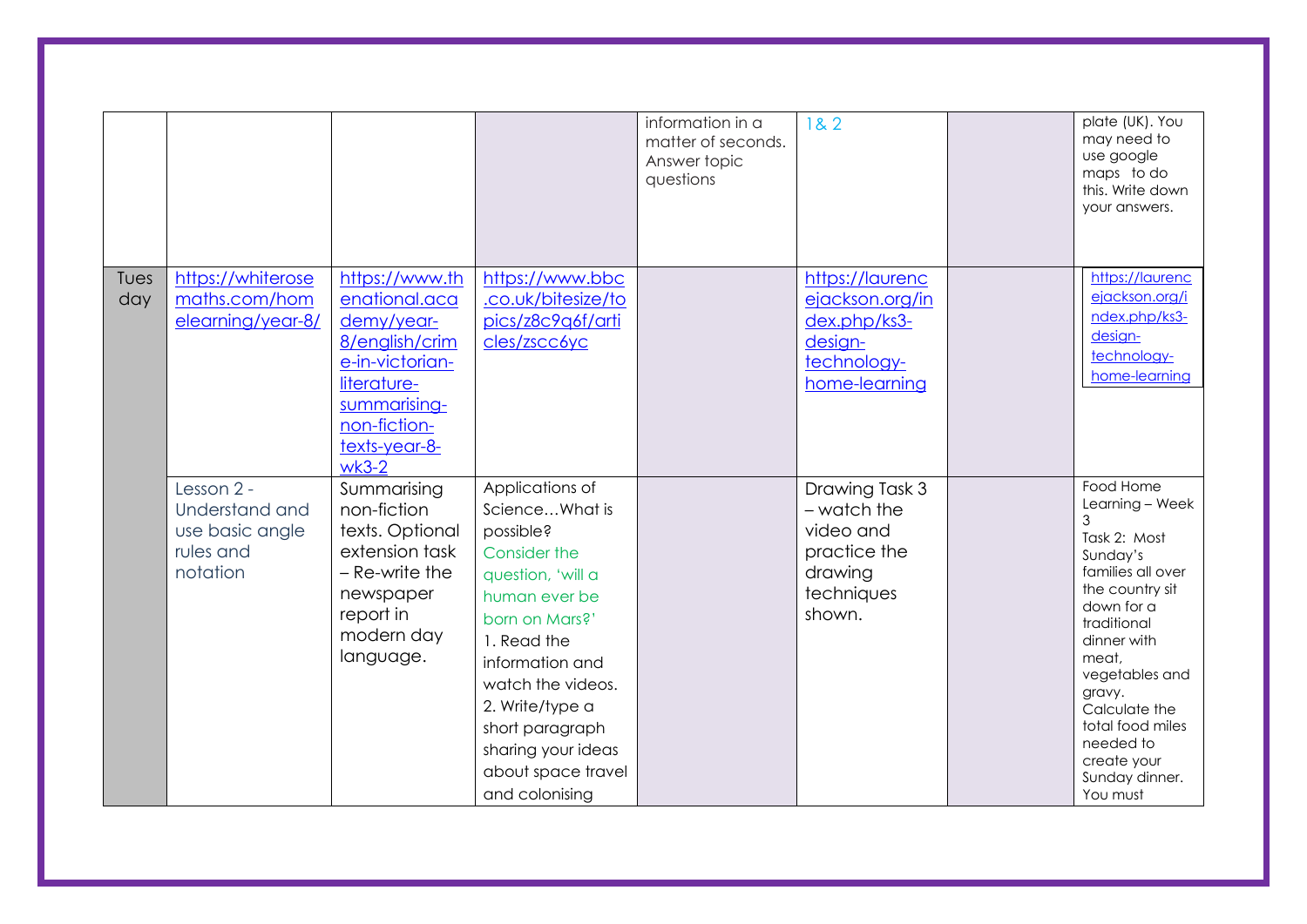|                   |                                                                                      |                                                                                                                                                                                                         | Mars. Will it be<br>possible to live on<br><b>Mars?</b> |                                        |                                                                                                                                                                                                                                                     | include one<br>protein source<br>(chicken, beef,<br>lamb, etc) and<br>4 different<br>vegetables. |
|-------------------|--------------------------------------------------------------------------------------|---------------------------------------------------------------------------------------------------------------------------------------------------------------------------------------------------------|---------------------------------------------------------|----------------------------------------|-----------------------------------------------------------------------------------------------------------------------------------------------------------------------------------------------------------------------------------------------------|--------------------------------------------------------------------------------------------------|
| Wed<br>nesd<br>ay | https://whiterose<br>maths.com/hom<br>elearning/year-8/                              | https://www.th<br>enational.aca<br>demy/year-<br>8/english/writin<br>g-to-show-<br>viewpoint-<br>year-8-wk3-3                                                                                           |                                                         |                                        | https://www.<br>weareteach<br>ers.com/virtu<br>al-pe-<br>classes/                                                                                                                                                                                   |                                                                                                  |
|                   | Lesson 3 -<br>Investigate<br>angles between<br>parallel lines and<br>the transversal | Writing to show<br>viewpoints.<br>Optional<br>extension task<br>- What do you<br>think should<br>happen to<br>children who<br>break the law?<br>Give 2<br>examples of a<br>crime and its<br>punishment. |                                                         |                                        | Health and<br>well-being<br>Choice one<br>of the online<br>resources<br>from the list<br>of fitness and<br>dance<br>activities on<br>the website.<br>This will take<br>you to You<br>Tube<br>Take part in<br>online fitness<br>or dance<br>session. |                                                                                                  |
| Thurs<br>day      | https://whiterose<br>maths.com/hom                                                   | https://www.th<br>enational.aca                                                                                                                                                                         |                                                         | https://www.bbc.<br>co.uk/bitesize/gui | https://www.<br>weareteach                                                                                                                                                                                                                          |                                                                                                  |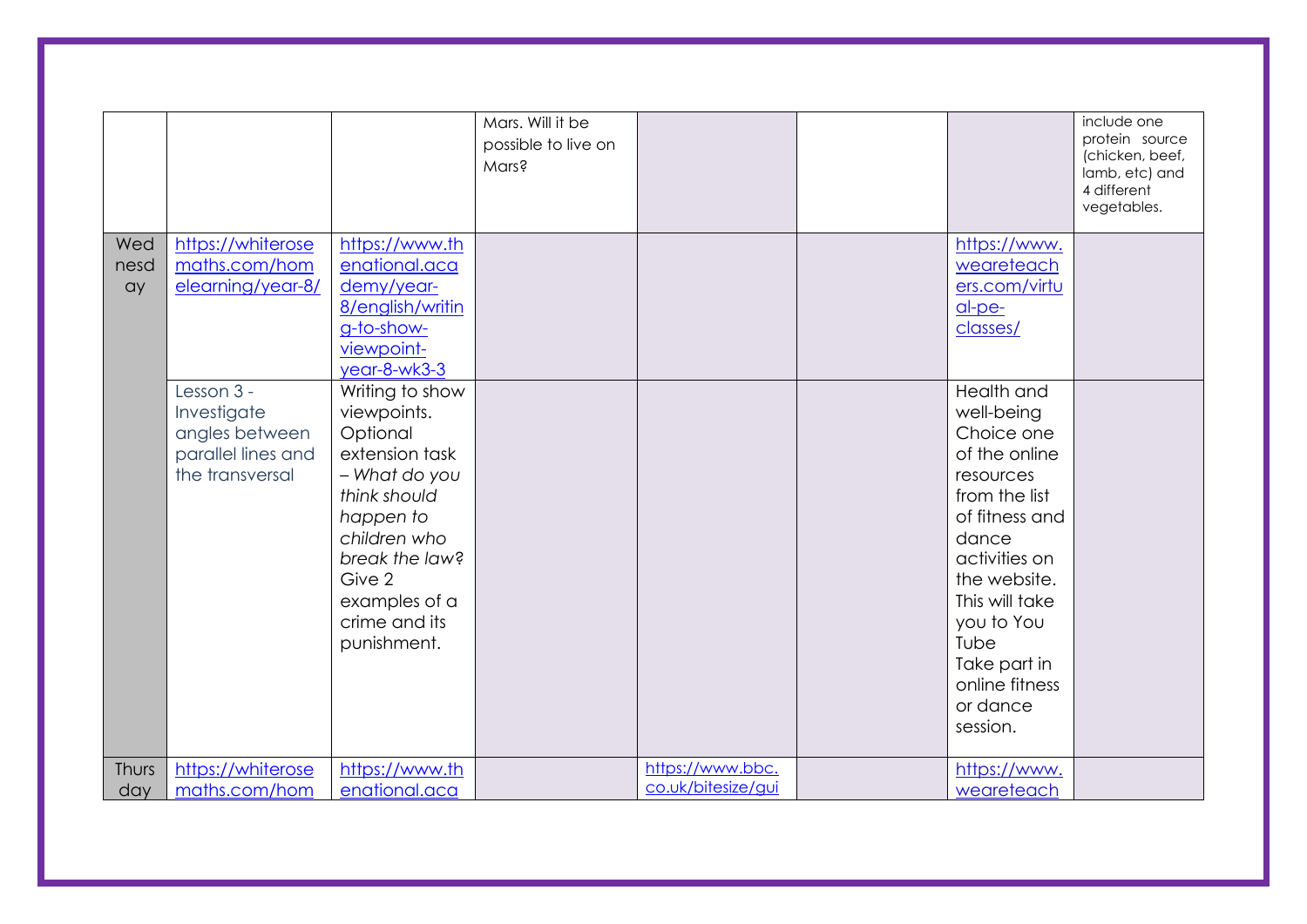|            | elearning/year-8/                                                                        | demy/year-<br>8/english/gram<br>mar-for-writing-<br>using-<br>apostrophes-<br>accurately-<br>year-8-wk3-4                                               |                                                                            | des/zpkhpv4/revisi<br>on/1                                                                                                                                                                                                                                     |                                                                                               | ers.com/virtu<br>$al$ -pe-<br>classes/                                                                                                                                                                                                              |                                                                                               |
|------------|------------------------------------------------------------------------------------------|---------------------------------------------------------------------------------------------------------------------------------------------------------|----------------------------------------------------------------------------|----------------------------------------------------------------------------------------------------------------------------------------------------------------------------------------------------------------------------------------------------------------|-----------------------------------------------------------------------------------------------|-----------------------------------------------------------------------------------------------------------------------------------------------------------------------------------------------------------------------------------------------------|-----------------------------------------------------------------------------------------------|
|            | Lesson 4 - Identify<br>and calculate<br>with alternate<br>and<br>corresponding<br>angles | Using<br>apostrophes<br>accurately.<br>Optional<br>extension task<br>- which boy's<br>name would<br>NOT need an<br>apostrophe to<br>show<br>possession? |                                                                            | Search engines<br>Understand that<br>the internet<br>contains billions of<br>pages of<br>information.<br>Learn how to use<br>search engines to<br>help you filter<br>through the pages<br>to find the<br>information you<br>need.<br>Answer topic<br>questions |                                                                                               | Health and<br>well-being<br>Choice one<br>of the online<br>resources<br>from the list<br>of fitness and<br>dance<br>activities on<br>the website.<br>This will take<br>you to You<br>Tube<br>Take part in<br>online fitness<br>or dance<br>session. |                                                                                               |
| Frida<br>y | https://whiterose<br>maths.com/hom<br>elearning/year-8/                                  | https://www.b<br>bc.co.uk/bitesi<br>ze/articles/z7n<br>hpg8                                                                                             | https://www.bbc<br>.co.uk/bitesize/to<br>pics/z8c9q6f/arti<br>cles/zscc6yc |                                                                                                                                                                                                                                                                | https://laurenc<br>ejackson.org/in<br>dex.php/ks3-<br>design-<br>technology-<br>home-learning |                                                                                                                                                                                                                                                     | https://laurenc<br>ejackson.org/i<br>ndex.php/ks3-<br>design-<br>technology-<br>home-learning |
|            | <b>Friday Maths</b><br>Challenge                                                         | Choosing the<br>correct tone                                                                                                                            | Applications of<br>ScienceWhat is                                          |                                                                                                                                                                                                                                                                | Drawing In<br>Perspective                                                                     |                                                                                                                                                                                                                                                     | Recipe Week 3<br>- Work with                                                                  |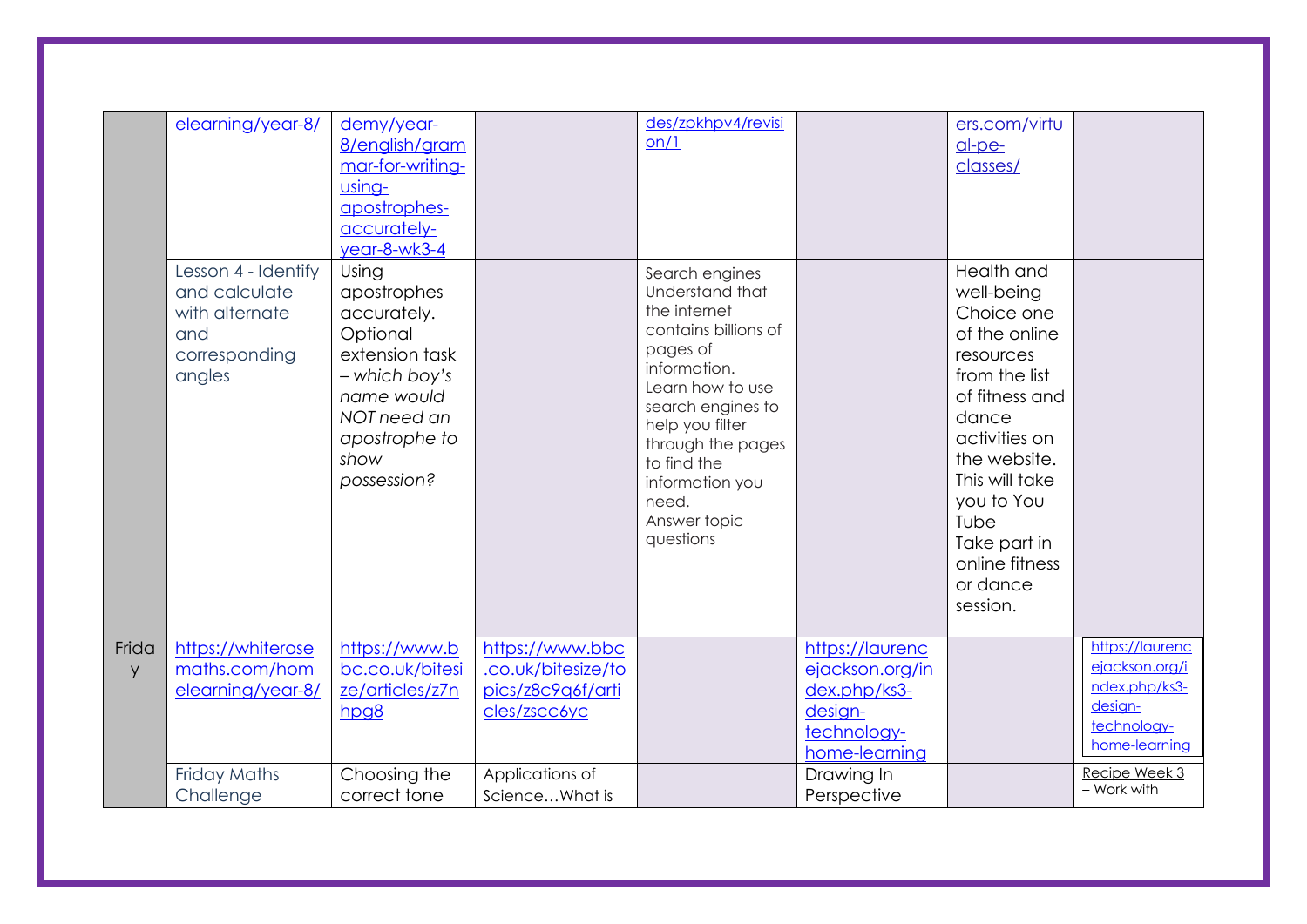| when<br>speechwriting.<br>Optional<br>extension task<br>- write a short<br>speech as if<br>you were<br>Oliver,<br>complaining of<br>your treatment<br>by Mr Bumble. | possible? Consider<br>the question, 'will a<br>human ever be<br>born on Mars?'<br>1. Research either<br>space travel or the<br>possibility of alien<br>life out there in our<br>Universe.<br>2. Produce a<br>power point or<br>written poster or<br>drawing to show<br>your research (it<br>may be a map of<br>Mars once we<br>colonise it or your |  | someone at<br>home to make<br>the following<br>dish |
|---------------------------------------------------------------------------------------------------------------------------------------------------------------------|----------------------------------------------------------------------------------------------------------------------------------------------------------------------------------------------------------------------------------------------------------------------------------------------------------------------------------------------------|--|-----------------------------------------------------|
|                                                                                                                                                                     | ideas about Alien<br>life                                                                                                                                                                                                                                                                                                                          |  |                                                     |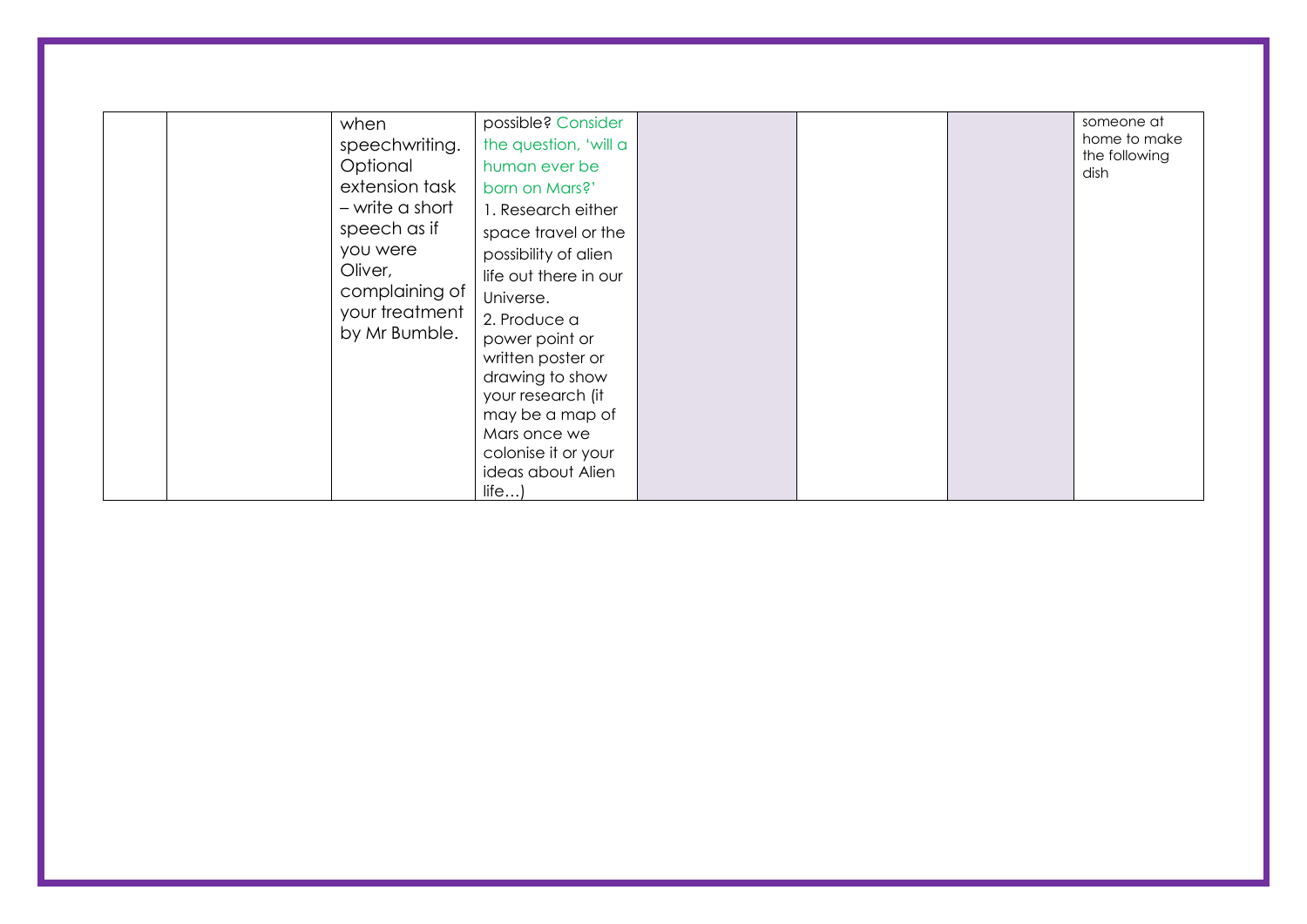| Week<br>1-Year<br>9 | Maths                                                                     | English                                                                                                                 | Science                                                                                                                                                                                                                                                                                                                              | Computin                                                                                                                                                                                                                                                            | DT/Art                                                                                                            | <b>PE</b>                                                                                                                                                                                                                                           | Food                                                                                               |
|---------------------|---------------------------------------------------------------------------|-------------------------------------------------------------------------------------------------------------------------|--------------------------------------------------------------------------------------------------------------------------------------------------------------------------------------------------------------------------------------------------------------------------------------------------------------------------------------|---------------------------------------------------------------------------------------------------------------------------------------------------------------------------------------------------------------------------------------------------------------------|-------------------------------------------------------------------------------------------------------------------|-----------------------------------------------------------------------------------------------------------------------------------------------------------------------------------------------------------------------------------------------------|----------------------------------------------------------------------------------------------------|
| Mon<br>day          | https://whiterose<br>maths.com/hom<br>elearning/year-9/                   | https://www.t<br>henational.a<br>cademy/year<br>9/english/wh<br>at-gothic-<br>fiction-<br>means-year-<br>$9-wk1-1$      | https://www.bbc.<br>co.uk/bitesize/top<br>ics/z9gcwmn/arti<br>cles/zc2mgdm                                                                                                                                                                                                                                                           | https://www.bbc.c<br>o.uk/bitesize/guide<br>s/z2g2mp3/revision<br>$\perp$                                                                                                                                                                                           | https://lauren<br>cejackson.org<br>/index.php/ks<br>3-design-<br>technology-<br>home-learning                     | https://www.<br>weareteach<br>ers.com/virtu<br>al-pe-<br>classes/                                                                                                                                                                                   | https://laurenc<br>ejackson.org/i<br>ndex.php/ks3-<br>design-<br>technology-<br>home-learning      |
|                     | Lesson 1 - Use<br>and understand<br>ratio notation<br>and simplify ratios | The meaning<br>of Gothic<br>fiction.<br>Optional<br>extension<br>task-create<br>a plan for<br>your own<br>gothic story. | Applications of<br>ScienceWhat is<br>possible? Consider<br>the question 'will<br>robots take over<br>the world?'<br>1. Read the<br>information and<br>watch the videos.<br>2. Write/type a<br>short paragraph<br>about whether you<br>think robots are a<br>good/bad<br>invention and if one<br>day they may take<br>over the world. | <b>Bias and reliability</b><br>Learn about how<br>people use the<br>internet to find<br>information.<br>Learn about,<br>finding information<br>that is reliable and<br>free of bias is as<br>important as<br>finding the<br>information itself.<br>Answer questions | Design<br><b>Technology</b><br>Home<br>Learning -<br>Week 1<br><b>Industrial Design</b><br>- Complete task<br>182 | Health and<br>well-being<br>Choice one<br>of the online<br>resources<br>from the list<br>of fitness and<br>dance<br>activities on<br>the website.<br>This will take<br>you to You<br>Tube<br>Take part in<br>online fitness<br>or dance<br>session. | Food<br>Technology<br>Food Home<br>Learning - Week<br><b>Eatwell Guide</b><br>Complete task<br>1&2 |
| Tues<br>day         | https://whiterose<br>maths.com/hom<br>elearning/year-9/                   | https://www.t<br>henational.a<br>cademy/year                                                                            |                                                                                                                                                                                                                                                                                                                                      |                                                                                                                                                                                                                                                                     | https://lauren<br>cejackson.org                                                                                   |                                                                                                                                                                                                                                                     | https://laurenc<br>ejackson.org/i<br>ndex.php/ks3-                                                 |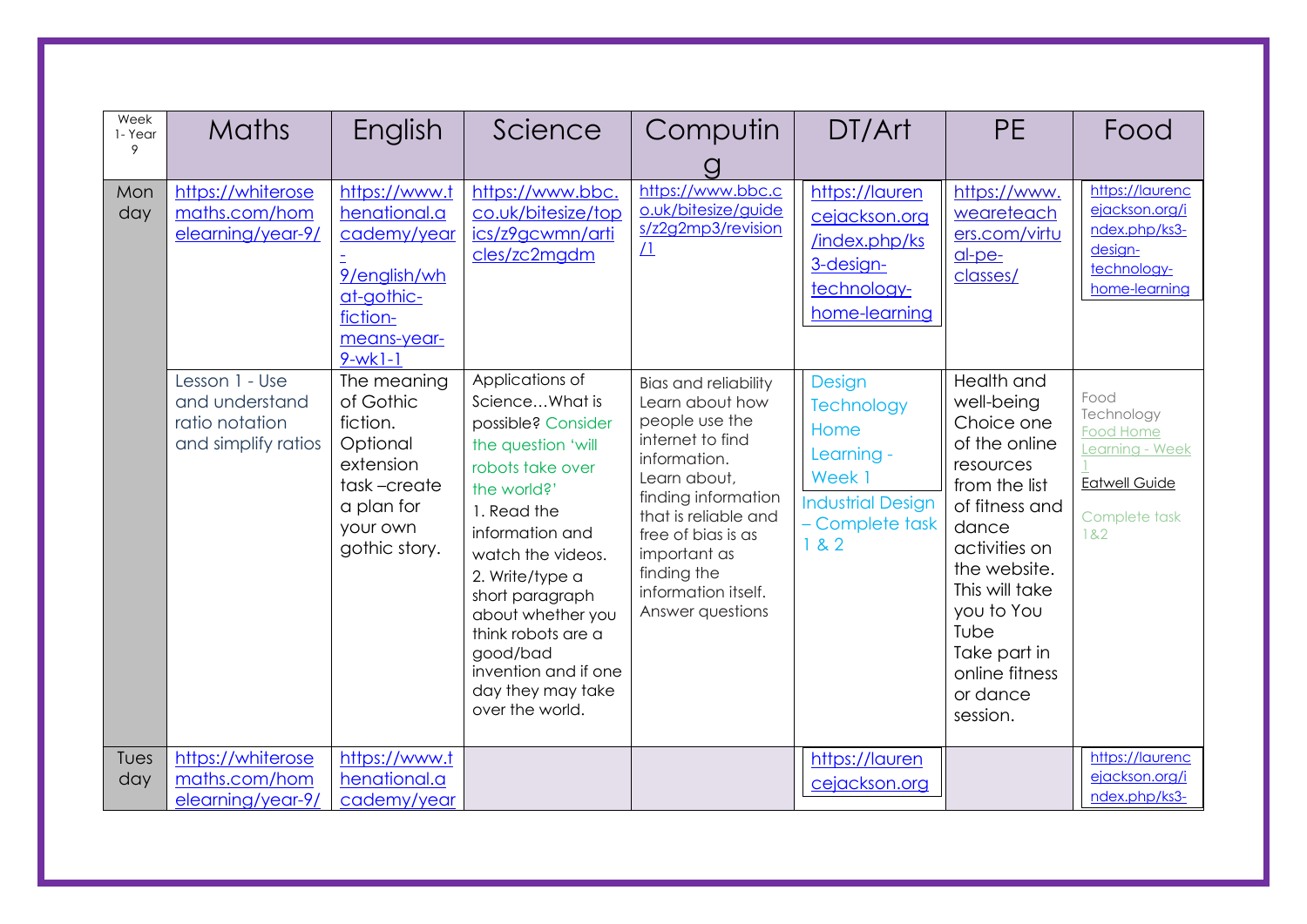|                   |                                                         | 9/english/got<br>hic-<br>conventions-<br>year-9-wk1-2                                                                                |                                                                                                                                                                      | index.php/ks<br>3-design-<br>technology-<br>home-learning | design-<br>technology-<br>home-learning                                               |
|-------------------|---------------------------------------------------------|--------------------------------------------------------------------------------------------------------------------------------------|----------------------------------------------------------------------------------------------------------------------------------------------------------------------|-----------------------------------------------------------|---------------------------------------------------------------------------------------|
|                   | Lesson 2 - Share<br>in a ratio                          | Gothic<br>conventions.<br>Optional<br>extension<br>task-either<br>begin your<br>gothic story<br>or create a<br>storyboard<br>for it. |                                                                                                                                                                      | Complete<br>Drawing hand<br>and poses                     | Year 9<br>Lesson 1 -<br>Hygiene &<br>Safety<br>Food Hygiene<br>Cross<br>Contamination |
| Wed<br>nesd<br>ay | https://whiterose<br>maths.com/hom<br>elearning/year-9/ | https://www.t<br>henational.a<br>cademy/year<br>9/english/got<br>hic-<br>characters-<br>year-9-wk1-3                                 | https://www.bbc.<br>co.uk/bitesize/top<br>ics/z9gcwmn/arti<br>cles/zc2mgdm                                                                                           |                                                           |                                                                                       |
|                   | Lesson 3 -<br>Interpret<br>conversion<br>graphs         | Gothic<br>characters.<br>Optional<br>extension<br>task – write a<br>description or<br>draw your<br>own gothic<br>character.          | Applications of<br>ScienceWhat is<br>possible? Consider<br>the question<br>'should extinct<br>species be brought<br>back to life?'<br>1. Read the<br>information and |                                                           |                                                                                       |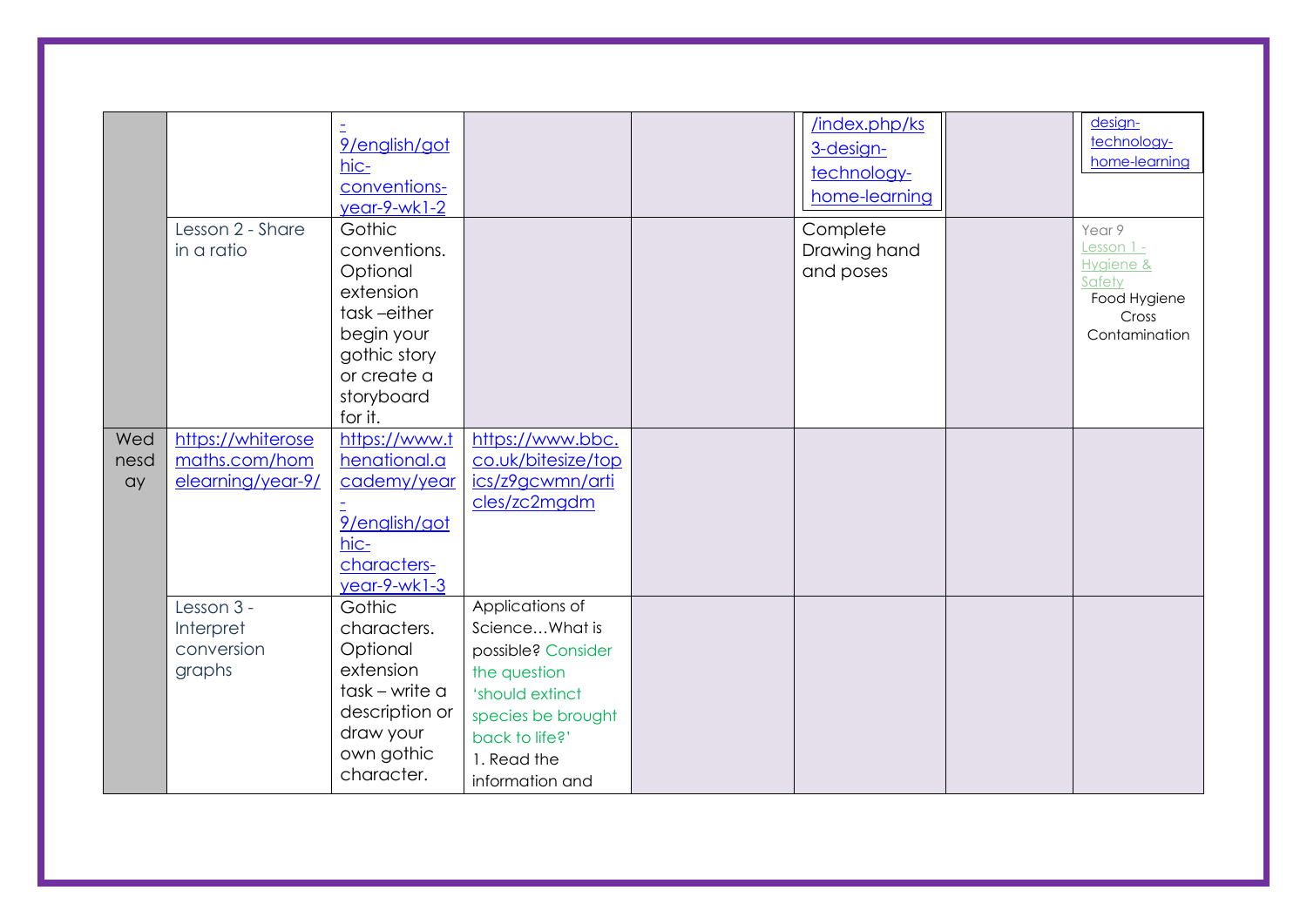|       |                   |                             | watch the videos.   |  |                |  |
|-------|-------------------|-----------------------------|---------------------|--|----------------|--|
|       |                   |                             | 2. Write a short    |  |                |  |
|       |                   |                             | article/power       |  |                |  |
|       |                   |                             | point/word          |  |                |  |
|       |                   |                             | document about      |  |                |  |
|       |                   |                             | whether you think   |  |                |  |
|       |                   |                             | extinct animals     |  |                |  |
|       |                   |                             | should be brought   |  |                |  |
|       |                   |                             | back to life and    |  |                |  |
|       |                   |                             | why.                |  |                |  |
|       |                   |                             | 3. Which extinct    |  |                |  |
|       |                   |                             | animal would you    |  |                |  |
|       |                   |                             | chose to bring      |  |                |  |
|       |                   |                             | back? (You could    |  |                |  |
|       |                   |                             | find some pictures  |  |                |  |
|       |                   |                             | and interesting key |  |                |  |
|       |                   |                             | facts about your    |  |                |  |
|       |                   |                             | chosen animal       |  |                |  |
| Thurs | https://whiterose | https://www.t               |                     |  | https://www.   |  |
| day   | maths.com/hom     | henational.a                |                     |  | weareteach     |  |
|       | elearning/year-9/ | cademy/year                 |                     |  | ers.com/virtu  |  |
|       |                   |                             |                     |  | $al$ -pe-      |  |
|       |                   | 9/english/got               |                     |  | classes/       |  |
|       |                   | hic-themes-<br>year-9-wk1-4 |                     |  |                |  |
|       | Lesson 4 - Scale  | Gothic                      |                     |  | Health and     |  |
|       |                   | themes.                     |                     |  |                |  |
|       | diagrams          |                             |                     |  | well-being     |  |
|       |                   | Optional                    |                     |  | Choice one     |  |
|       |                   | extension<br>$task -$       |                     |  | of the online  |  |
|       |                   |                             |                     |  | resources      |  |
|       |                   | continue with               |                     |  | from the list  |  |
|       |                   | gothic                      |                     |  | of fitness and |  |
|       |                   | story/storybo               |                     |  | dance          |  |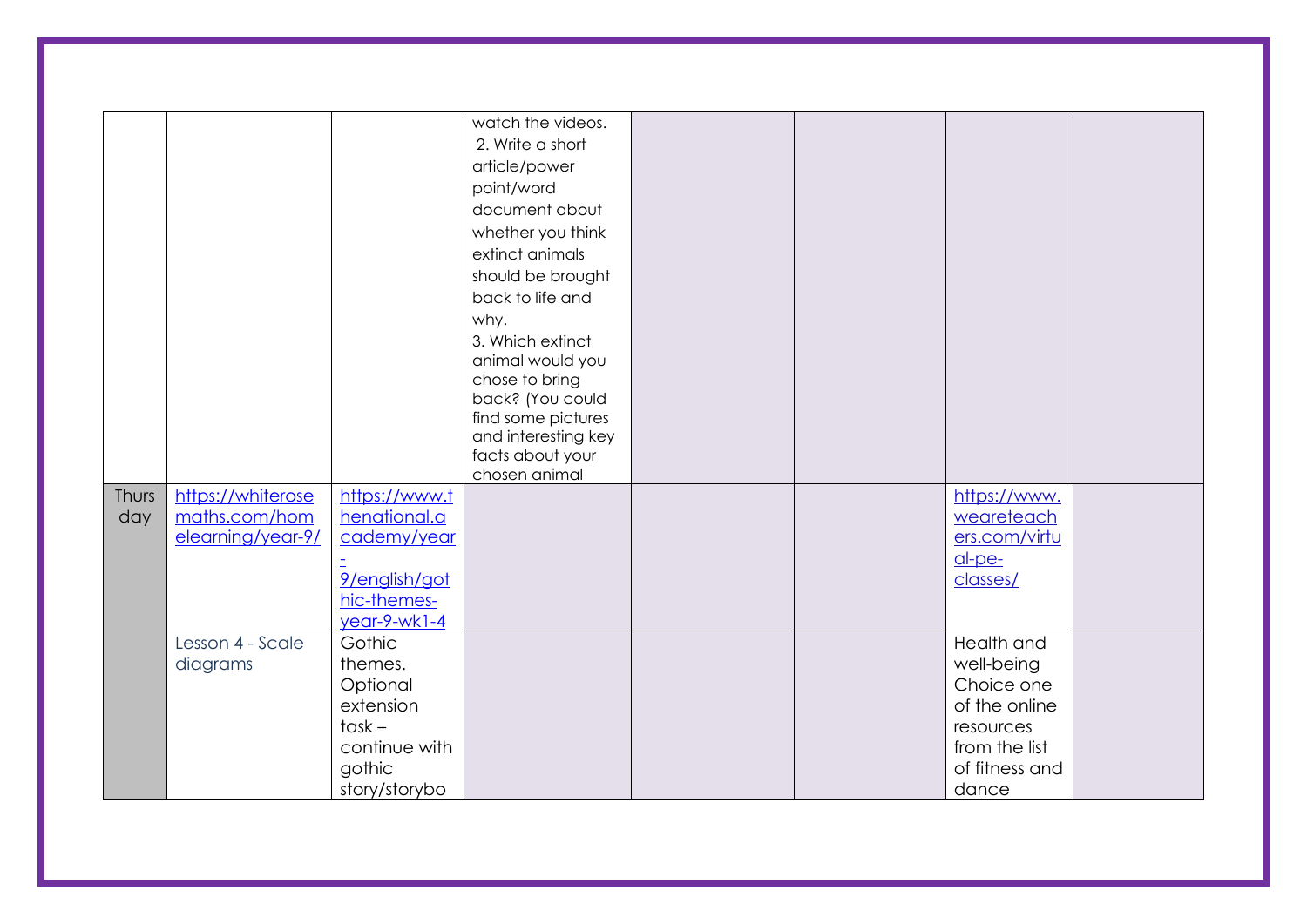|            |                                                         | ard.                                                                                                       |                                                                                                                                                                                                        |                                                                                               | activities on<br>the website.<br>This will take<br>you to You<br>Tube<br>Take part in<br>online fitness<br>or dance<br>session. |                                                                                               |
|------------|---------------------------------------------------------|------------------------------------------------------------------------------------------------------------|--------------------------------------------------------------------------------------------------------------------------------------------------------------------------------------------------------|-----------------------------------------------------------------------------------------------|---------------------------------------------------------------------------------------------------------------------------------|-----------------------------------------------------------------------------------------------|
| Frida<br>y | https://whiterose<br>maths.com/hom<br>elearning/year-9/ | https://www.t<br>henational.a<br>cademy/year<br>9/english/got<br>hic-themes-<br>$year-9-wk1-4$             | https://www.bbc.c<br>o.uk/bitesize/guide<br>s/z9nk87h/revision/                                                                                                                                        | https://laurence<br>jackson.org/ind<br>ex.php/ks3-<br>design-<br>technology-<br>home-learning |                                                                                                                                 | https://laurenc<br>ejackson.org/i<br>ndex.php/ks3-<br>design-<br>technology-<br>home-learning |
|            | <b>Friday Maths</b><br>Challenge                        | Gothic<br>themes.<br>Optional<br>extension<br>$task -$<br>continue with<br>gothic<br>story/storybo<br>ard. | The law and ethics<br>Explore computer-<br>related laws that<br>exist to protect<br>users.<br>Develop an<br>awareness of the<br>laws so that we<br>can stay safe whilst<br>online.<br>Answer questions | Year 9<br>extension task 1                                                                    |                                                                                                                                 | Recipe Week 1-<br>Work with<br>someone at<br>home to make<br>the following<br>dish            |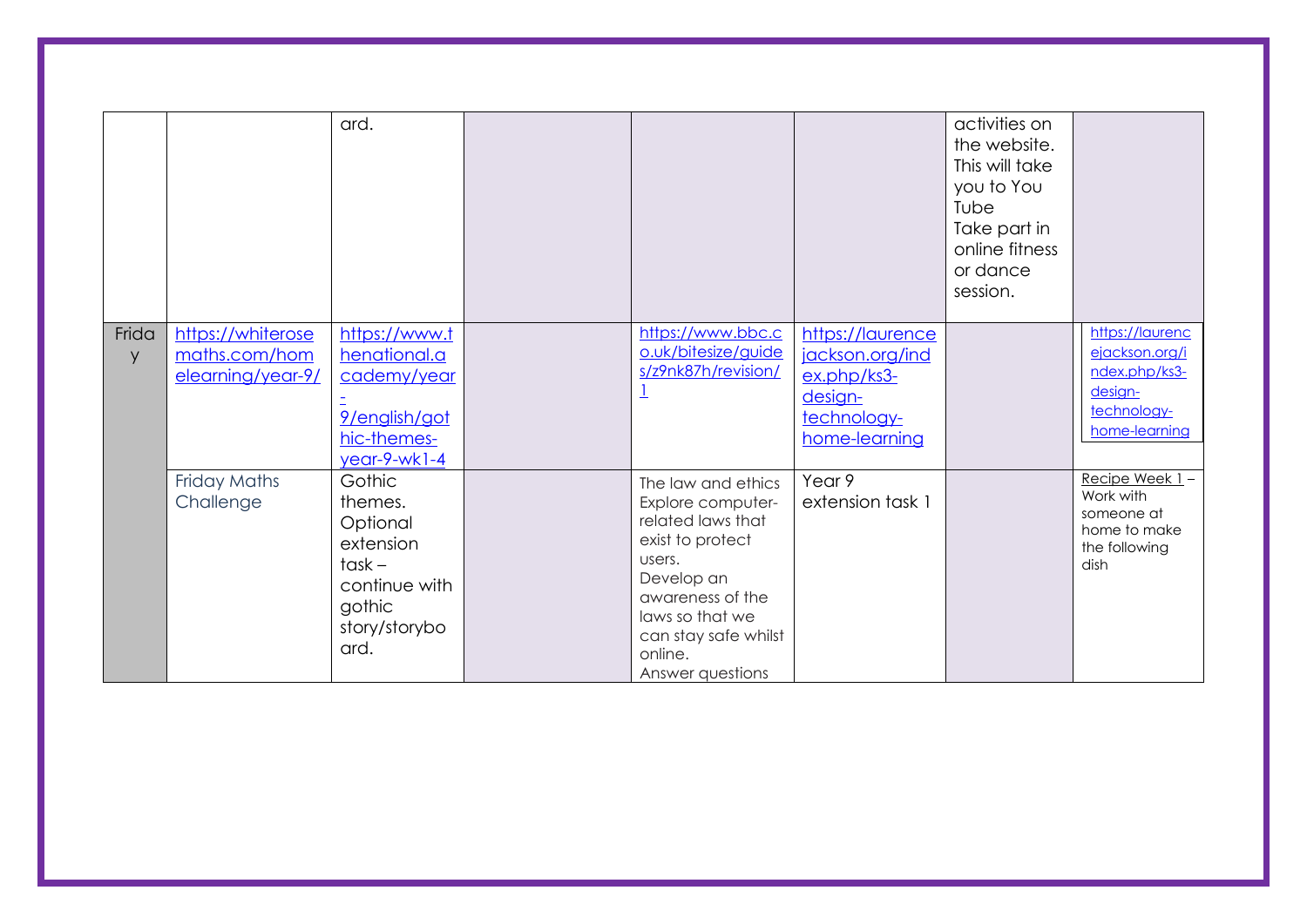| Week<br>2-Year<br>9 | <b>Maths</b>                                                                           | English                                                                                                                | Science                                                                                                                                                                                                                                                                                                                                    | Computing                                                                                                                                                                                                                                                                                | DT/Art                                                                                                     | <b>PE</b>                                                                                                                                                                                                                    | Food                                                                                                                                                                                                                                                                                                                                                                                                                                                                                            |
|---------------------|----------------------------------------------------------------------------------------|------------------------------------------------------------------------------------------------------------------------|--------------------------------------------------------------------------------------------------------------------------------------------------------------------------------------------------------------------------------------------------------------------------------------------------------------------------------------------|------------------------------------------------------------------------------------------------------------------------------------------------------------------------------------------------------------------------------------------------------------------------------------------|------------------------------------------------------------------------------------------------------------|------------------------------------------------------------------------------------------------------------------------------------------------------------------------------------------------------------------------------|-------------------------------------------------------------------------------------------------------------------------------------------------------------------------------------------------------------------------------------------------------------------------------------------------------------------------------------------------------------------------------------------------------------------------------------------------------------------------------------------------|
| Mond<br>ay          | https://whiterosem.https://www.yout<br>aths.com/homelea ube.com/watch?<br>ming/year-9/ | v=wDLLHTdVSgU                                                                                                          | https://www.bbc.c https://www.bbc.co.<br>o.uk/bitesize/topics<br>/z9gcwmn/articles/<br>z36t4qt                                                                                                                                                                                                                                             | uk/bitesize/guides/z3<br>bq7ty/revision/1                                                                                                                                                                                                                                                | https://laurenc https://www.<br>ejackson.org/i<br>ndex.php/ks3-<br>design-<br>technology-<br>nome-learning | weareteacher<br>s.com/virtual-<br>pe-classes/                                                                                                                                                                                | https://laurenceja<br>ckson.org/index.p<br>hp/ks3-design-<br>technology-home-<br>learning                                                                                                                                                                                                                                                                                                                                                                                                       |
|                     | esson 1 - Best Buys Watch video of                                                     | the tell-tale heart.<br>Optional<br>lextension task –<br>write main points<br>of story or create<br>storyboard for it. | Applications of<br>ScienceWhat is<br>possible?<br><b>Consider the</b><br>question 'should<br>research into time<br>travel be banned?'<br>1. Read the<br>information and<br>watch the videos.<br>2. Write/type a short<br>paragraph sharing<br>your views about<br>time travel. Is it a<br>good idea/bad<br>idea? Would you<br>time travel? | Designing an<br>algorithm<br>Learn about what is<br>important to<br>consider before<br>developing any<br>algorithm.<br>Learn that algorithms<br>can be designed<br>using pseudocode or<br>a flowchart, and the<br>standard notations of<br>each needs to be<br>known<br>Answer questions | Design<br><b>Technology</b><br>Home Learning Choice one of<br>Week 2<br>Complete task resources<br>1 & 2   | <b>Health and</b><br>well-being<br>the online<br>from the list of<br>fitness and<br>dance<br>activities on<br>the<br>website. This<br>will take you<br>to You Tube<br>Take part in<br>online fitness<br>or dance<br>session. | Food Home<br>Learning - Week 2<br><u>Dietary</u><br>requirements<br>Task 1: Use the<br>internet to find out<br>what the 5 most<br>common food<br>intolerances are.<br>Write down the<br>name of the<br>intolerance, how it<br>impacts the<br>person who suffers<br>with it and what<br>types of foods fall<br>into<br>each category.<br>Task 2: Look at the<br>dishes below. Think<br>about the<br>ingredients in<br>each one that<br>could cause issues<br>for people with<br>intolerances and |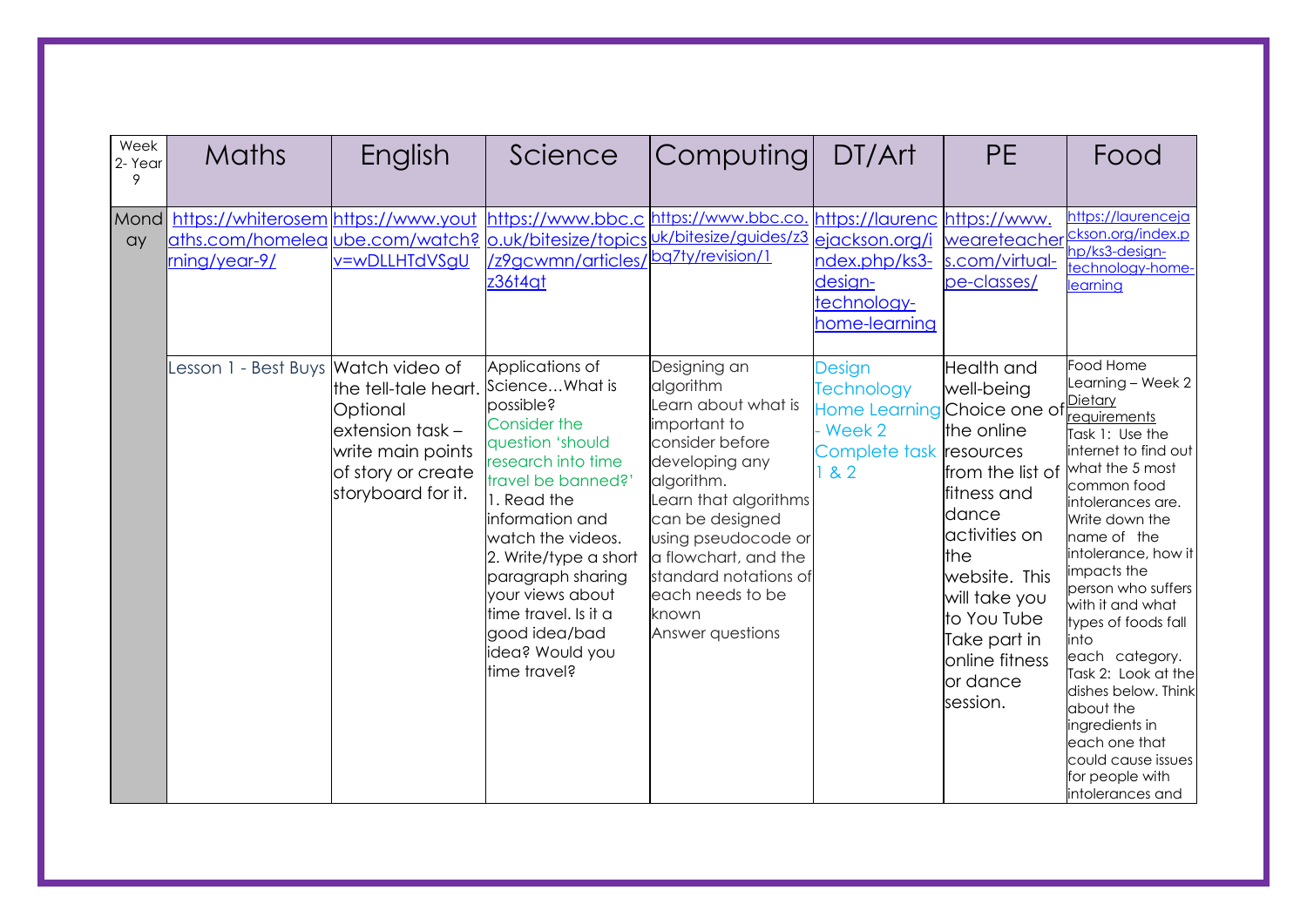|    |                                                                                                                      |                                                                                                                 |                                                                                                                                       |                                                                                               | research how<br>each one can be<br>modified to make<br>them suitable.                         |
|----|----------------------------------------------------------------------------------------------------------------------|-----------------------------------------------------------------------------------------------------------------|---------------------------------------------------------------------------------------------------------------------------------------|-----------------------------------------------------------------------------------------------|-----------------------------------------------------------------------------------------------|
| ay | Tuesd https://whiterosem https://www.then<br>aths.com/homelea ational.academy<br>ming/year-9/                        | /year-<br>9/english/analysin<br>g-language-in-<br>the-tell-tale-heart-<br>year-9-wk2-1                          |                                                                                                                                       | https://laurenc<br>ejackson.org/i<br>ndex.php/ks3-<br>design-<br>technology-<br>home-learning | https://laurenc<br>ejackson.org/i<br>ndex.php/ks3-<br>design-<br>technology-<br>home-learning |
|    | esson 2 - Speed<br>Distance and Time                                                                                 | Analysing<br>language in the<br>tell-tale heart.<br>Optional<br>extension task-<br>carry on with<br>storyboard. |                                                                                                                                       | Drawing Task -<br>watch the<br>lvideo and<br>practice the<br>drawing<br>techniques<br>shown   | esson 2 -<br><b>Nutrients</b><br>Complete the<br>booklet on<br><b>Nutrients</b>               |
|    | Wedn https://whiterosem https://www.then https://www.bbc.c<br>esday aths.com/homelea ational.academy<br>ming/year-9/ | /year-<br>9/english/analysin z36t4qt<br>g-language-in-<br>the-tell-tale-heart-<br>part-2-year-9-wk2-            | o.uk/bitesize/topics<br>/z9gcwmn/articles/                                                                                            |                                                                                               |                                                                                               |
|    | esson 3 - Plot and Analysing<br>interpret distance-<br>time graphs                                                   | language in the<br>tell-tale heart.<br>Optional<br>extension task-<br>carry on with                             | Applications of<br>ScienceWhat is<br>possible?<br><b>Consider the</b><br>question 'should<br>research into time<br>travel be banned?' |                                                                                               |                                                                                               |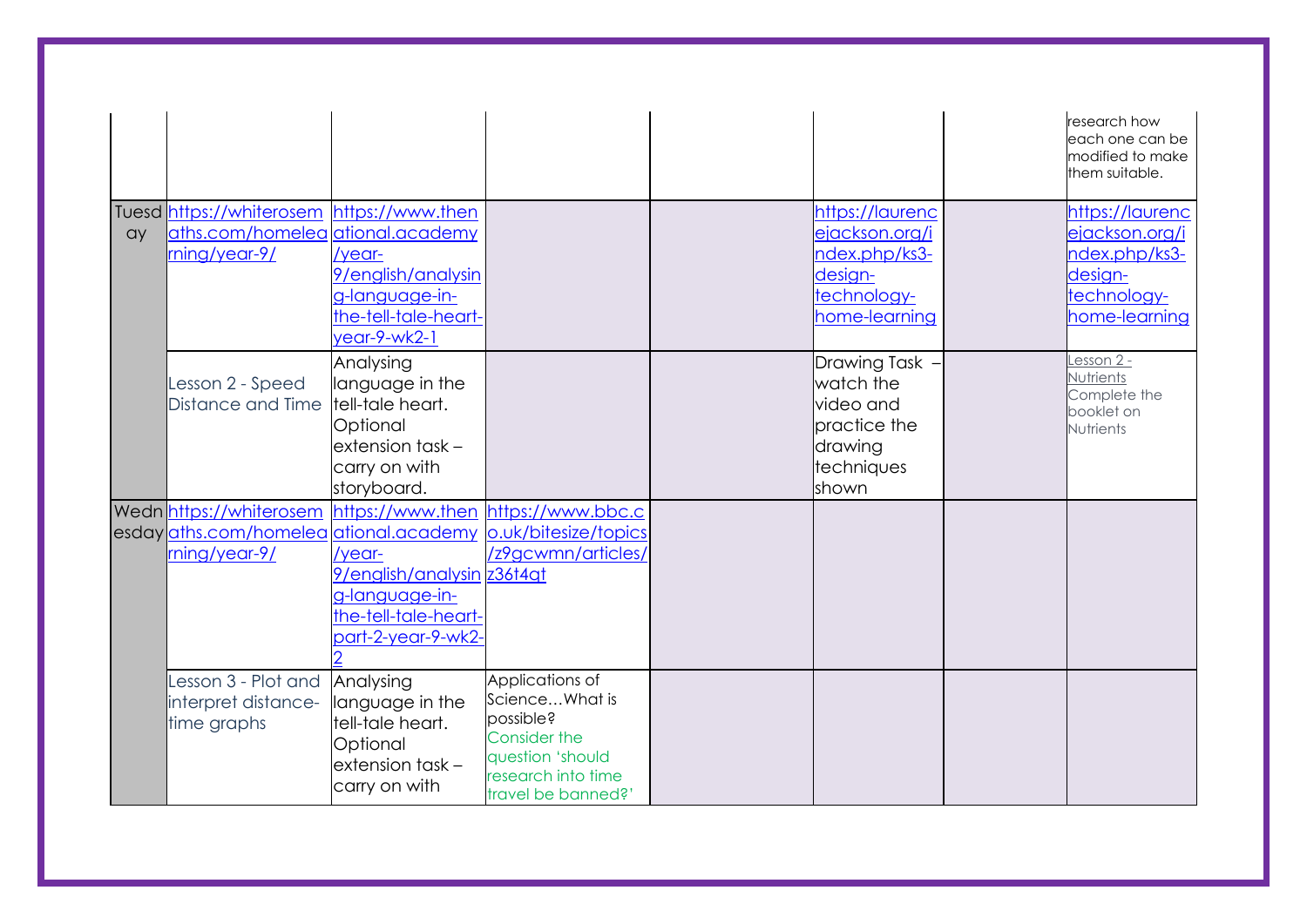|    |                                            | storyboard.         | 3. Imagine you are<br>travelling into the<br>futureproduce a<br>power point or a<br>written description or<br>a drawing to show<br>what life would be<br>like in your chosen<br>year. |  |                   |  |
|----|--------------------------------------------|---------------------|---------------------------------------------------------------------------------------------------------------------------------------------------------------------------------------|--|-------------------|--|
|    | Thursd https://whiterosem https://www.then |                     |                                                                                                                                                                                       |  | https://www.      |  |
| ay | aths.com/homelea ational.academy           |                     |                                                                                                                                                                                       |  | weareteacher      |  |
|    | ming/year-9/                               | /year-              |                                                                                                                                                                                       |  | s.com/virtual-    |  |
|    |                                            | 9/english/analysin  |                                                                                                                                                                                       |  | pe-classes/       |  |
|    |                                            | g-structure-in-the- |                                                                                                                                                                                       |  |                   |  |
|    |                                            | tell-tale-heart-    |                                                                                                                                                                                       |  |                   |  |
|    |                                            | year-9-wk2-3        |                                                                                                                                                                                       |  |                   |  |
|    |                                            | Analysing           |                                                                                                                                                                                       |  | <b>Health and</b> |  |
|    | Lesson 4 - Density                         | structure in the    |                                                                                                                                                                                       |  | well-being        |  |
|    | Mass and Volume                            | tell-tale heart.    |                                                                                                                                                                                       |  | Choice one of     |  |
|    |                                            | Optional            |                                                                                                                                                                                       |  | the online        |  |
|    |                                            | extension task-     |                                                                                                                                                                                       |  | resources         |  |
|    |                                            | can you think of a  |                                                                                                                                                                                       |  | from the list of  |  |
|    |                                            | different ending    |                                                                                                                                                                                       |  | fitness and       |  |
|    |                                            | to the story?       |                                                                                                                                                                                       |  | dance             |  |
|    |                                            |                     |                                                                                                                                                                                       |  | activities on     |  |
|    |                                            |                     |                                                                                                                                                                                       |  | <b>the</b>        |  |
|    |                                            |                     |                                                                                                                                                                                       |  | website. This     |  |
|    |                                            |                     |                                                                                                                                                                                       |  | will take you     |  |
|    |                                            |                     |                                                                                                                                                                                       |  | to You Tube       |  |
|    |                                            |                     |                                                                                                                                                                                       |  | Take part in      |  |
|    |                                            |                     |                                                                                                                                                                                       |  | online fitness    |  |
|    |                                            |                     |                                                                                                                                                                                       |  | or dance          |  |
|    |                                            |                     |                                                                                                                                                                                       |  | session.          |  |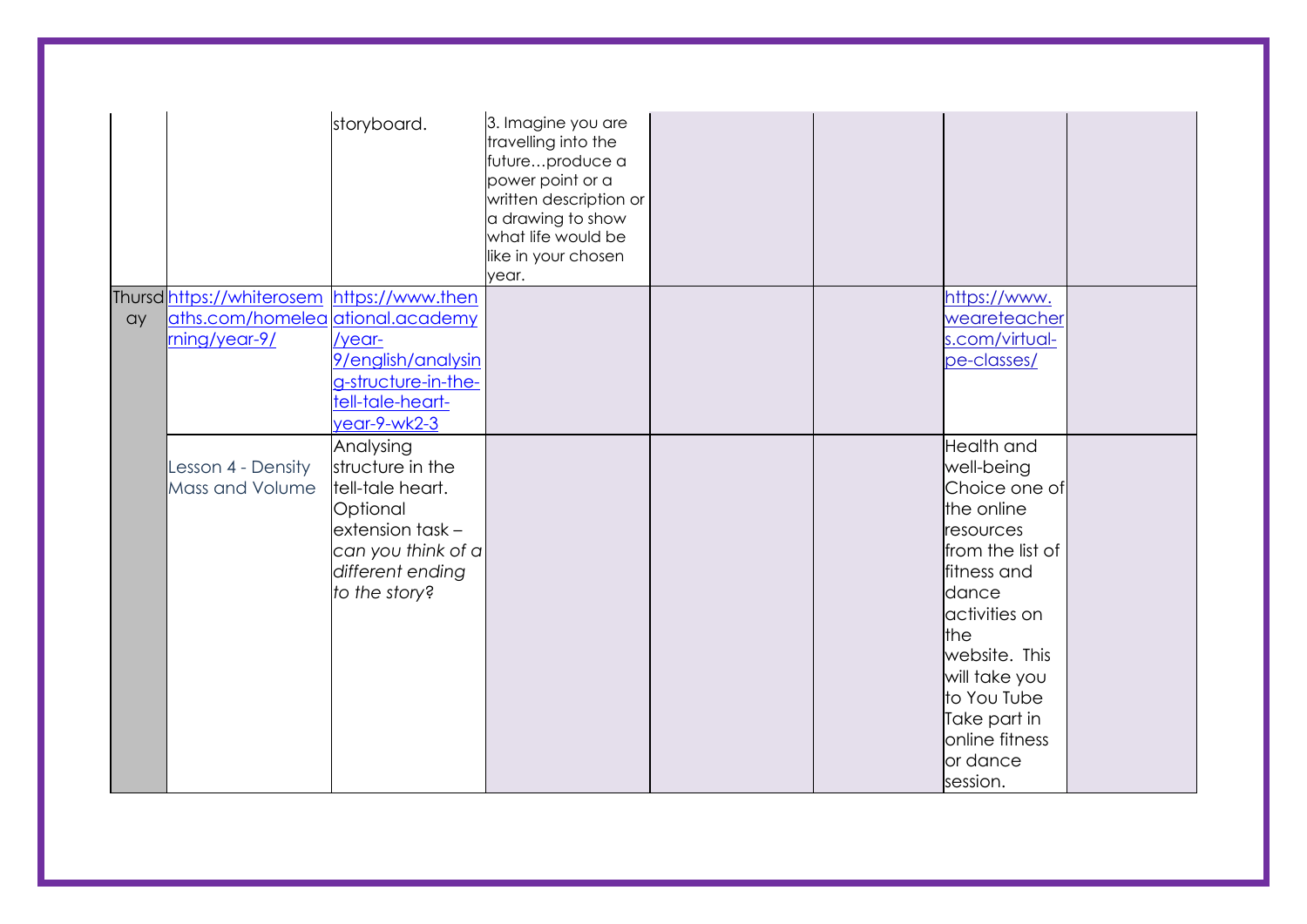| Friday https://whiterosem https://www.then<br>aths.com/homelea ational.academy<br>ming/year-9/ | /year-<br>9/english/analysin<br>g-structure-in-the-<br>tell-tale-heart-<br>part-2-year-9-wk2-                                                 | https://www.bbc.co.<br>uk/bitesize/guides/z<br>wmbgk7/revision/1                                                                                                                                                                                                   | https://laurenc<br>ejackson.org/i<br>ndex.php/ks3-<br>design-<br>technology-<br>home-learning | https://laurenc<br>ejackson.org/i<br>ndex.php/ks3-<br>design-<br>technology-<br>home-learning |
|------------------------------------------------------------------------------------------------|-----------------------------------------------------------------------------------------------------------------------------------------------|--------------------------------------------------------------------------------------------------------------------------------------------------------------------------------------------------------------------------------------------------------------------|-----------------------------------------------------------------------------------------------|-----------------------------------------------------------------------------------------------|
| <b>Friday Maths</b><br>Challenge                                                               | Analysing<br>structure in the<br>tell-tale heart,<br>part 2. Optional<br>$extension$ task $-$<br>write a different<br>ending to the<br>story. | Programming basics<br>Learn that<br>programming is<br>writing computer<br>code to create a<br>program, in order to<br>solve a problem.<br>Understand that to<br>program a<br>computer, you need<br>to know how<br>programs are<br>constructed.<br>Answer questions | Year <sub>9</sub><br><b>Extension Task</b>                                                    | Recipe Week 3-<br>Work with<br>someone at home<br>to make the<br>following dish               |

| Week<br>3-Year | <b>Maths</b>                                                                                                                                                                                                                                        | English | Science                              | Computing DT/Art |              | PF           | Food         |
|----------------|-----------------------------------------------------------------------------------------------------------------------------------------------------------------------------------------------------------------------------------------------------|---------|--------------------------------------|------------------|--------------|--------------|--------------|
| ay             | Mond https://whiterosem https://www.then https://www.bbc.chttps://www.bbc.co.https://laurenc https://www.whttps://laurenc<br>aths.com/homelea ational.academy o.uk/bitesize/topic uk/bitesize/guides/zaejackson.org/ineareteachers. ejackson.org/in |         |                                      |                  |              |              |              |
|                | $rning/year-9/$                                                                                                                                                                                                                                     | /year-  | s/z8c9q6f/articles/ p9kat/revision/1 |                  | dex.php/ks3- | com/virtual- | dex.php/ks3- |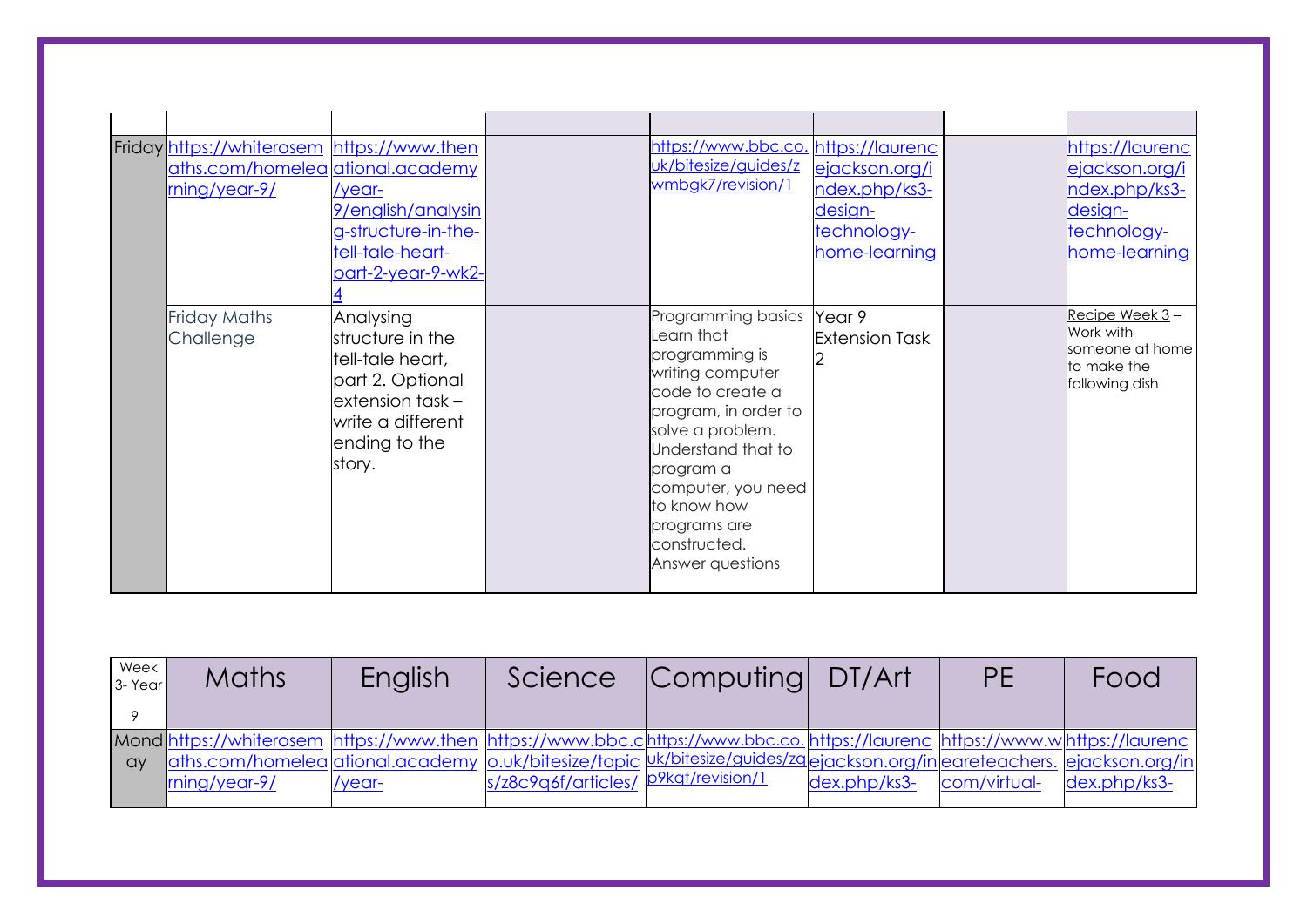|                                   | 9/english/week-3- zscc6yc<br>$lesson-1-$<br>analysing-<br>language-in-jekyll-<br>and-hyde-year-9-<br>$wk3-1$                                                                              |                                                                                                                                                                                                                                                                                                                                            |                                                                                                                                                                                                                             | design-<br>technology-<br>home-learning                                                                                          | pe-classes/                                                                                                                                                                                                                                   | design-<br>technology-<br>home-learning                                                                                                                                                                                                                                                                                                                                                                                                                                                                                                                                              |
|-----------------------------------|-------------------------------------------------------------------------------------------------------------------------------------------------------------------------------------------|--------------------------------------------------------------------------------------------------------------------------------------------------------------------------------------------------------------------------------------------------------------------------------------------------------------------------------------------|-----------------------------------------------------------------------------------------------------------------------------------------------------------------------------------------------------------------------------|----------------------------------------------------------------------------------------------------------------------------------|-----------------------------------------------------------------------------------------------------------------------------------------------------------------------------------------------------------------------------------------------|--------------------------------------------------------------------------------------------------------------------------------------------------------------------------------------------------------------------------------------------------------------------------------------------------------------------------------------------------------------------------------------------------------------------------------------------------------------------------------------------------------------------------------------------------------------------------------------|
| Lesson 1 - Forming<br>expressions | Analysing<br>language in Jekyll ScienceWhat is<br>and Hyde.<br>Optional<br>$extension task - If$<br>you could<br>change from<br>Jekyll to Hyde,<br>what would you<br>do with your<br>day? | Applications of<br>possible?<br><b>Consider the</b><br>question, 'will a<br>human ever be born condition needs to<br>on Mars?'<br>1. Read the<br>information and<br>watch the videos. 2.<br>Write/type a short<br>paragraph sharing<br>your ideas about<br>space travel and<br>colonising Mars. Will<br>it be possible to live<br>on Mars? | Boolean logic<br>earn that when<br>designing programs,<br>there are often<br>points where a<br>be tested in order to<br>make a decision.<br>Learn that conditions<br>are formed using<br>Boolean logic.<br>Answer questions | Design<br>Technology<br>Home Learning Choice one of<br>Week 3<br><b>Doomsday</b><br>hideout<br>Complete task fitness and<br>18.2 | <b>Health and</b><br>well-being<br>the online<br>resources from travel to get onto<br>the list of<br>dance<br>activities on<br>the<br>website. This<br>will take you<br>to You Tube<br>Take part in<br>online fitness<br>or dance<br>session. | Task 1: Research<br>how far (in miles)<br>the products we<br>eat every day<br>have had to<br>our plate (UK). You<br>may need to use<br>google maps to<br>do this. Write down<br>your answers.<br>Task 2: Most<br>Sunday's families<br>all over the<br>country sit down<br>for a<br>traditional dinner<br>with meat,<br>vegetables and<br>gravy. Calculate<br>the total food<br>miles needed to<br>create your<br>Sunday dinner.<br>You must include<br>one<br>protein source<br>(chicken, beef,<br>lamb, etc) and 4<br>different<br>vegetables.<br>Task 3: How can<br>you reduce the |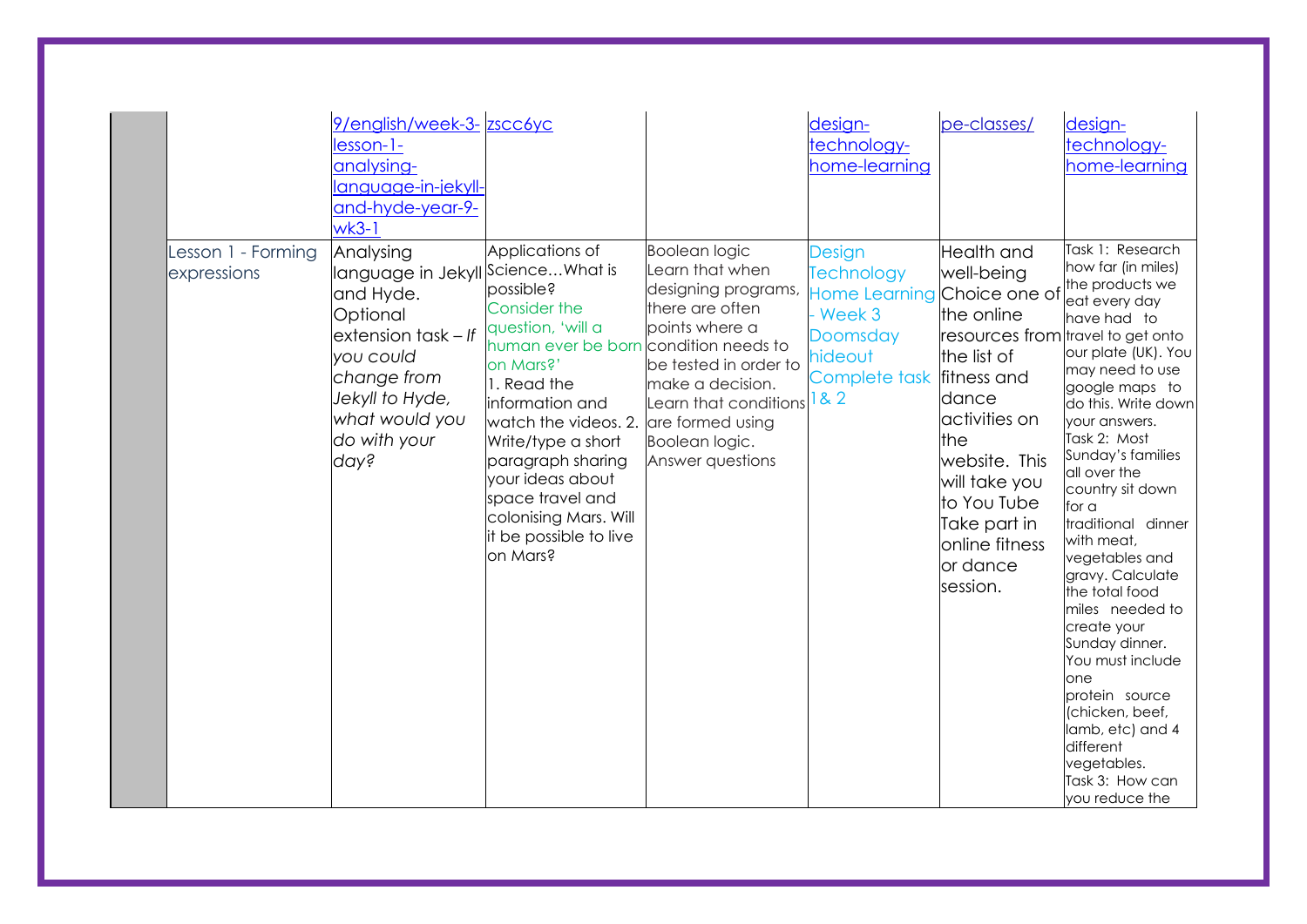|             |                                                                                 |                                                                                                                                        |  |                                                                                                                                                    | amount of miles<br>your food travels?<br>Write<br>a paragraph on<br>what you would<br>like to do to<br>reduce the<br>distance<br>your food travels<br>and how those<br>reduced miles will<br>impact<br>the environment. |
|-------------|---------------------------------------------------------------------------------|----------------------------------------------------------------------------------------------------------------------------------------|--|----------------------------------------------------------------------------------------------------------------------------------------------------|-------------------------------------------------------------------------------------------------------------------------------------------------------------------------------------------------------------------------|
| Tuesd<br>ay | https://whiterosem                                                              | https://www.then<br>ational.academy                                                                                                    |  | https://laurenc<br>ejackson.org/in                                                                                                                 | https://laurenceja<br>ckson.org/index.p                                                                                                                                                                                 |
|             | aths.com/homelea                                                                | /year-                                                                                                                                 |  | dex.php/ks3-                                                                                                                                       | hp/ks3-design-<br>technology-home-                                                                                                                                                                                      |
|             | rning/year-9/                                                                   | 9/english/week-3-                                                                                                                      |  | design-                                                                                                                                            | learning                                                                                                                                                                                                                |
|             |                                                                                 | lesson-2-                                                                                                                              |  | technology-<br>home-learning                                                                                                                       |                                                                                                                                                                                                                         |
|             |                                                                                 | analysing-<br>anguage-in-jekyll-                                                                                                       |  |                                                                                                                                                    |                                                                                                                                                                                                                         |
|             |                                                                                 | and-hyde-part-2-                                                                                                                       |  |                                                                                                                                                    |                                                                                                                                                                                                                         |
|             |                                                                                 | year-9-wk3-2                                                                                                                           |  |                                                                                                                                                    |                                                                                                                                                                                                                         |
|             | Lesson 2 - Expand<br>and simplify single<br>brackets and two<br>single brackets | Analysing<br>language in Jekyll<br>and Hyde 2.<br>Optional<br>extension task-<br>write your own<br>description of a<br>gothic setting. |  | Design<br>Technology<br>Home Learning<br>- Week 3<br>Drawing Task 3<br>- watch the<br>video and<br>practice the<br>drawing<br>techniques<br>shown. | esson 3 - Chilled<br><b>Desserts</b><br>In each container<br>draw three layers<br>and add a<br>decoration that<br>you think will make<br>an exciting<br>dessert.                                                        |
|             | Wedn https://whiterosem https://www.then https://www.bbc.c                      |                                                                                                                                        |  |                                                                                                                                                    |                                                                                                                                                                                                                         |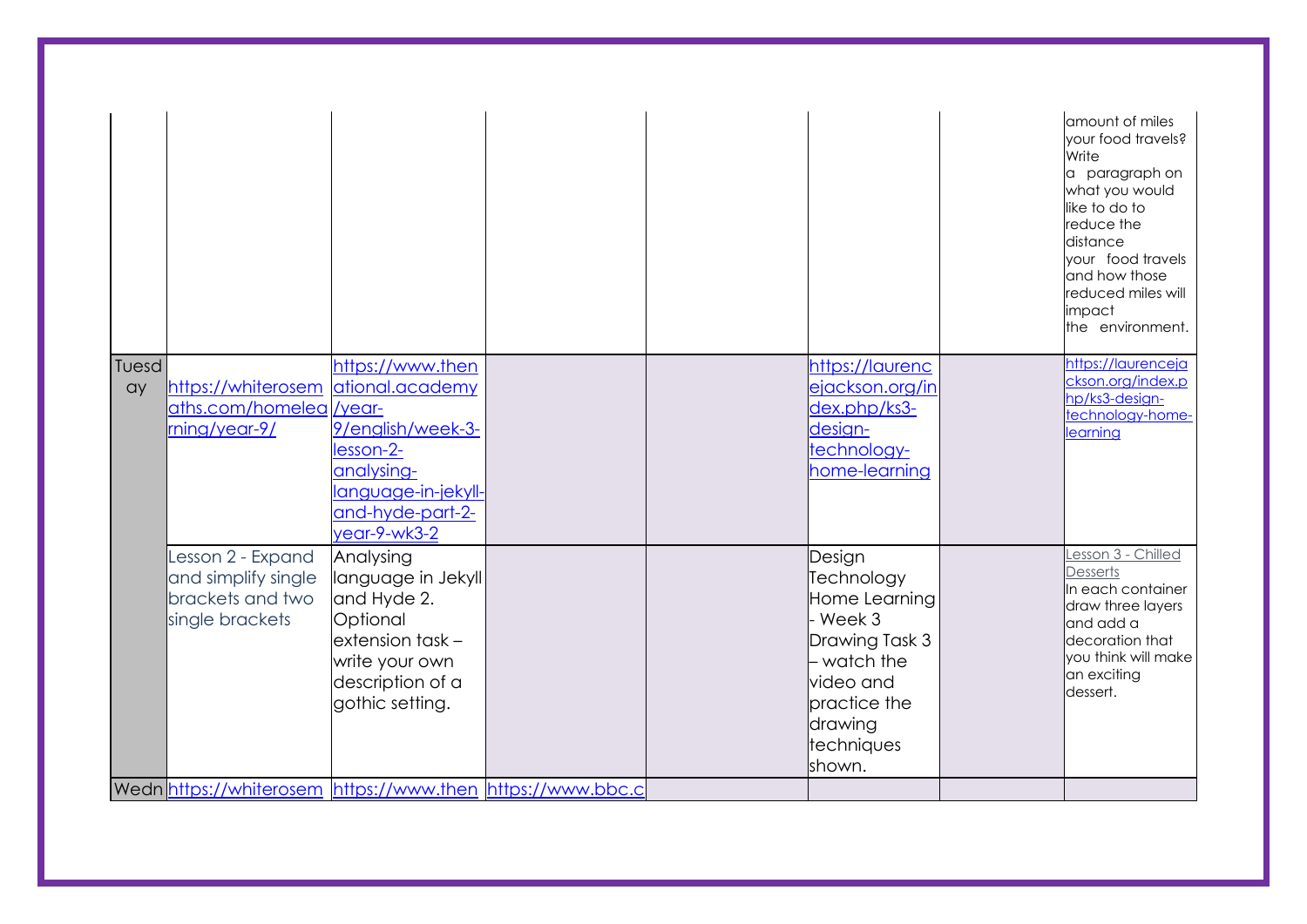|    | esday aths.com/homelea ational.academy o.uk/bitesize/topic<br>ming/year-9/ | /year-<br>9/english/week-3- zscc6yc<br>lesson-3-<br>analysing-<br>structure-in-jekyll-<br>and-hyde-year-9-<br>$wk3-3$                      | s/z8c9q6f/articles/                                                                                                                                                                                                                                                                                                                                                                                               |  |                             |  |
|----|----------------------------------------------------------------------------|--------------------------------------------------------------------------------------------------------------------------------------------|-------------------------------------------------------------------------------------------------------------------------------------------------------------------------------------------------------------------------------------------------------------------------------------------------------------------------------------------------------------------------------------------------------------------|--|-----------------------------|--|
|    | esson 3 -<br>Factorising<br>expressions into a<br>single bracket           | Analysing<br>structure in Jekyll<br>and Hyde<br>Optional<br>$extension$ task $-$<br>write a<br>conversation<br>between Jekyll<br>and Hyde. | Applications of<br>ScienceWhat is<br>possible? Consider<br>the question, 'will a<br>human ever be born<br>on Mars?'<br>1. Research either<br>space travel or the<br>possibility of alien life<br>out there in our<br>Universe.<br>2. Produce a power<br>point or written<br>poster or drawing to<br>show your research<br>(it may be a map of<br>Mars once we<br>colonise it or your<br>ideas about Alien<br>life |  |                             |  |
|    | Thursd https://whiterosem https://www.then                                 |                                                                                                                                            |                                                                                                                                                                                                                                                                                                                                                                                                                   |  | https://www.w               |  |
| ay | aths.com/homelea ational.academy                                           |                                                                                                                                            |                                                                                                                                                                                                                                                                                                                                                                                                                   |  | eareteachers.               |  |
|    | ming/year-9/                                                               | /year-<br>9/english/week-3-<br>lesson-4-<br>analysing-                                                                                     |                                                                                                                                                                                                                                                                                                                                                                                                                   |  | com/virtual-<br>pe-classes/ |  |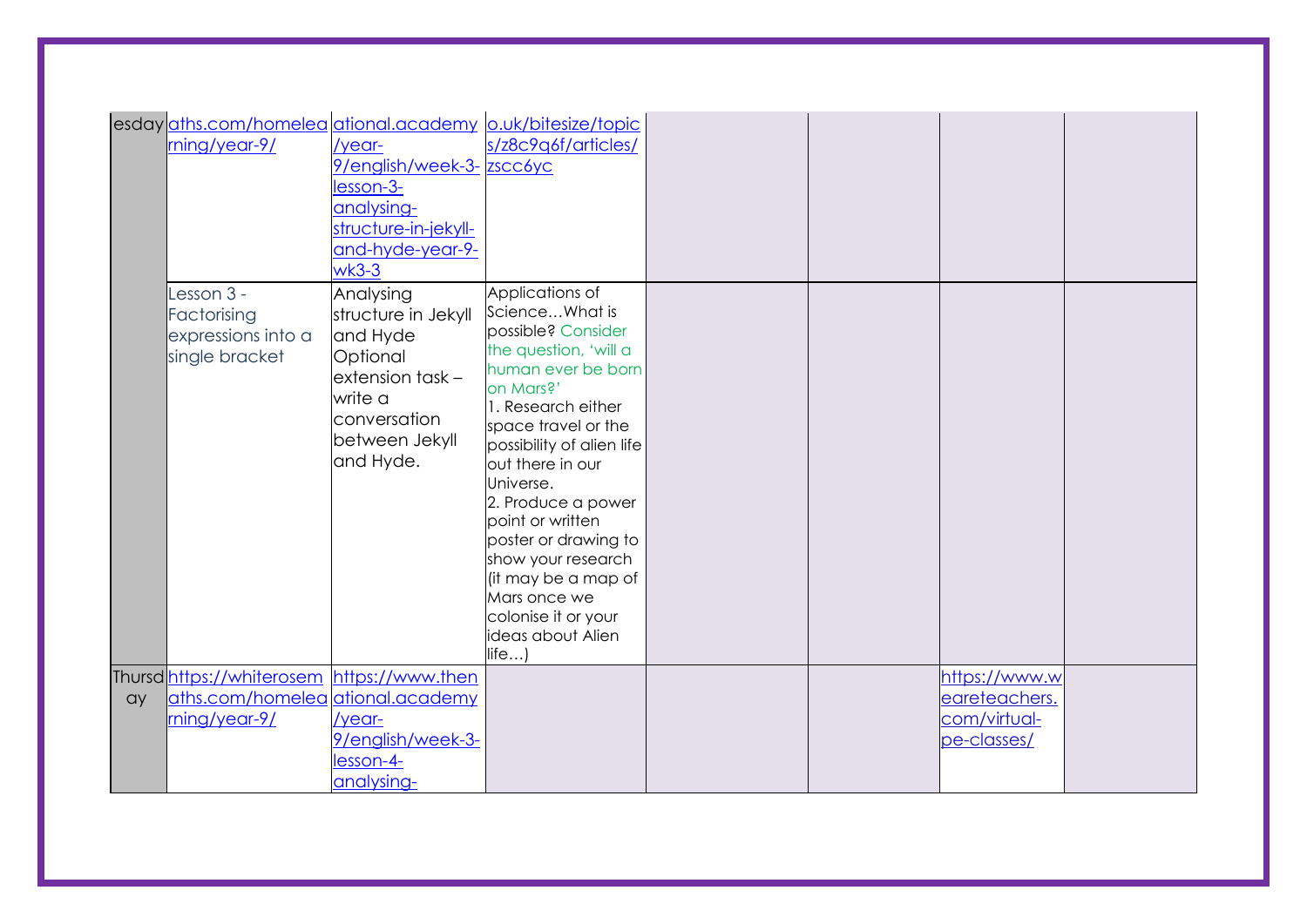|                                                                                                    | structure-in-jekyll-<br>and-hyde-part-2-<br>year-9-wk3-4                                                                                    |                                                                                                                               |                                                                                      |                                                                                                                                                                                                                                                                |                                                                                           |
|----------------------------------------------------------------------------------------------------|---------------------------------------------------------------------------------------------------------------------------------------------|-------------------------------------------------------------------------------------------------------------------------------|--------------------------------------------------------------------------------------|----------------------------------------------------------------------------------------------------------------------------------------------------------------------------------------------------------------------------------------------------------------|-------------------------------------------------------------------------------------------|
| esson 4 - Solve<br>equations with<br><b>brackets</b>                                               | Analysing<br>structure in Jekyll<br>and Hyde 2.<br>Optional<br>lextension task –<br>complete<br>conversation<br>between Jekyll<br>and Hyde. |                                                                                                                               |                                                                                      | Health and<br>well-being<br>Choice one of<br>the online<br>resources from<br>the list of<br>lfitness and<br>ldance<br>lactivities on<br>lthe<br>website. This<br>will take you<br>to You Tube<br>Take part in<br><b>Online</b> fitness<br>or dance<br>session. |                                                                                           |
| Friday https://whiterosem https://www.bbc.<br>aths.com/homelea co.uk/bitesize/arti<br>ming/year-9/ | cles/zmmr47h                                                                                                                                | https://www.bbc.co. https://laurenc<br>uk/bitesize/guides/z8<br><i>ifyrd/test</i>                                             | ejackson.org/in<br>dex.php/ks3-<br>design-<br>technology-<br>home-learning           |                                                                                                                                                                                                                                                                | https://laurenceja<br>ckson.org/index.p<br>hp/ks3-design-<br>technology-home-<br>learning |
| <b>Friday Maths</b><br>Challenge -                                                                 | Analyse<br>Bodyguard:<br>Hostage by Chris<br>Bradford.<br>Optional                                                                          | Logical reasoning<br>Learn that there is<br>almost always more<br>than one solution to<br>a problem.<br>Discover that logical | <b>Extension task</b><br>Year 9 - Design<br>Home Learning<br>Task Lamp<br>Design and |                                                                                                                                                                                                                                                                | Recipe Week 3-<br>Work with<br>someone at home<br>to make the<br>following dish           |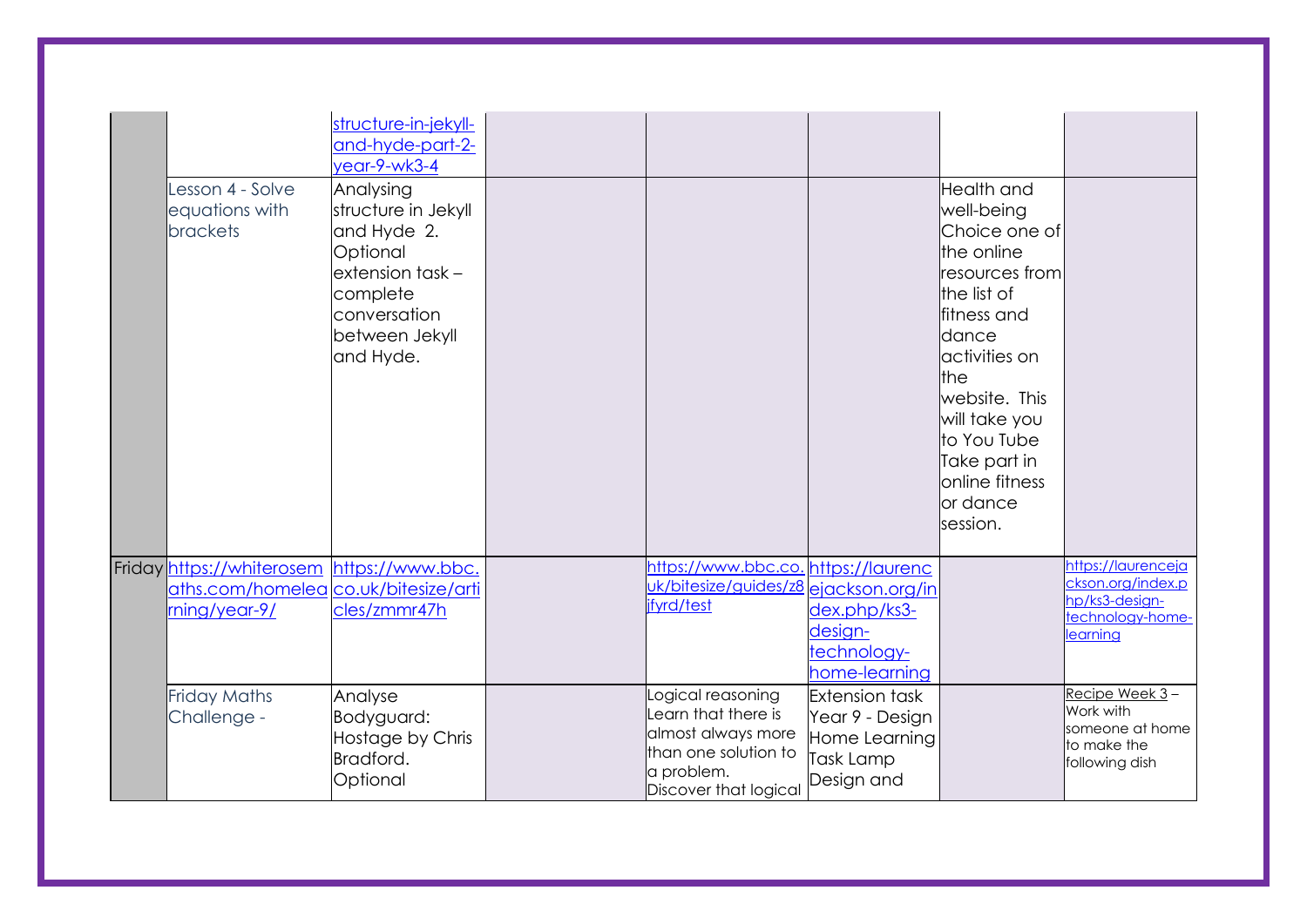| $extension$ task $-$<br>Write a<br>paragraph to<br>explain how the<br>ending of the first<br>extract links<br>directly with the<br>ending from the<br>second extract. | reasoning is used to Prototype<br>predict the<br>outcomes of the<br>algorithms that are<br>designed to solve a<br>problem, to help<br>select the best<br>solution.<br>Answer questions |  |
|-----------------------------------------------------------------------------------------------------------------------------------------------------------------------|----------------------------------------------------------------------------------------------------------------------------------------------------------------------------------------|--|
|-----------------------------------------------------------------------------------------------------------------------------------------------------------------------|----------------------------------------------------------------------------------------------------------------------------------------------------------------------------------------|--|

|              | <b>Teacher Instructions</b>                                                                                                                                                                                                                                                                                                                                                                                                                                                                                                                                                                |
|--------------|--------------------------------------------------------------------------------------------------------------------------------------------------------------------------------------------------------------------------------------------------------------------------------------------------------------------------------------------------------------------------------------------------------------------------------------------------------------------------------------------------------------------------------------------------------------------------------------------|
| <b>Maths</b> | You will find a series of five maths lessons for each year group from Year 7-9. Every lesson includes a<br>short video showing you clearly and simply how to help your child to complete the activity successfully.<br>If you have no way of printing these worksheets out, simply write the answers in a book or on pieces of<br>paper.<br>1- Click on the set of lessons for your child's year group.<br>2- Watch the video with your child.<br>3- Find a suitable space for your child to work. Try to allow opportunities for your child to complete<br>these questions independently. |
| English      | If your child is finding the work difficult, please select the year below to practise some of their skills.<br>Follow the instructions step-by-step for each lesson. There is a short quiz to test prior knowledge followed by a<br>video lesson. You should complete any tasks on paper. Then there will be a short quiz to test that you have<br>understood the lesson.<br>Keep a record of your quiz scores, please.<br>Try your best. If the work is too challenging, feel free to try the work set for the year below.                                                                |
| Science      | l have set work that gets you to consider how far Science has come and what Science will allow us to achieve in<br>the future!                                                                                                                                                                                                                                                                                                                                                                                                                                                             |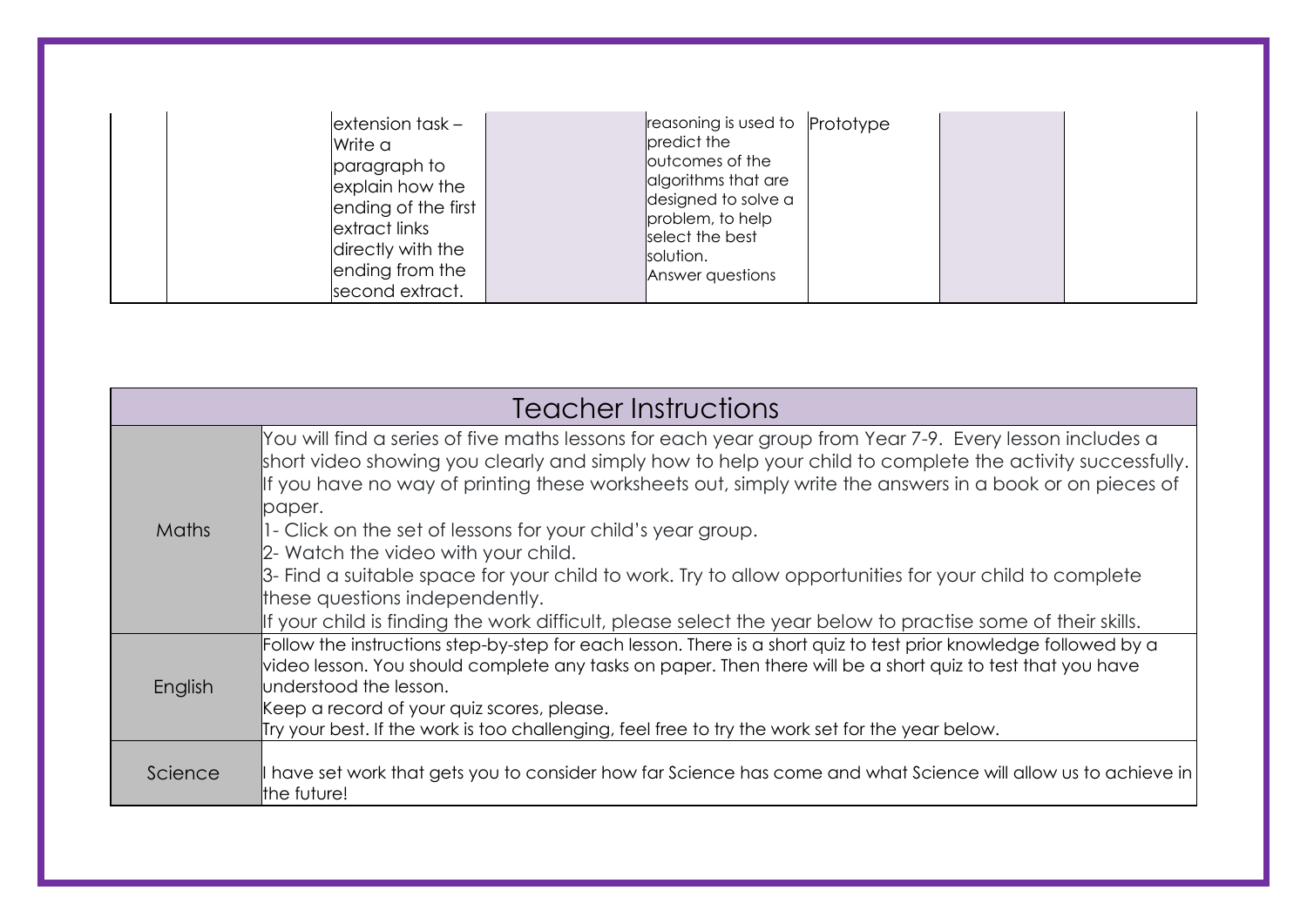|           | Follow the website links and read the task instructions within the focus boxes. I have provided different ideas<br>depending on what resources you have available to you at home and I encourage everyone to focus on the<br>areas within each strand that interest you! I look forward to reading your thoughts and ideas and seeing the<br>pieces of work that you produce!<br>OPTIONAL TASKS: I have also set tasks on Seneca Learning for those who want to revise and recap the last few<br>weeks work on Forces.<br>https://www.senecalearning.com/en-GB/<br>$\!$ All you need to do is sign up and then join a class entering the codes below. (You can also choose topics to test<br>your knowledge on without having to sign up)<br>Year $7 -$ rgz51s2vxl<br>Year 8 – 1f5i72orfa<br>Year 9 - 8m0axuj3q5 |
|-----------|------------------------------------------------------------------------------------------------------------------------------------------------------------------------------------------------------------------------------------------------------------------------------------------------------------------------------------------------------------------------------------------------------------------------------------------------------------------------------------------------------------------------------------------------------------------------------------------------------------------------------------------------------------------------------------------------------------------------------------------------------------------------------------------------------------------|
| Computing | Year 7-8<br>have set work that will enable you to challenge your understanding of digital devices, software, the CPU and<br>the fetch-execute cycle, networks Internet and communication search engines. This will build upon what you<br>lhave learnt to date.<br>Year 9<br>I have set work to consider bias and reliability, the law and ethics, designing an algorithm, programming basics,<br>boolean logic and logical reasoning. Covering these topics will really help you to prepare with transitioning to<br>KS4 computing.<br>Optional tasks: explore the code academy website and try-out the scratch and python programming online<br>training modules<br>Physical printouts - please return all answer sheets to Mr Dunn for marking                                                                |
| DT/ART    | Go to this website<br>https://laurencejackson.org/index.php/ks3-<br>design-technology-home-learning Follow<br>the step by step instructions on each<br>power-point and watch the videos to help<br>you complete each tasks, worksheets and<br>recipe weekly. Optional extension tasks<br>included.                                                                                                                                                                                                                                                                                                                                                                                                                                                                                                               |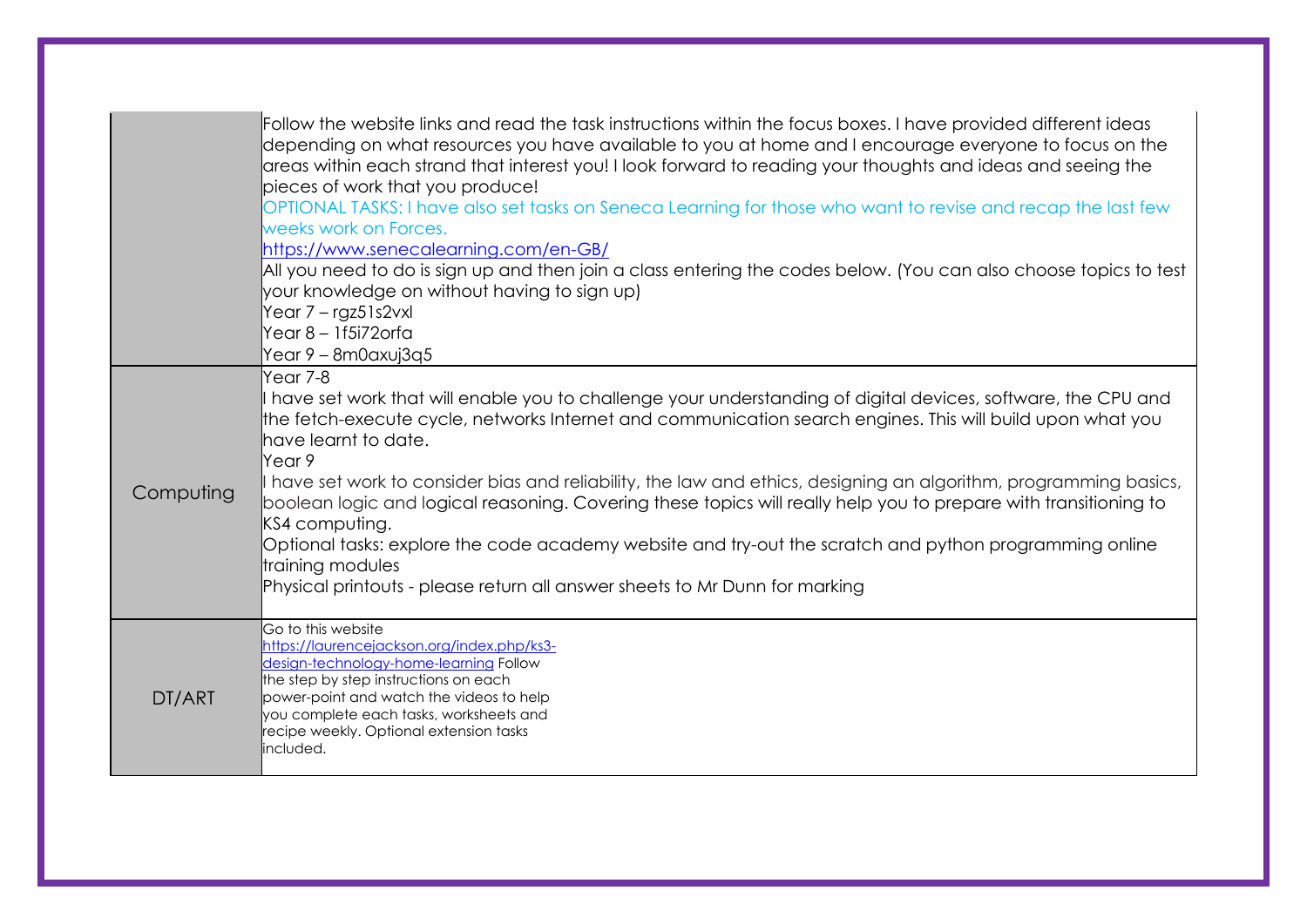PE

On the 'WE ARE TEACHERS' website there is a list of physical activates for pupils to participate in. Pupils can scroll down the page and select an activity by clicking on the link, by clicking on the link pupils will be taken to a YouTube page where they can again select a fitness, yoga or dance activity to participate in. Although I have only input links on the day's pupils are timetabled to have PE it is recommend that pupils use this once a day to ensure they participate in recommend amount of at least 30 minutes of physical exercise per day.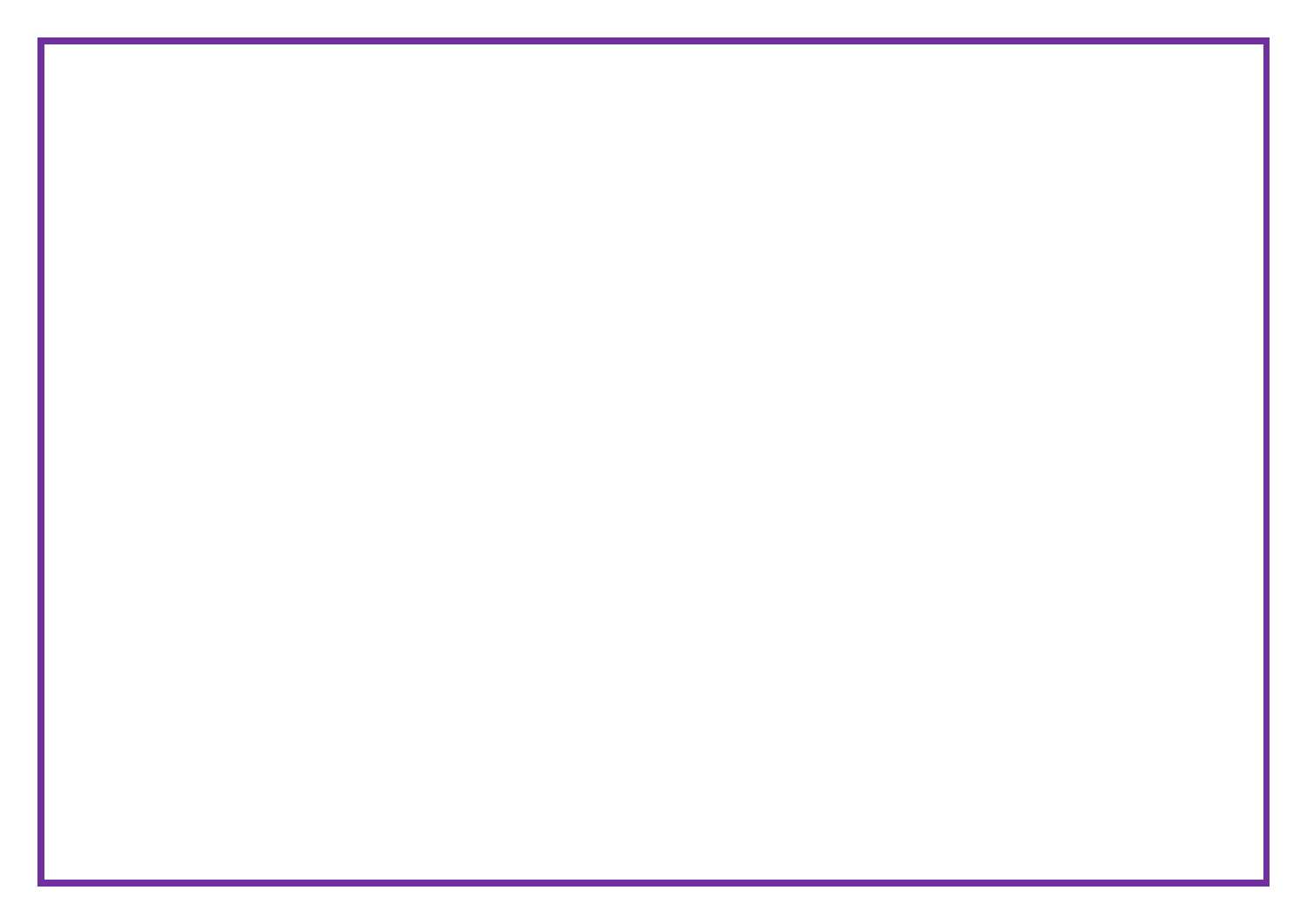|                           | Science                                                                                                                                                                                                                                                                                                                                | Computin  <br>$\mathcal{G}$                                                                                                                                                                                                                                                                    | DT/Art                                                                                        | <b>PE</b>                                                                                                                                                                      |  |
|---------------------------|----------------------------------------------------------------------------------------------------------------------------------------------------------------------------------------------------------------------------------------------------------------------------------------------------------------------------------------|------------------------------------------------------------------------------------------------------------------------------------------------------------------------------------------------------------------------------------------------------------------------------------------------|-----------------------------------------------------------------------------------------------|--------------------------------------------------------------------------------------------------------------------------------------------------------------------------------|--|
| <mark>tube</mark><br>vDLL | https://www.bbc.co.uk/bitesize/topics<br>/z9gcwmn/articles/z36t4qt                                                                                                                                                                                                                                                                     | https://www.bbc.<br>co.uk/bitesize/gui<br>des/z3bq7ty/revisi<br>on/1                                                                                                                                                                                                                           | https://lauren<br>cejackson.org<br>/index.php/ks<br>3-design-<br>technology-<br>home-learning | https://www.weareteachers.com/virtual-pe-classes/                                                                                                                              |  |
| he<br>on                  | Applications of ScienceWhat is possible?<br>Consider the question 'should research<br>into time travel be banned?'<br>I. Read the information and watch the<br>videos.<br>$\mathsf{d}$ for $\mathsf{r}$ 2. Write/type a short paragraph sharing<br>your views about time travel. Is it a good<br>idea/bad idea? Would you time travel? | Designing an<br>algorithm<br>Learn about what<br>is important to<br>consider before<br>developing any<br>algorithm.<br>Learn that<br>algorithms can be<br>designed using<br>pseudocode or a<br>flowchart, and the<br>standard<br>notations of each<br>needs to be<br>known<br>Answer questions | Design<br>Technology<br>Home Learning -<br>Week 2<br>Complete task 1<br>82                    | Health and well-being<br>Choice one of the online resources from the list of fitness and dance active<br>take you to You Tube<br>Take part in online fitness or dance session. |  |
| hatio<br><u>ar-</u>       |                                                                                                                                                                                                                                                                                                                                        |                                                                                                                                                                                                                                                                                                | https://laurence<br>jackson.org/ind<br>ex.php/ks3-<br>design-<br>technology-<br>home-learning |                                                                                                                                                                                |  |
|                           |                                                                                                                                                                                                                                                                                                                                        |                                                                                                                                                                                                                                                                                                |                                                                                               |                                                                                                                                                                                |  |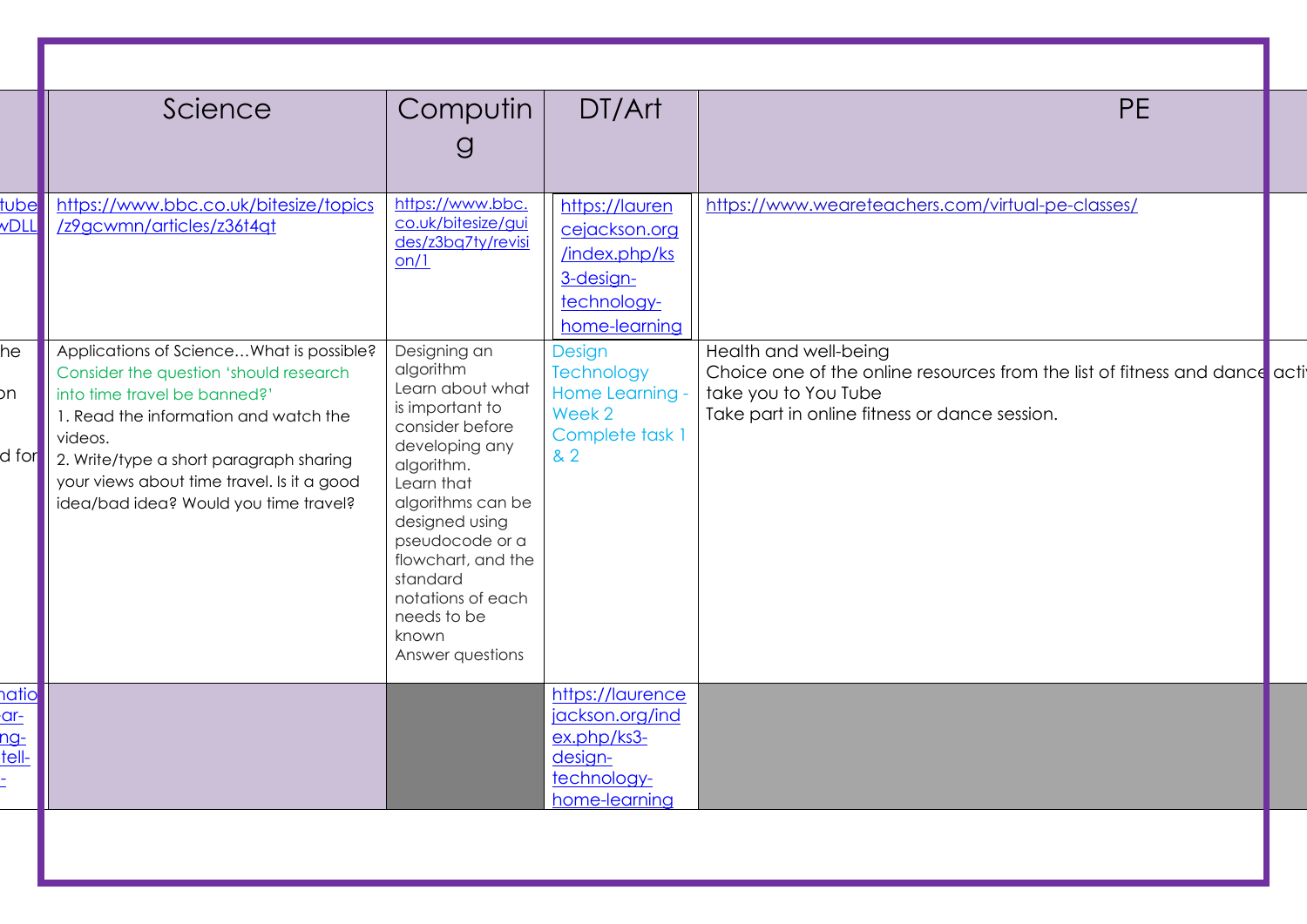| ıge<br>art.<br>DП<br>ith              |                                                                                                                                                                                                                                                                                                 | Drawing Task -<br>watch the video<br>and practice<br>the drawing<br>techniques<br>shown |                                                                                                                               |  |
|---------------------------------------|-------------------------------------------------------------------------------------------------------------------------------------------------------------------------------------------------------------------------------------------------------------------------------------------------|-----------------------------------------------------------------------------------------|-------------------------------------------------------------------------------------------------------------------------------|--|
| hatio<br>$or-$<br><u>ng-</u><br>tell- | https://www.bbc.co.uk/bitesize/topics<br>z9gcwmn/articles/z36t4qt                                                                                                                                                                                                                               |                                                                                         |                                                                                                                               |  |
| $\mathfrak{g}_e$<br>art.<br>bn<br>ith | Applications of ScienceWhat is possible?<br>Consider the question 'should research<br>into time travel be banned?'<br>3. Imagine you are travelling into the<br>futureproduce a power point or a<br>written description or a drawing to show<br>what life would be like in your chosen<br>year. |                                                                                         |                                                                                                                               |  |
| <u>natio</u>                          |                                                                                                                                                                                                                                                                                                 |                                                                                         | https://www.weareteachers.com/virtual-pe-classes/                                                                             |  |
| re in<br>on                           |                                                                                                                                                                                                                                                                                                 |                                                                                         | Health and well-being<br>Choice one of the online resources from the list of fitness and dance active<br>take you to You Tube |  |
|                                       |                                                                                                                                                                                                                                                                                                 |                                                                                         |                                                                                                                               |  |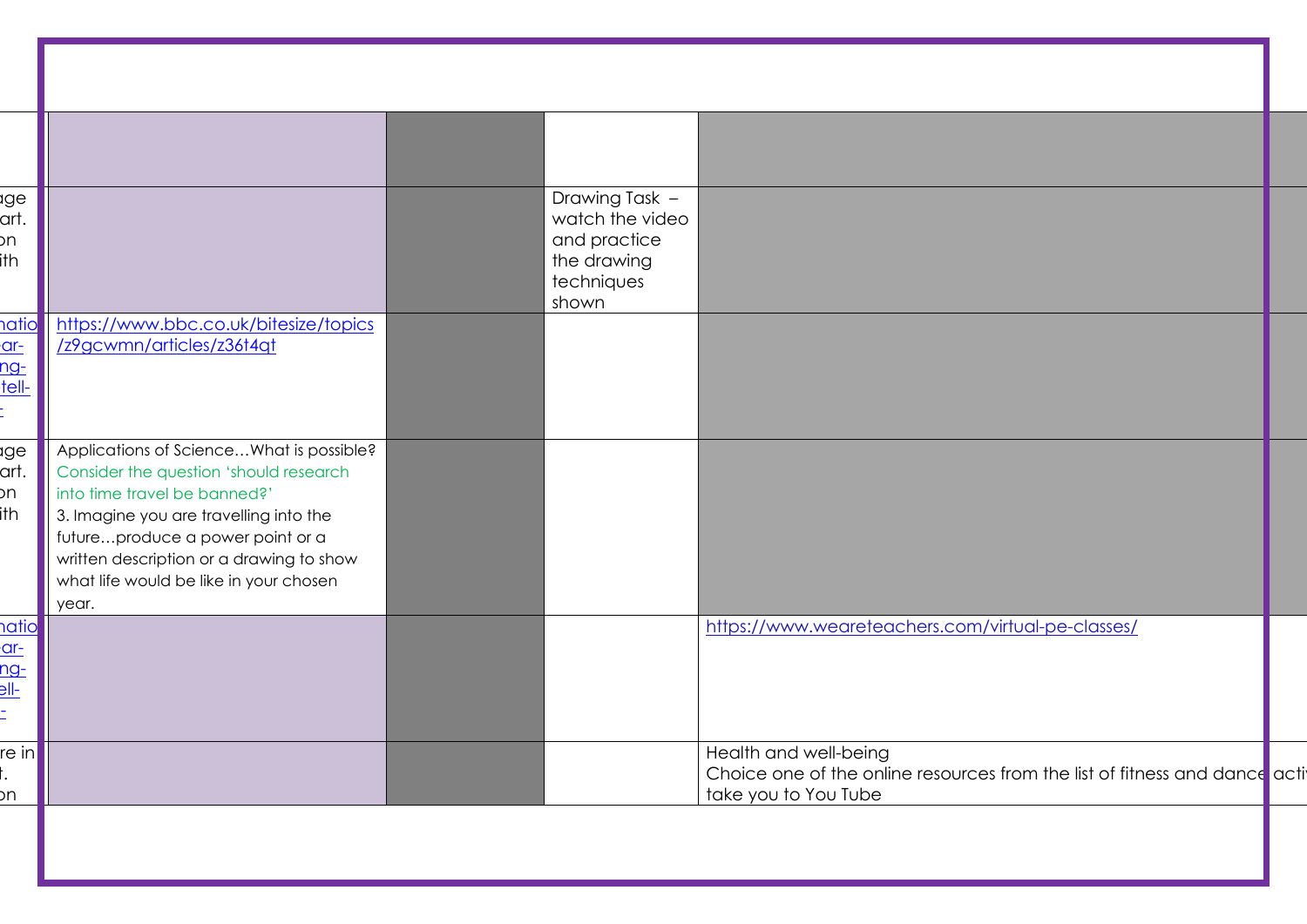| ink<br>$\parallel$ phik                    |                                                                                                                                                                                                                                                                          |                                                                                               | Take part in online fitness or dance session. |  |
|--------------------------------------------|--------------------------------------------------------------------------------------------------------------------------------------------------------------------------------------------------------------------------------------------------------------------------|-----------------------------------------------------------------------------------------------|-----------------------------------------------|--|
|                                            | https://www.bbc.<br>co.uk/bitesize/gui<br>des/zwmbgk7/revi<br>sion/1                                                                                                                                                                                                     | https://laurence<br>jackson.org/ind<br>ex.php/ks3-<br>design-<br>technology-<br>home-learning |                                               |  |
| re in $\ $<br>write <mark> </mark><br>g to | Programming<br>basics<br>Learn that<br>programming is<br>writing computer<br>code to create a<br>program, in order<br>to solve a<br>problem.<br>Understand that<br>to program a<br>computer, you<br>need to know<br>how programs are<br>constructed.<br>Answer questions | Year 9 Extension<br>Task 2                                                                    |                                               |  |
|                                            |                                                                                                                                                                                                                                                                          |                                                                                               |                                               |  |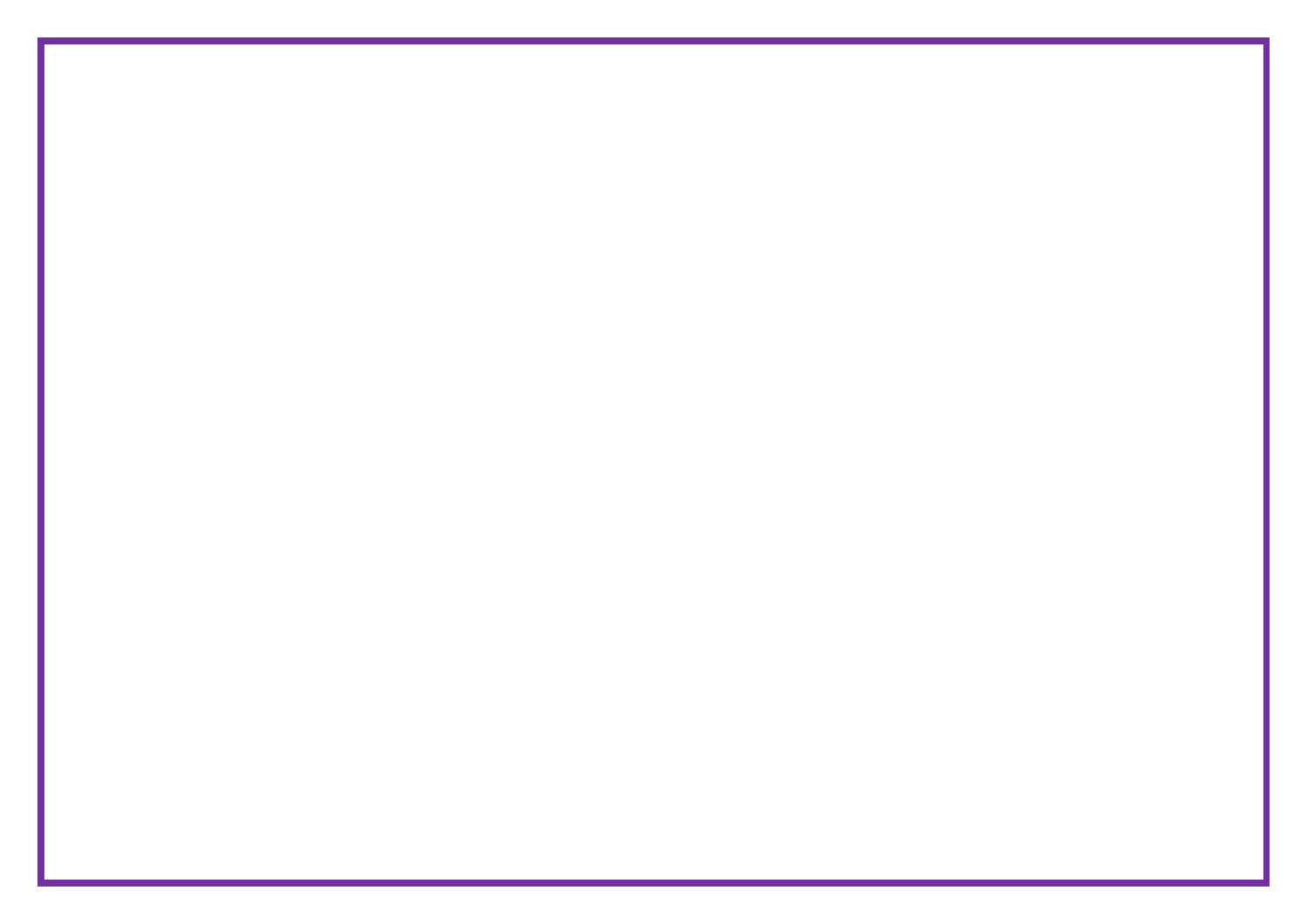| <b>gli</b> h |                                                                                                                                         | Science                                                                                                                                                                                                                                                                                              | Computing                                                                                                                                                                                                                           | DT/Art                                                                                        |  |
|--------------|-----------------------------------------------------------------------------------------------------------------------------------------|------------------------------------------------------------------------------------------------------------------------------------------------------------------------------------------------------------------------------------------------------------------------------------------------------|-------------------------------------------------------------------------------------------------------------------------------------------------------------------------------------------------------------------------------------|-----------------------------------------------------------------------------------------------|--|
|              | <u>ational.academy/ye</u><br><u>sande and details</u><br>state soon-1-<br>ge-ir -jekyll-and-                                            | https://www.bbc.co.uk/bitesize/topics/z8c9q6f/ar<br>ticles/zscc6yc                                                                                                                                                                                                                                   | https://www.bbc.co.uk/bitesize/guides/zqp9<br>kgt/revision/1                                                                                                                                                                        | https://laurencejackson.org/inde<br>x.php/ks3-design-technology-<br>home-learning             |  |
|              | ge ir Jekyll and<br>xten: <mark>on task – If you</mark><br><b>i</b> m Je <mark>kyll to Hyde,</mark><br>do w <mark>i</mark> 'h your day? | Applications of ScienceWhat is possible?<br>Consider the question, 'will a human ever be born on<br>Mars?'<br>1. Read the information and watch the videos. 2.<br>Write/type a short paragraph sharing your ideas about<br>space travel and colonising Mars. Will it be possible to<br>live on Mars? | Boolean logic<br>Learn that when designing programs, there<br>are often points where a condition needs to<br>be tested in order to make a decision.<br>Learn that conditions are formed using<br>Boolean logic.<br>Answer questions | Design<br>Technology<br>Home<br>Learning -<br>Week 3<br>Doomsday hideout Complete tas<br>18.2 |  |
|              | <u>iatiol al.academy/ye</u><br><u>&lt;-3-le sson-2-</u><br>ge-ir -jekyll-and-                                                           |                                                                                                                                                                                                                                                                                                      |                                                                                                                                                                                                                                     | https://laurencejackson.org/index<br>php/ks3-design-technology-home<br>learning               |  |
|              | ge ir Jekyll and<br>$ext{e}$ sion task – write<br>tion of a gothic                                                                      |                                                                                                                                                                                                                                                                                                      |                                                                                                                                                                                                                                     | Design<br>Technology                                                                          |  |
|              |                                                                                                                                         |                                                                                                                                                                                                                                                                                                      |                                                                                                                                                                                                                                     |                                                                                               |  |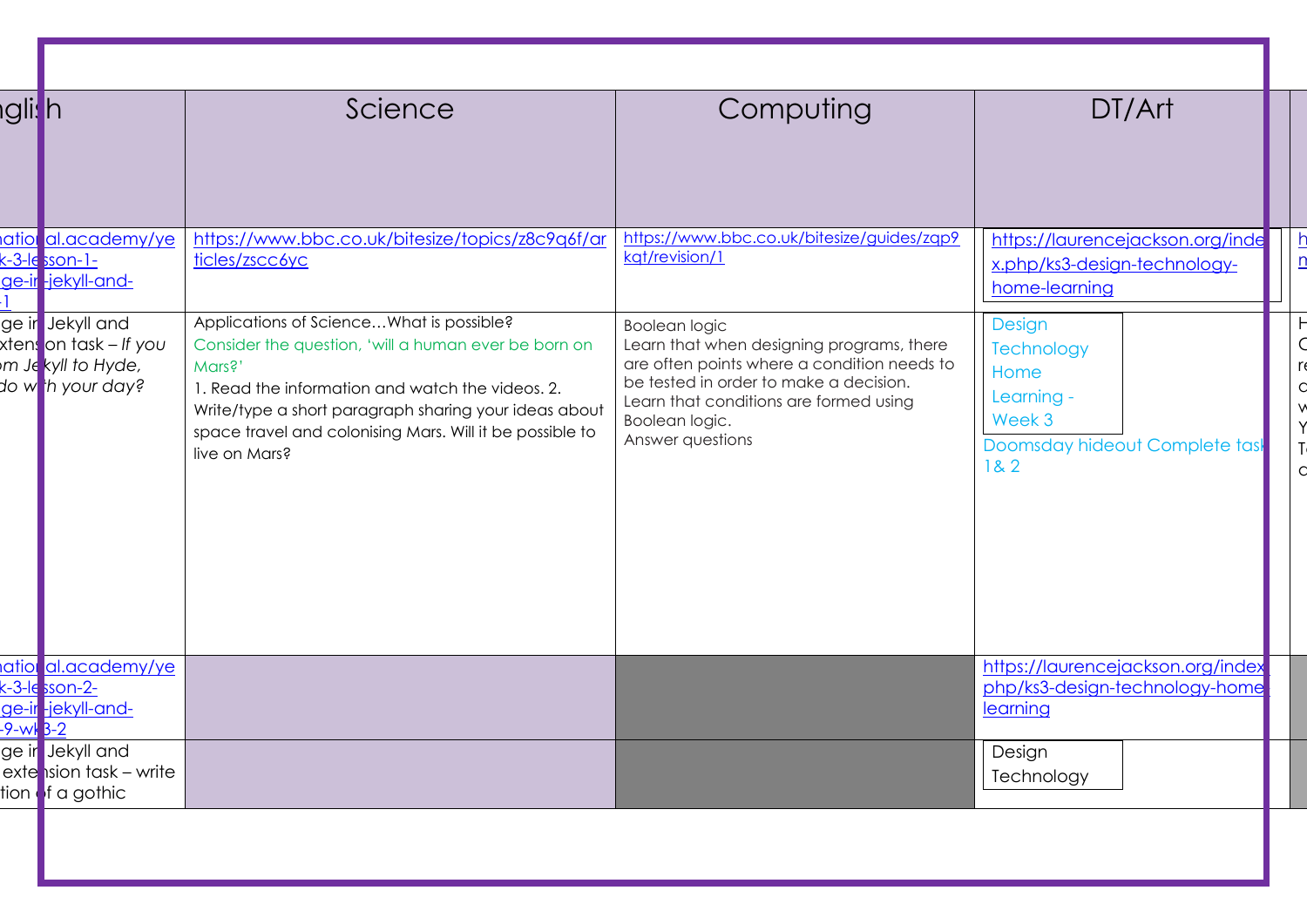|      |                                                                                         |                                                                                                                                                                                                                                                                                                                                                                             |                                                           | Home<br>Learning -<br>Week 3<br>Drawing Task 3 - watch the video<br>and practice the drawing<br>techniques shown. |  |
|------|-----------------------------------------------------------------------------------------|-----------------------------------------------------------------------------------------------------------------------------------------------------------------------------------------------------------------------------------------------------------------------------------------------------------------------------------------------------------------------------|-----------------------------------------------------------|-------------------------------------------------------------------------------------------------------------------|--|
|      | <u>ational.academy/ye</u><br><u>&lt;-3-lesson-3-</u><br>re-in-ekyll-and-hyde-           | https://www.bbc.co.uk/bitesize/topics/z8c9q6f/ar<br>ticles/zscc6yc                                                                                                                                                                                                                                                                                                          |                                                           |                                                                                                                   |  |
|      | e in ekyll and Hyde<br>n ta: <mark>k – write a</mark><br>weel <mark>l</mark> Jekyll and | Applications of ScienceWhat is possible? Consider<br>the question, 'will a human ever be born on Mars?'<br>1. Research either space travel or the possibility of<br>alien life out there in our Universe.<br>2. Produce a power point or written poster or drawing<br>to show your research (it may be a map of Mars once<br>we colonise it or your ideas about Alien life) |                                                           |                                                                                                                   |  |
| $-4$ | <u>ational.academy/ye</u><br><u>c-3-le <mark>sson-4-</mark></u><br>e-in-ekyll-and-hyde- |                                                                                                                                                                                                                                                                                                                                                                             |                                                           |                                                                                                                   |  |
|      | e in ekyll and Hyde<br>$sion$ ask – complete<br>weel Jekyll and                         |                                                                                                                                                                                                                                                                                                                                                                             |                                                           |                                                                                                                   |  |
|      | .co.uk/bitesize/articl                                                                  |                                                                                                                                                                                                                                                                                                                                                                             | https://www.bbc.co.uk/bitesize/guides/z8jfyr<br>$d$ /test | https://laurencejackson.org/index<br>php/ks3-design-technology-home                                               |  |
|      |                                                                                         |                                                                                                                                                                                                                                                                                                                                                                             |                                                           |                                                                                                                   |  |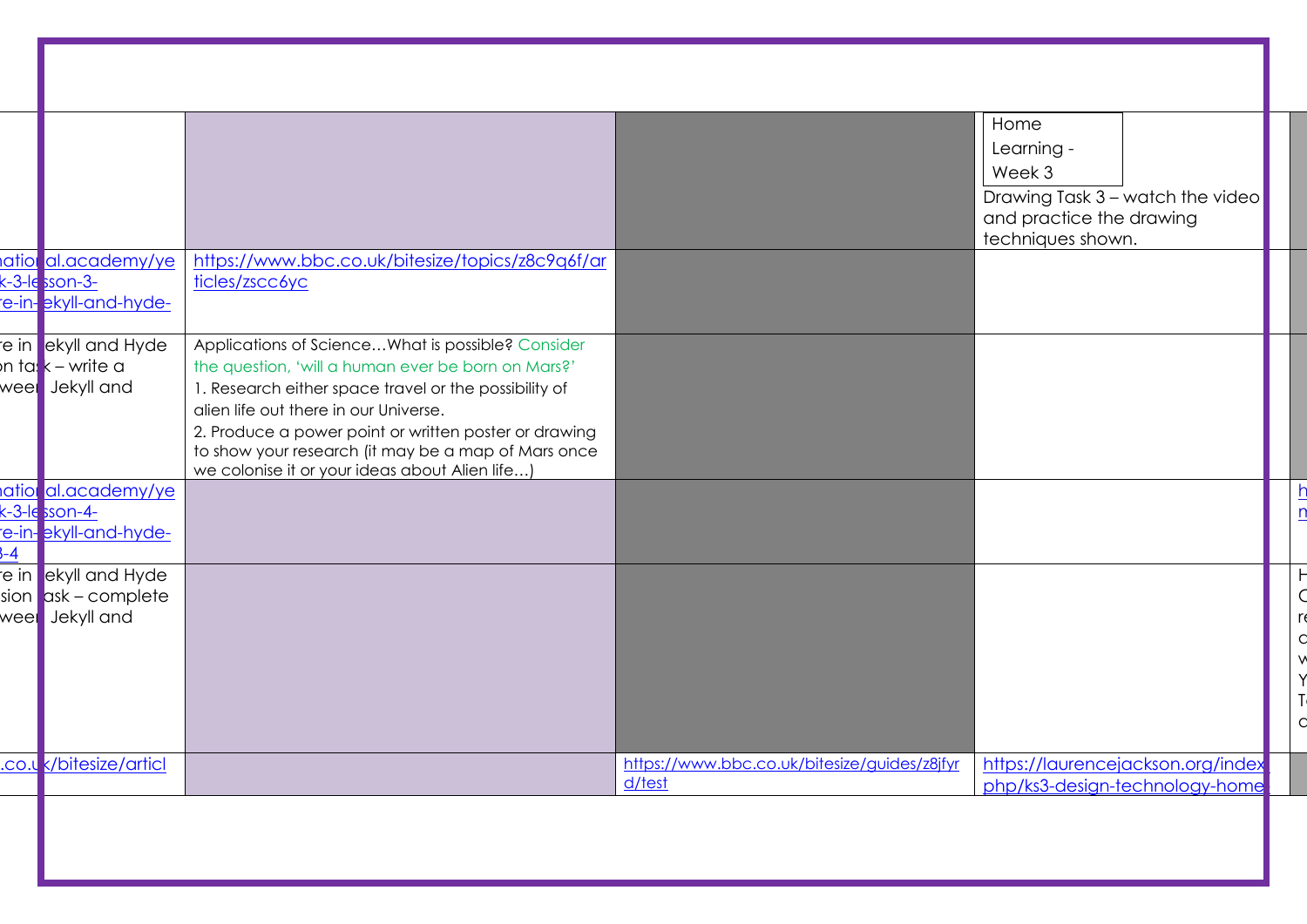|                                                                                                                                                        |  |                                                                                                                                                                                                                                                                                          |  | learning                                                                          |  |  |
|--------------------------------------------------------------------------------------------------------------------------------------------------------|--|------------------------------------------------------------------------------------------------------------------------------------------------------------------------------------------------------------------------------------------------------------------------------------------|--|-----------------------------------------------------------------------------------|--|--|
| ırd: H <mark>ostage by Chris I</mark><br>al ex <mark>i</mark> ension task –<br>h to <b>Explain how the</b><br>extract links directly<br>rom the second |  | Logical reasoning<br>Learn that there is almost always more than<br>one solution to a problem.<br>Discover that logical reasoning is used to<br>predict the outcomes of the algorithms that<br>are designed to solve a problem, to help<br>select the best solution.<br>Answer questions |  | Extension task Year 9 - Design Home<br>Learning Task Lamp Design and<br>Prototype |  |  |
|                                                                                                                                                        |  |                                                                                                                                                                                                                                                                                          |  |                                                                                   |  |  |
|                                                                                                                                                        |  |                                                                                                                                                                                                                                                                                          |  |                                                                                   |  |  |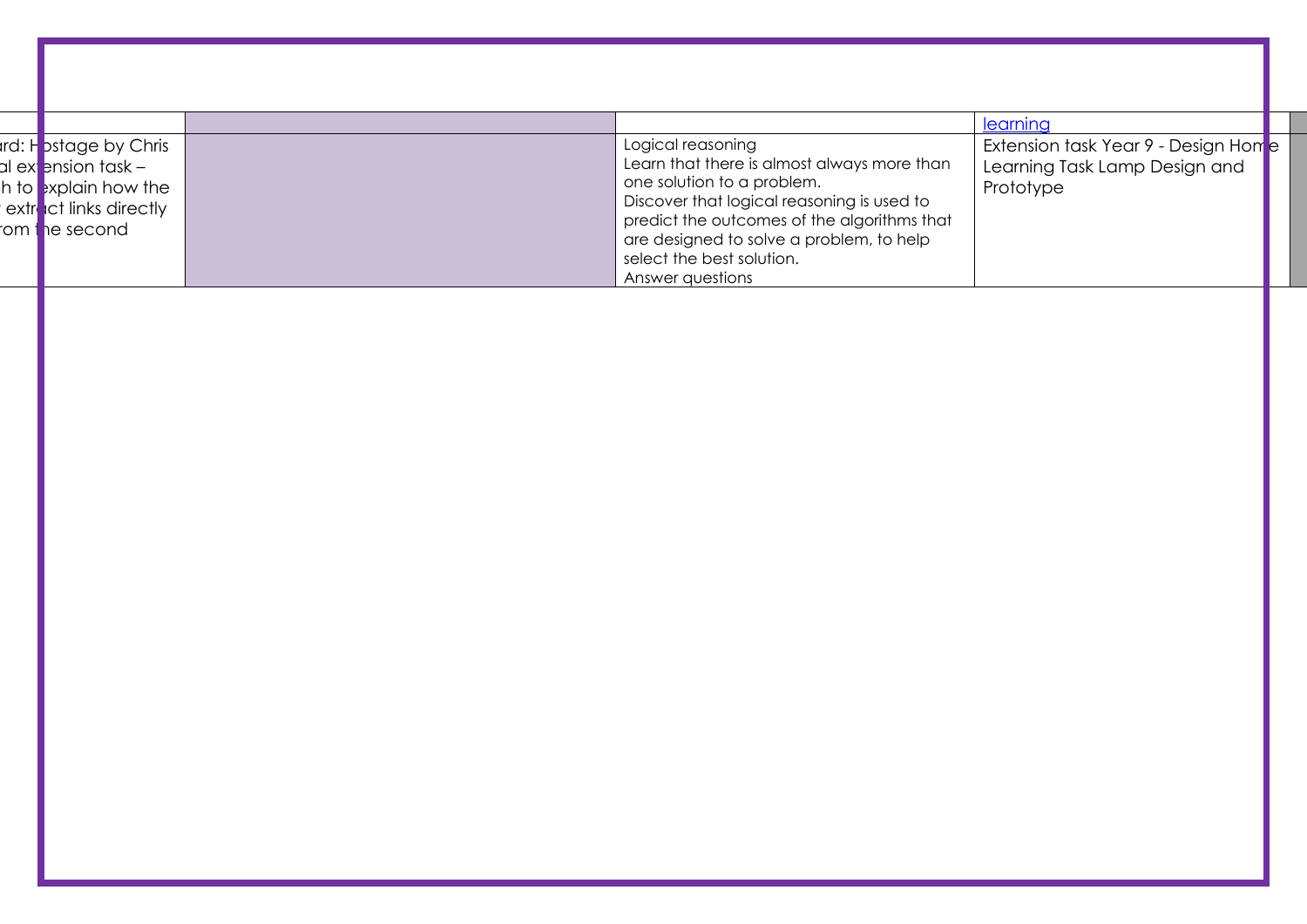| Teacher Instructions |                                                                                                                                                                                                                                                                                                                                                                                                                                                                                                                                                                                                                                                                                                                                                                                                                                                                                                                                                       |  |  |  |
|----------------------|-------------------------------------------------------------------------------------------------------------------------------------------------------------------------------------------------------------------------------------------------------------------------------------------------------------------------------------------------------------------------------------------------------------------------------------------------------------------------------------------------------------------------------------------------------------------------------------------------------------------------------------------------------------------------------------------------------------------------------------------------------------------------------------------------------------------------------------------------------------------------------------------------------------------------------------------------------|--|--|--|
| Maths                | You will find a series of five maths lessons for each year group from Year 7-9. Every lesson includes a short video<br>showing you clearly and simply how to help your child to complete the activity successfully.<br>If you have no way of printing these worksheets out, simply write the answers in a book or on pieces of paper.<br>1- Click on the set of lessons for your child's year group.<br>2- Watch the video with your child.<br>3- Find a suitable space for your child to work. Try to allow opportunities for your child to complete these<br>questions independently.<br>If your child is finding the work difficult, please select the year below to practise some of their skills.                                                                                                                                                                                                                                                |  |  |  |
| English              | Follow the instructions step-by-step for each lesson. There is a short quiz to test prior knowledge followed by a video lesson.<br>You should complete any tasks on paper. Then there will be a short quiz to test that you have understood the lesson.<br>Keep a record of your quiz scores, please.<br>Try your best. If the work is too challenging, feel free to try the work set for the year below.                                                                                                                                                                                                                                                                                                                                                                                                                                                                                                                                             |  |  |  |
| Science              | I have set work that gets you to consider how far Science has come and what Science will allow us to achieve in the future!<br>Follow the website links and read the task instructions within the focus boxes. I have provided different ideas depending on<br>what resources you have available to you at home and I encourage everyone to focus on the areas within each strand<br>that interest you! I look forward to reading your thoughts and ideas and seeing the pieces of work that you produce!<br>OPTIONAL TASKS: I have also set tasks on Seneca Learning for those who want to revise and recap the last few weeks work<br>on Forces.<br>https://www.senecalearning.com/en-GB/<br>All you need to do is sign up and then join a class entering the codes below. (You can also choose topics to test your<br>knowledge on without having to sign up)<br>Year $7 - \text{rgz51s2}$ vxl<br>Year $8 - 1$ f5i72orfa<br>Year $9 - 8$ m0axuj3q5 |  |  |  |
| Computing            | Year 7-8<br>I have set work that will enable you to challenge your understanding of digital devices, software, the CPU and the fetch-<br>execute cycle, networks Internet and communication search engines. This will build upon what you have learnt to date.<br>Year 9<br>I have set work to consider bias and reliability, the law and ethics, designing an algorithm, programming basics, boolean                                                                                                                                                                                                                                                                                                                                                                                                                                                                                                                                                 |  |  |  |